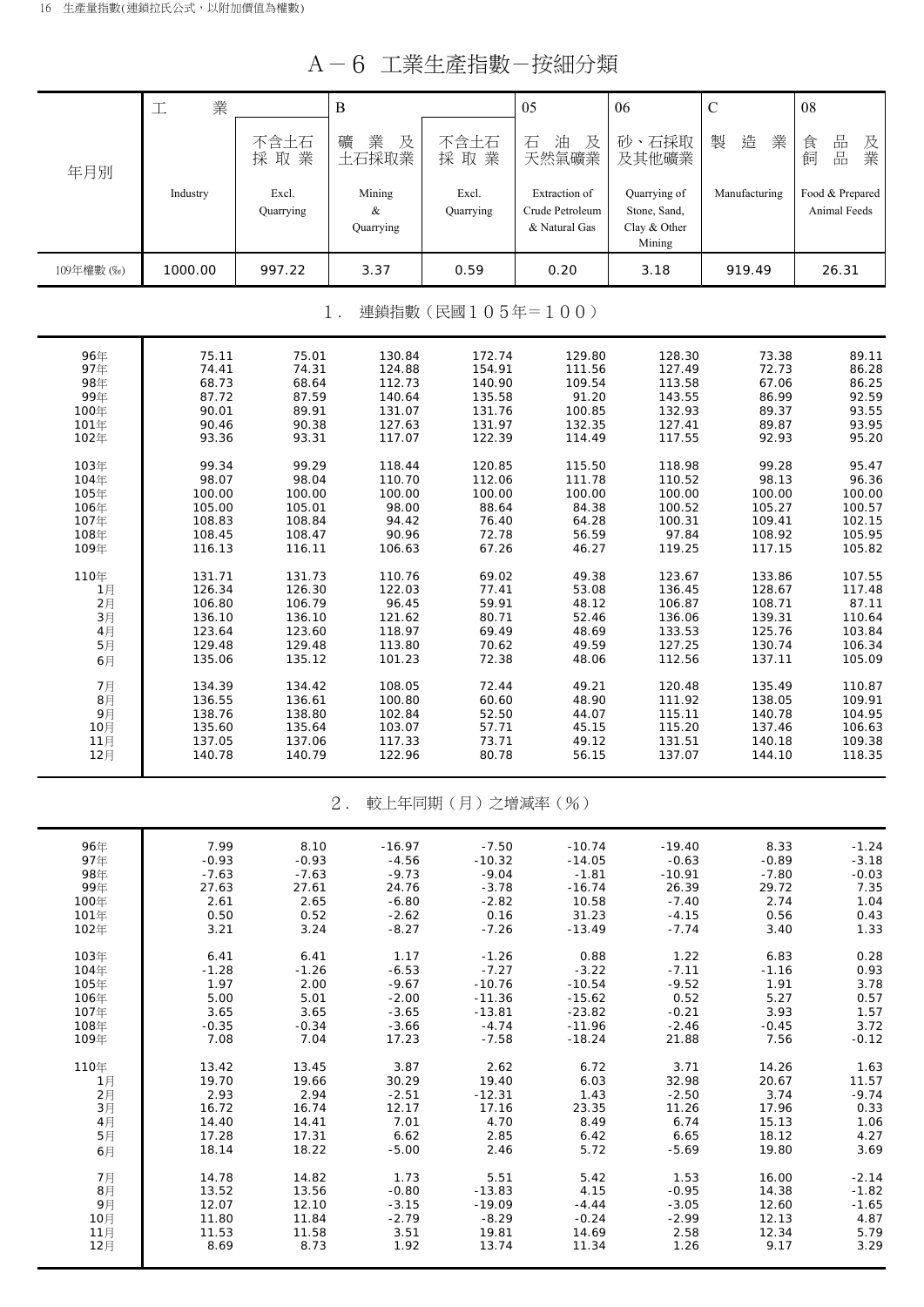| 0811<br>業<br>屠<br>宰<br>Slaughtering<br>5.12 | 0812<br>肉類其他加工<br>及保藏業<br>Other Processing<br>&<br>Preserving<br>of Meat<br>1.66 | 0820<br>水產加工<br>及保藏業<br>Processing &<br>Preserving of Fish,<br>Crustaceans &<br>Molluscs<br>0.40 | 0830<br>蔬果加工<br>及保藏業<br>Processing &<br>Preserving of<br>Fruit &<br>Vegetables<br>0.62 | 0840<br>物<br>植<br>動<br>業<br>脂<br>油<br>Edible Vegetable<br>& animal Oils<br>& Fats<br>1.02 | 0850<br>品<br>乳<br>業<br>Dairy<br>Products<br>1.96 | 0861<br>榖<br>業<br>碾<br>Grain<br>Husking<br>0.65 | 0862<br>粉<br>磨<br>品<br>製<br>業<br>Grain<br>Mill<br>Products<br>0.36 | Period<br>2020 Weights (‰) |
|---------------------------------------------|----------------------------------------------------------------------------------|--------------------------------------------------------------------------------------------------|----------------------------------------------------------------------------------------|-------------------------------------------------------------------------------------------|--------------------------------------------------|-------------------------------------------------|--------------------------------------------------------------------|----------------------------|
|                                             |                                                                                  |                                                                                                  |                                                                                        | 1. Chained Indexes $(2016 = 100)$                                                         |                                                  |                                                 |                                                                    |                            |
| 105.87                                      | 77.66                                                                            | 87.57                                                                                            | 60.96                                                                                  | 112.35                                                                                    | 85.98                                            | 72.57                                           | 108.99                                                             | 2007                       |
| 99.62                                       | 73.26                                                                            | 82.30                                                                                            | 74.06                                                                                  | 98.87                                                                                     | 78.96                                            | 81.06                                           | 95.21                                                              | 2008                       |
| 98.17                                       | 79.45                                                                            | 89.58                                                                                            | 77.65                                                                                  | 114.47                                                                                    | 84.64                                            | 80.39                                           | 106.66                                                             | 2009                       |
| 99.41                                       | 80.49                                                                            | 109.59                                                                                           | 83.41                                                                                  | 127.48                                                                                    | 88.55                                            | 76.63                                           | 105.16                                                             | 2010                       |
| 99.18                                       | 84.39                                                                            | 110.45                                                                                           | 82.00                                                                                  | 124.26                                                                                    | 85.31                                            | 86.53                                           | 105.16                                                             | 2011                       |
| 95.33                                       | 87.89                                                                            | 98.06                                                                                            | 79.05                                                                                  | 112.40                                                                                    | 85.80                                            | 84.91                                           | 106.73                                                             | 2012                       |
| 96.39                                       | 88.03                                                                            | 87.91                                                                                            | 88.24                                                                                  | 105.60                                                                                    | 91.45                                            | 83.97                                           | 105.10                                                             | 2013                       |
| 96.05                                       | 86.60                                                                            | 93.20                                                                                            | 91.37                                                                                  | 105.23                                                                                    | 94.02                                            | 105.77                                          | 102.90                                                             | 2014                       |
| 96.00                                       | 95.15                                                                            | 89.04                                                                                            | 95.56                                                                                  | 97.60                                                                                     | 95.93                                            | 90.60                                           | 99.03                                                              | 2015                       |
| 100.00                                      | 100.00                                                                           | 100.00                                                                                           | 100.00                                                                                 | 100.00                                                                                    | 100.00                                           | 100.00                                          | 100.00                                                             | 2016                       |
| 101.36                                      | 97.36                                                                            | 117.91                                                                                           | 97.66                                                                                  | 98.53                                                                                     | 101.74                                           | 91.41                                           | 97.95                                                              | 2017                       |
| 97.89                                       | 106.77                                                                           | 101.11                                                                                           | 105.60                                                                                 | 103.87                                                                                    | 107.69                                           | 96.77                                           | 101.31                                                             | 2018                       |
| 100.43                                      | 119.30                                                                           | 94.48                                                                                            | 105.21                                                                                 | 106.35                                                                                    | 112.19                                           | 95.72                                           | 105.14                                                             | 2019                       |
| 100.45                                      | 130.83                                                                           | 110.23                                                                                           | 119.44                                                                                 | 105.96                                                                                    | 117.10                                           | 99.36                                           | 112.68                                                             | 2020                       |
| 95.38                                       | 121.77                                                                           | 128.14                                                                                           | 138.98                                                                                 | 105.82                                                                                    | 117.87                                           | 101.19                                          | 111.39                                                             | 2021                       |
| 113.44                                      | 139.24                                                                           | 140.97                                                                                           | 190.01                                                                                 | 109.67                                                                                    | 103.00                                           | 113.30                                          | 120.86                                                             | Jan.                       |
| 74.70                                       | 102.17                                                                           | 93.28                                                                                            | 107.95                                                                                 | 84.78                                                                                     | 97.80                                            | 87.27                                           | 90.58                                                              | Feb.                       |
| 102.88                                      | 124.77                                                                           | 121.88                                                                                           | 126.03                                                                                 | 115.89                                                                                    | 117.00                                           | 93.08                                           | 118.93                                                             | Mar.                       |
| 93.90                                       | 121.25                                                                           | 110.19                                                                                           | 116.72                                                                                 | 108.84                                                                                    | 114.44                                           | 93.47                                           | 113.78                                                             | Apr.                       |
| 98.88                                       | 123.95                                                                           | 127.44                                                                                           | 121.71                                                                                 | 105.88                                                                                    | 125.39                                           | 111.28                                          | 116.14                                                             | May                        |
| 95.98                                       | 112.74                                                                           | 133.12                                                                                           | 134.85                                                                                 | 94.81                                                                                     | 126.51                                           | 95.27                                           | 97.71                                                              | June                       |
| 99.14                                       | 120.23                                                                           | 144.93                                                                                           | 148.69                                                                                 | 106.03                                                                                    | 134.94                                           | 97.37                                           | 105.39                                                             | July                       |
| 92.99                                       | 121.29                                                                           | 143.10                                                                                           | 145.78                                                                                 | 108.08                                                                                    | 127.05                                           | 128.15                                          | 111.71                                                             | Aug.                       |
| 87.70                                       | 120.91                                                                           | 141.45                                                                                           | 126.74                                                                                 | 99.36                                                                                     | 120.00                                           | 90.05                                           | 104.04                                                             | Sep.                       |
| 88.70                                       | 118.63                                                                           | 126.90                                                                                           | 133.55                                                                                 | 111.56                                                                                    | 122.26                                           | 96.84                                           | 111.07                                                             | Oct.                       |
| 94.67                                       | 121.82                                                                           | 125.30                                                                                           | 150.20                                                                                 | 108.51                                                                                    | 111.71                                           | 105.14                                          | 120.66                                                             | Nov.                       |
| 101.54                                      | 134.25                                                                           | 129.15                                                                                           | 165.49                                                                                 | 116.41                                                                                    | 114.30                                           | 103.00                                          | 125.85                                                             | Dec.                       |
|                                             |                                                                                  |                                                                                                  |                                                                                        | 2. Annual Change Rate (%)                                                                 |                                                  |                                                 |                                                                    |                            |
| $-1.74$                                     | 9.04                                                                             | 4.90                                                                                             | 6.41                                                                                   | $-4.99$                                                                                   | $-8.65$                                          | $-21.58$                                        | 3.41                                                               | 2007                       |
| $-5.90$                                     | $-5.67$                                                                          | $-6.02$                                                                                          | 21.49                                                                                  | $-12.00$                                                                                  | $-8.16$                                          | 11.70                                           | $-12.64$                                                           | 2008                       |
| $-1.46$                                     | 8.45                                                                             | 8.85                                                                                             | 4.85                                                                                   | 15.78                                                                                     | 7.19                                             | $-0.83$                                         | 12.03                                                              | 2009                       |
| 1.26                                        | 1.31                                                                             | 22.34                                                                                            | 7.42                                                                                   | 11.37                                                                                     | 4.62                                             | $-4.68$                                         | $-1.41$                                                            | 2010                       |
| $-0.23$                                     | 4.85                                                                             | 0.78                                                                                             | $-1.69$                                                                                | $-2.53$                                                                                   | $-3.66$                                          | 12.92                                           | 0.00                                                               | 2011                       |
| $-3.88$                                     | 4.15                                                                             | $-11.22$                                                                                         | $-3.60$                                                                                | $-9.54$                                                                                   | 0.57                                             | $-1.87$                                         | 1.49                                                               | 2012                       |
| 1.11                                        | 0.16                                                                             | $-10.35$                                                                                         | 11.63                                                                                  | $-6.05$                                                                                   | 6.59                                             | $-1.11$                                         | $-1.53$                                                            | 2013                       |
| $-0.35$                                     | $-1.62$                                                                          | 6.02                                                                                             | 3.55                                                                                   | $-0.35$                                                                                   | 2.81                                             | 25.96                                           | $-2.09$                                                            | 2014                       |
| $-0.05$                                     | 9.87                                                                             | $-4.46$                                                                                          | 4.59                                                                                   | $-7.25$                                                                                   | 2.03                                             | $-14.34$                                        | $-3.76$                                                            | 2015                       |
| 4.17                                        | 5.10                                                                             | 12.31                                                                                            | 4.65                                                                                   | 2.46                                                                                      | 4.24                                             | 10.38                                           | 0.98                                                               | 2016                       |
| 1.36                                        | $-2.64$                                                                          | 17.91                                                                                            | $-2.34$                                                                                | $-1.47$                                                                                   | 1.74                                             | $-8.59$                                         | $-2.05$                                                            | 2017                       |
| $-3.42$                                     | 9.67                                                                             | $-14.25$                                                                                         | 8.13                                                                                   | 5.42                                                                                      | 5.85                                             | 5.86                                            | 3.43                                                               | 2018                       |
| 2.59                                        | 11.74                                                                            | $-6.56$                                                                                          | $-0.37$                                                                                | 2.39                                                                                      | 4.18                                             | $-1.09$                                         | 3.78                                                               | 2019                       |
| 0.02                                        | 9.66                                                                             | 16.67                                                                                            | 13.53                                                                                  | $-0.37$                                                                                   | 4.38                                             | 3.80                                            | 7.17                                                               | 2020                       |
| $-5.05$                                     | $-6.93$                                                                          | 16.25                                                                                            | 16.36                                                                                  | $-0.13$                                                                                   | 0.66                                             | 1.84                                            | $-1.14$                                                            | 2021                       |
| 10.91                                       | 3.34                                                                             | 29.97                                                                                            | 81.39                                                                                  | 9.01                                                                                      | $-0.65$                                          | 12.20                                           | 27.02                                                              | Jan.                       |
| $-15.51$                                    | $-21.30$                                                                         | $-13.90$                                                                                         | $-1.65$                                                                                | $-14.34$                                                                                  | $-0.67$                                          | $-0.42$                                         | $-20.09$                                                           | Feb.                       |
| $-1.39$                                     | $-8.22$                                                                          | $-7.94$                                                                                          | 10.85                                                                                  | 10.13                                                                                     | 2.41                                             | $-25.73$                                        | $-4.54$                                                            | Mar.                       |
| $-9.69$                                     | 1.16                                                                             | 2.88                                                                                             | $-1.36$                                                                                | 6.33                                                                                      | 1.94                                             | $-9.78$                                         | $-2.83$                                                            | Apr.                       |
| $-5.17$                                     | 3.89                                                                             | 46.03                                                                                            | 3.31                                                                                   | 10.09                                                                                     | $-0.07$                                          | 36.29                                           | 4.96                                                               | May                        |
| $-0.90$                                     | $-4.68$                                                                          | 47.21                                                                                            | 22.80                                                                                  | $-11.97$                                                                                  | $-3.27$                                          | 1.11                                            | $-2.63$                                                            | June                       |
| $-4.36$                                     | $-8.57$                                                                          | 25.22                                                                                            | 16.20                                                                                  | $-2.73$                                                                                   | $-3.29$                                          | $-9.31$                                         | $-8.75$                                                            | July                       |
| $-9.36$                                     | $-8.06$                                                                          | 17.30                                                                                            | 9.33                                                                                   | $-5.73$                                                                                   | $-4.06$                                          | 9.04                                            | $-2.78$                                                            | Aug.                       |
| $-7.15$                                     | $-10.54$                                                                         | 13.28                                                                                            | 8.68                                                                                   | $-9.92$                                                                                   | 1.40                                             | $-6.84$                                         | $-8.02$                                                            | Sep.                       |
| $-8.43$                                     | $-10.44$                                                                         | 15.07                                                                                            | 21.38                                                                                  | 9.34                                                                                      | 8.15                                             | 12.25                                           | $-1.52$                                                            | Oct.                       |
| $-1.60$                                     | $-9.24$                                                                          | 17.05                                                                                            | 15.75                                                                                  | 1.84                                                                                      | 3.79                                             | 16.25                                           | 6.36                                                               | Nov.                       |
| $-8.97$                                     | $-8.51$                                                                          | 18.70                                                                                            | 17.05                                                                                  | $-1.31$                                                                                   | 4.59                                             | 2.31                                            | 3.78                                                               | Dec.                       |

# A-6 Indexes of Industrial Production - By Detailed Industry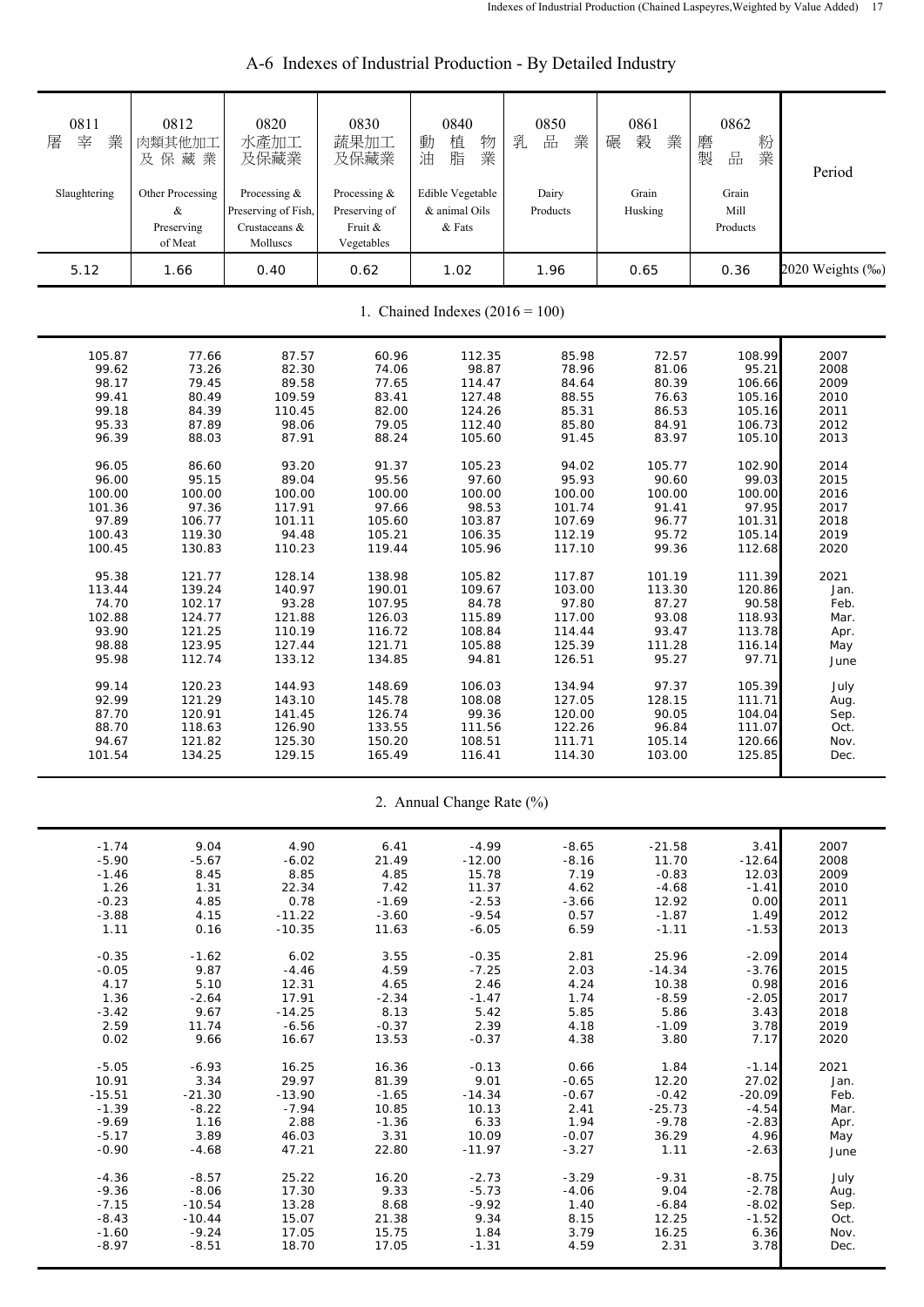A-6 工業生產指數-按細分類(續1)

| 年月別                       | 0870<br>動<br>物<br>業<br>品<br>飼 | 0891<br>烘焙炊蒸<br>食品業           | 0892<br>麵條及粉條<br>類食品業                                               | 0893<br>製<br>糖<br>業 | 0894<br>巧克力及<br>糖果業                             | 0895<br>製<br>茶<br>業 | 0896<br>調味品業 | 0897<br>膳<br>食<br>及業<br>菜<br>餚 |  |  |
|---------------------------|-------------------------------|-------------------------------|---------------------------------------------------------------------|---------------------|-------------------------------------------------|---------------------|--------------|--------------------------------|--|--|
|                           | Prepared<br>Animal<br>Feeds   | Bakery<br>& Steam<br>Products | Macaroni, Noodles,<br>Couscous & Similar<br>Farinaceous<br>Products | Sugar               | Cocoa,<br>Chocolate &<br>Sugar<br>Confectionery | Tea                 | Seasoning    | Prepared Meals<br>&<br>Dishes  |  |  |
| 109年權數 (‰)                | 1.99                          | 2.23                          | 0.89                                                                | 0.63                | 0.39                                            | 0.20                | 1.07         | 1.83                           |  |  |
| 連鎖指數(民國105年=100)<br>$1$ . |                               |                               |                                                                     |                     |                                                 |                     |              |                                |  |  |
| 96年                       | 102.08                        | 83.83                         | 91.96                                                               | 104.91              | 94.24                                           | 110.86              | 92.78        | 77.81                          |  |  |
| 97年                       | 102.31                        | 84.00                         | 93.42                                                               | 105.81              | 92.95                                           | 105.54              | 92.09        | 79.77                          |  |  |
| 98年                       | 99.37                         | 80.08                         | 89.75                                                               | 100.20              | 84.39                                           | 107.17              | 90.66        | 82.40                          |  |  |
| 99年                       | 103.97                        | 84.78                         | 93.28                                                               | 109.81              | 98.92                                           | 127.57              | 99.98        | 83.09                          |  |  |
| 100年                      | 104.44                        | 87.11                         | 93.79                                                               | 103.60              | 99.11                                           | 140.28              | 101.63       | 84.23                          |  |  |
| 101年                      | 102.87                        | 90.85                         | 96.21                                                               | 98.33               | 108.73                                          | 145.43              | 100.56       | 88.09                          |  |  |
| 102年                      | 99.31                         | 89.49                         | 94.37                                                               | 103.17              | 104.79                                          | 134.07              | 105.26       | 89.49                          |  |  |
| 103年                      | 100.00                        | 90.33                         | 87.50                                                               | 107.24              | 99.05                                           | 123.46              | 105.44       | 88.35                          |  |  |
| 104年                      | 100.29                        | 92.95                         | 87.50                                                               | 105.71              | 100.02                                          | 110.74              | 101.50       | 93.64                          |  |  |
| 105年                      | 100.00                        | 100.00                        | 100.00                                                              | 100.00              | 100.00                                          | 100.00              | 100.00       | 100.00                         |  |  |
| 106年                      | 99.42                         | 100.92                        | 96.92                                                               | 106.21              | 96.28                                           | 102.51              | 97.60        | 102.18                         |  |  |
| 107年                      | 98.70                         | 99.47                         | 101.43                                                              | 91.17               | 99.17                                           | 98.79               | 105.32       | 109.40                         |  |  |
| 108年                      | 102.11                        | 103.47                        | 100.12                                                              | 96.26               | 95.09                                           | 104.10              | 102.39       | 112.81                         |  |  |
| 109年                      | 100.01                        | 99.16                         | 103.69                                                              | 89.43               | 83.74                                           | 75.85               | 101.18       | 119.67                         |  |  |
| 110年                      | 96.46                         | 110.11                        | 105.48                                                              | 91.00               | 84.69                                           | 80.98               | 101.91       | 127.41                         |  |  |
| 1月                        | 95.58                         | 123.44                        | 116.87                                                              | 100.51              | 127.66                                          | 108.92              | 109.80       | 143.66                         |  |  |
| 2月                        | 81.84                         | 87.44                         | 79.46                                                               | 75.07               | 62.96                                           | 72.49               | 85.41        | 110.93                         |  |  |
| $3\n  11$                 | 96.72                         | 109.09                        | 93.14                                                               | 156.36              | 79.75                                           | 80.43               | 117.79       | 116.81                         |  |  |
| 4月                        | 92.71                         | 101.46                        | 92.01                                                               | 100.40              | 71.59                                           | 69.11               | 101.54       | 124.27                         |  |  |
| 5月                        | 89.85                         | 103.25                        | 110.76                                                              | 64.52               | 79.67                                           | 99.18               | 105.32       | 116.56                         |  |  |
| 6月                        | 92.62                         | 111.59                        | 129.03                                                              | 95.12               | 84.96                                           | 53.99               | 96.17        | 113.86                         |  |  |
| 7月                        | 99.63                         | 121.29                        | 148.20                                                              | 84.06               | 79.24                                           | 77.76               | 97.14        | 122.64                         |  |  |
| 8月                        | 100.27                        | 117.76                        | 111.44                                                              | 47.06               | 77.44                                           | 75.68               | 107.68       | 133.12                         |  |  |
| 9月                        | 99.44                         | 112.03                        | 80.60                                                               | 95.05               | 63.11                                           | 67.65               | 104.57       | 124.22                         |  |  |
| 10月                       | 101.24                        | 102.05                        | 84.54                                                               | 102.32              | 82.73                                           | 58.49               | 99.37        | 132.32                         |  |  |
| 11月                       | 102.28                        | 110.52                        | 101.10                                                              | 67.31               | 92.25                                           | 97.82               | 98.44        | 135.23                         |  |  |
| 12月                       | 105.35                        | 121.40                        | 118.55                                                              | 104.25              | 114.90                                          | 110.21              | 99.66        | 155.27                         |  |  |
|                           |                               |                               | $2$ .                                                               | 較上年同期(月)之增減率(%)     |                                                 |                     |              |                                |  |  |
| 96年                       | $-1.70$                       | 0.62                          | 5.68                                                                | 3.40                | $-15.37$                                        | 5.93                | 5.94         | $-4.32$                        |  |  |
| 97年                       | 0.23                          | 0.20                          | 1.59                                                                | 0.86                | $-1.37$                                         | $-4.80$             | $-0.74$      | 2.52                           |  |  |
| 98年                       | $-2.87$                       | $-4.67$                       | $-3.93$                                                             | $-5.30$             | $-9.21$                                         | 1.54                | $-1.55$      | 3.30                           |  |  |
| 99年                       | 4.63                          | 5.87                          | 3.93                                                                | 9.59                | 17.22                                           | 19.04               | 10.28        | 0.84                           |  |  |
| 100年                      | 0.45                          | 2.75                          | 0.55                                                                | $-5.66$             | 0.19                                            | 9.96                | 1.65         | 1.37                           |  |  |
| 101年                      | $-1.50$                       | 4.29                          | 2.58                                                                | $-5.09$             | 9.71                                            | 3.67                | $-1.05$      | 4.58                           |  |  |
| 102年                      | $-3.46$                       | $-1.50$                       | $-1.91$                                                             | 4.92                | $-3.62$                                         | $-7.81$             | 4.67         | 1.59                           |  |  |
| 103年                      | 0.69                          | 0.94                          | $-7.28$                                                             | 3.94                | $-5.48$                                         | $-7.91$             | 0.17         | $-1.27$                        |  |  |
| 104年                      | 0.29                          | 2.90                          | 0.00                                                                | $-1.43$             | 0.98                                            | $-10.30$            | $-3.74$      | 5.99                           |  |  |
| 105年                      | $-0.29$                       | 7.58                          | 14.29                                                               | $-5.40$             | $-0.02$                                         | $-9.70$             | $-1.48$      | 6.79                           |  |  |
| 106年                      | $-0.58$                       | 0.92                          | $-3.08$                                                             | 6.21                | $-3.72$                                         | 2.51                | $-2.40$      | 2.18                           |  |  |
| 107年                      | $-0.72$                       | $-1.44$                       | 4.65                                                                | $-14.16$            | 3.00                                            | $-3.63$             | 7.91         | 7.07                           |  |  |
| 108年                      | 3.45                          | 4.02                          | $-1.29$                                                             | 5.58                | $-4.11$                                         | 5.38                | $-2.78$      | 3.12                           |  |  |
| 109年                      | $-2.06$                       | $-4.17$                       | 3.57                                                                | $-7.10$             | $-11.94$                                        | $-27.14$            | $-1.18$      | 6.08                           |  |  |
| 110年                      | $-3.55$                       | 11.04                         | 1.73                                                                | 1.76                | 1.13                                            | 6.76                | 0.72         | 6.47                           |  |  |
| 1月                        | $-3.34$                       | 20.30                         | 27.46                                                               | 56.22               | 22.23                                           | 0.09                | 15.26        | 8.89                           |  |  |
| 2月                        | $-9.03$                       | 4.44                          | $-16.65$                                                            | $-24.81$            | $-17.26$                                        | 1.70                | $-9.59$      | $-0.08$                        |  |  |
| 3月                        | $-3.34$                       | 7.02                          | $-25.02$                                                            | 5.06                | $-13.42$                                        | 56.69               | 9.28         | 1.80                           |  |  |
| 4月                        | $-6.80$                       | 3.54                          | $-20.95$                                                            | $-0.59$             | $-6.33$                                         | 18.04               | $-1.99$      | 17.21                          |  |  |
| 5月                        | $-6.40$                       | 14.01                         | 21.69                                                               | $-21.05$            | 33.03                                           | 32.19               | 15.09        | 4.13                           |  |  |
| 6月                        | $-7.53$                       | 21.78                         | 40.16                                                               | 80.08               | 18.58                                           | 9.80                | $-3.05$      | $-1.35$                        |  |  |
| 7月                        | $-3.88$                       | 13.49                         | 8.37                                                                | $-17.90$            | 3.34                                            | $-3.87$             | $-6.36$      | $-1.06$                        |  |  |
| 8月                        | $-1.95$                       | 11.78                         | $-13.28$                                                            | $-39.61$            | $-12.27$                                        | $-1.11$             | $-1.27$      | 5.57                           |  |  |
| 9月                        | $-4.40$                       | 3.86                          | $-9.37$                                                             | 36.64               | $-21.25$                                        | $-16.10$            | $-8.13$      | 4.36                           |  |  |
| 10月                       | $-1.35$                       | 12.81                         | 2.57                                                                | 17.07               | $-1.83$                                         | $-10.28$            | 11.50        | 13.27                          |  |  |
| 11月                       | 5.62                          | 11.51                         | 11.32                                                               | $-14.49$            | 3.65                                            | $-1.08$             | 5.09         | 13.35                          |  |  |
| 12月                       | $-0.82$                       | 8.59                          | 11.66                                                               | $-4.03$             | 8.48                                            | 17.38               | $-11.69$     | 11.13                          |  |  |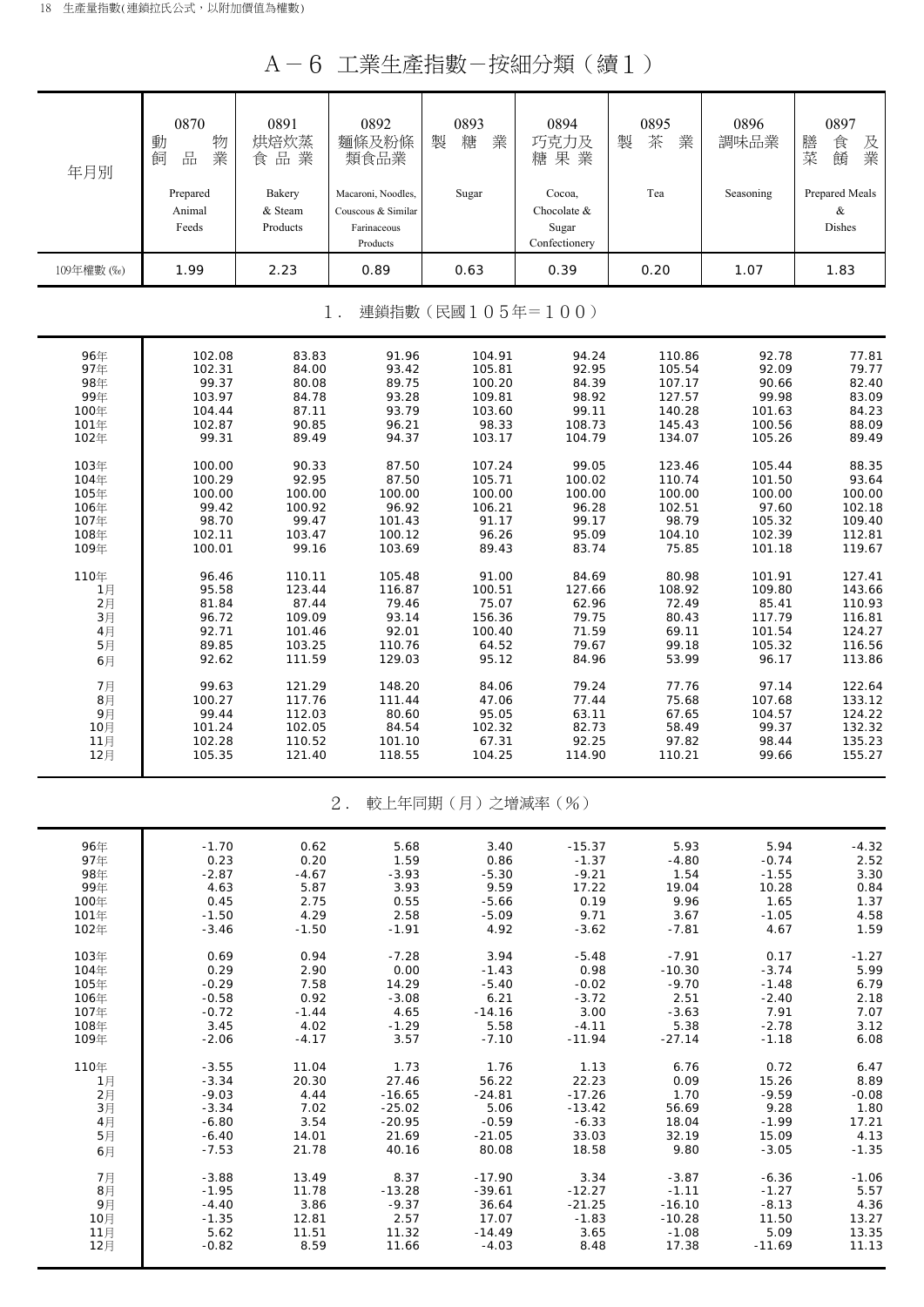| 0899<br>未分類其他<br>品<br>業<br>食<br>Other Food<br>Products<br>Not Elsewhere<br>Classified | 09<br>料<br>業<br>飲<br>Beverages | 0911<br>業<br>啤<br>酒<br>Beer | 0919<br>其他酒精<br>飲料業<br>Other<br>Alcoholic<br>Beverages | 0920<br>非<br>酒<br>精<br>業<br>料<br>飲<br>Non-Alcoholic<br>Beverages | 10<br>菸<br>草<br>業<br>Tobacco<br>Products | 11<br>織<br>紡<br>業<br>Textiles | 1111<br>棉<br>毛<br>紡紗業<br>Spinning of Yarn,<br>Cotton & Wool | Period           |  |
|---------------------------------------------------------------------------------------|--------------------------------|-----------------------------|--------------------------------------------------------|------------------------------------------------------------------|------------------------------------------|-------------------------------|-------------------------------------------------------------|------------------|--|
| 5.28                                                                                  | 9.17                           | 3.88                        | 2.46                                                   | 2.84                                                             | 16.86                                    | 11.63                         | 0.18                                                        | 2020 Weights (%) |  |
| 1. Chained Indexes $(2016 = 100)$                                                     |                                |                             |                                                        |                                                                  |                                          |                               |                                                             |                  |  |
| 68.25                                                                                 | 81.24                          | 105.33                      | 49.32                                                  | 90.04                                                            | 62.88                                    | 115.09                        | 183.59                                                      | 2007             |  |
| 64.71                                                                                 | 81.54                          | 102.50                      | 50.06                                                  | 92.28                                                            | 64.51                                    | 103.34                        | 159.08                                                      | 2008             |  |
| 64.70                                                                                 | 86.96                          | 108.55                      | 70.22                                                  | 92.29                                                            | 68.03                                    | 92.12                         | 146.95                                                      | 2009             |  |
| 76.61                                                                                 | 95.88                          | 103.56                      | 90.06                                                  | 97.43                                                            | 70.34                                    | 106.84                        | 150.05                                                      | 2010             |  |
| 80.03                                                                                 | 103.52                         | 100.39                      | 111.31                                                 | 97.99                                                            | 78.28                                    | 99.36                         | 115.33                                                      | 2011             |  |
| 86.54                                                                                 | 107.39                         | 107.76                      | 112.28                                                 | 100.12                                                           | 82.63                                    | 98.54                         | 137.21                                                      | 2012             |  |
| 93.24                                                                                 | 101.49                         | 100.96                      | 106.19                                                 | 96.14                                                            | 82.11                                    | 101.88                        | 132.34                                                      | 2013             |  |
| 91.55                                                                                 | 102.60                         | 101.51                      | 106.55                                                 | 99.43                                                            | 81.37                                    | 103.59                        | 127.58                                                      | 2014             |  |
| 97.22                                                                                 | 101.57                         | 101.50                      | 103.32                                                 | 99.58                                                            | 81.04                                    | 104.74                        | 118.75                                                      | 2015             |  |
| 100.00                                                                                | 100.00                         | 100.00                      | 100.00                                                 | 100.00                                                           | 100.00                                   | 100.00                        | 100.00                                                      | 2016             |  |
| 101.35                                                                                | 102.81                         | 101.17                      | 108.43                                                 | 99.28                                                            | 119.06                                   | 97.84                         | 87.39                                                       | 2017             |  |
| 106.43                                                                                | 99.27                          | 97.89                       | 100.51                                                 | 100.27                                                           | 116.03                                   | 94.79                         | 84.68                                                       | 2018             |  |
| 114.21                                                                                | 94.15                          | 92.96                       | 89.59                                                  | 101.59                                                           | 114.52                                   | 90.02                         | 70.78                                                       | 2019             |  |
| 109.09                                                                                | 97.75                          | 92.74                       | 91.67                                                  | 113.36                                                           | 107.06                                   | 79.35                         | 45.60                                                       | 2020             |  |
| 114.70                                                                                | 92.31                          | 78.52                       | 92.62                                                  | 115.70                                                           | 118.24                                   | 90.10                         | 40.28                                                       | 2021             |  |
| 115.96                                                                                | 85.80                          | 55.16                       | 118.08                                                 | 103.08                                                           | 103.07                                   | 91.60                         | 39.57                                                       | Jan.             |  |
| 91.87                                                                                 | 77.06                          | 65.40                       | 84.41                                                  | 89.25                                                            | 78.20                                    | 72.56                         | 31.81                                                       | Feb.             |  |
| 116.10                                                                                | 109.33                         | 100.10                      | 110.43                                                 | 124.42                                                           | 112.06                                   | 98.26                         | 44.28                                                       | Mar.             |  |
| 112.15                                                                                | 93.34                          | 78.74                       | 88.72                                                  | 123.40                                                           | 108.14                                   | 90.04                         | 43.38                                                       | Apr.             |  |
| 112.83                                                                                | 97.43                          | 88.88                       | 79.92                                                  | 131.17                                                           | 123.87                                   | 91.05                         | 45.13                                                       | May              |  |
| 107.81                                                                                | 82.95                          | 64.67                       | 69.29                                                  | 128.69                                                           | 143.80                                   | 91.26                         | 40.76                                                       | June             |  |
| 110.99                                                                                | 94.29                          | 82.47                       | 77.37                                                  | 132.85                                                           | 124.76                                   | 92.41                         | 42.03                                                       | July             |  |
| 118.44                                                                                | 98.41                          | 86.79                       | 99.67                                                  | 117.22                                                           | 125.07                                   | 92.90                         | 40.85                                                       | Aug.             |  |
| 117.48                                                                                | 96.90                          | 100.84                      | 77.61                                                  | 111.69                                                           | 119.86                                   | 87.44                         | 40.21                                                       | Sep.             |  |
| 120.74                                                                                | 90.96                          | 73.39                       | 98.34                                                  | 113.11                                                           | 129.25                                   | 87.80                         | 38.85                                                       | Oct.             |  |
| 122.56                                                                                | 90.00                          | 72.86                       | 102.56                                                 | 105.88                                                           | 127.75                                   | 91.72                         | 37.52                                                       | Nov.             |  |
| 129.49                                                                                | 91.22                          | 72.92                       | 105.06                                                 | 107.67                                                           | 123.04                                   | 94.17                         | 39.00                                                       | Dec.             |  |
|                                                                                       |                                |                             |                                                        | 2. Annual Change Rate (%)                                        |                                          |                               |                                                             |                  |  |
| 4.02                                                                                  | $-0.16$                        | $-3.81$                     | 3.83                                                   | 1.97                                                             | 5.56                                     | $-0.42$                       | $-5.22$                                                     | 2007             |  |
| $-5.19$                                                                               | 0.37                           | $-2.69$                     | 1.50                                                   | 2.49                                                             | 2.59                                     | $-10.21$                      | $-13.35$                                                    | 2008             |  |
| $-0.02$                                                                               | 6.65                           | 5.90                        | 40.27                                                  | 0.01                                                             | 5.46                                     | $-10.86$                      | $-7.63$                                                     | 2009             |  |
| 18.41                                                                                 | 10.26                          | $-4.60$                     | 28.25                                                  | 5.57                                                             | 3.40                                     | 15.98                         | 2.11                                                        | 2010             |  |
| 4.46                                                                                  | 7.97                           | $-3.06$                     | 23.60                                                  | 0.57                                                             | 11.29                                    | $-7.00$                       | $-23.14$                                                    | 2011             |  |
| 8.13                                                                                  | 3.74                           | 7.34                        | 0.87                                                   | 2.17                                                             | 5.56                                     | $-0.83$                       | 18.97                                                       | 2012             |  |
| 7.74                                                                                  | $-5.49$                        | $-6.31$                     | $-5.42$                                                | $-3.98$                                                          | $-0.63$                                  | 3.39                          | $-3.55$                                                     | 2013             |  |
| $-1.81$                                                                               | 1.09                           | 0.54                        | 0.34                                                   | 3.42                                                             | $-0.90$                                  | 1.68                          | $-3.60$                                                     | 2014             |  |
| 6.19                                                                                  | $-1.00$                        | $-0.01$                     | $-3.03$                                                | 0.15                                                             | $-0.41$                                  | 1.11                          | $-6.92$                                                     | 2015             |  |
| 2.86                                                                                  | $-1.55$                        | $-1.48$                     | $-3.21$                                                | 0.42                                                             | 23.40                                    | $-4.53$                       | $-15.79$                                                    | 2016             |  |
| 1.35                                                                                  | 2.81                           | 1.17                        | 8.43                                                   | $-0.72$                                                          | 19.06                                    | $-2.16$                       | $-12.61$                                                    | 2017             |  |
| 5.01                                                                                  | $-3.44$                        | $-3.24$                     | $-7.30$                                                | 1.00                                                             | $-2.54$                                  | $-3.12$                       | $-3.10$                                                     | 2018             |  |
| 7.31                                                                                  | $-5.16$                        | $-5.04$                     | $-10.86$                                               | 1.32                                                             | $-1.30$                                  | $-5.03$                       | $-16.41$                                                    | 2019             |  |
| $-4.48$                                                                               | 3.82                           | $-0.24$                     | 2.32                                                   | 11.59                                                            | $-6.51$                                  | $-11.85$                      | $-35.58$                                                    | 2020             |  |
| 5.14                                                                                  | $-5.57$                        | $-15.33$                    | 1.04                                                   | 2.06                                                             | 10.44                                    | 13.55                         | $-11.67$                                                    | 2021             |  |
| 5.57                                                                                  | 7.61                           | $-16.44$                    | 33.54                                                  | 11.56                                                            | 40.00                                    | 19.91                         | $-28.70$                                                    | Jan.             |  |
| $-9.54$                                                                               | 2.22                           | $-6.44$                     | 17.84                                                  | 0.24                                                             | $-21.37$                                 | $-16.54$                      | $-46.37$                                                    | Feb.             |  |
| 4.98                                                                                  | 15.35                          | 10.04                       | 25.53                                                  | 13.85                                                            | 19.45                                    | 3.88                          | $-32.35$                                                    | Mar.             |  |
| 15.38                                                                                 | 0.51                           | $-10.79$                    | $-2.44$                                                | 19.91                                                            | 7.78                                     | 40.07                         | $-12.73$                                                    | Apr.             |  |
| 4.54                                                                                  | $-6.94$                        | $-11.69$                    | $-24.18$                                               | 18.51                                                            | 7.62                                     | 50.25                         | 7.50                                                        | May              |  |
| 1.05                                                                                  | $-23.33$                       | $-41.85$                    | $-24.48$                                               | 4.90                                                             | 31.32                                    | 39.97                         | $-3.25$                                                     | June             |  |
| $-6.35$                                                                               | $-21.82$                       | $-37.45$                    | 2.53                                                   | $-14.49$                                                         | 10.04                                    | 27.99                         | 25.28                                                       | July             |  |
| 3.22                                                                                  | $-7.61$                        | $-15.48$                    | 17.52                                                  | $-15.50$                                                         | 2.32                                     | 15.19                         | 6.30                                                        | Aug.             |  |
| 3.31                                                                                  | $-13.40$                       | $-12.56$                    | $-16.32$                                               | $-13.35$                                                         | 12.59                                    | 1.19                          | 11.63                                                       | Sep.             |  |
| 12.62                                                                                 | $-6.18$                        | $-17.16$                    | $-0.35$                                                | 3.85                                                             | 13.86                                    | 1.53                          | 4.69                                                        | Oct.             |  |
| 12.85                                                                                 | 6.91                           | 9.43                        | 9.23                                                   | 3.65                                                             | 7.09                                     | 6.33                          | $-13.31$                                                    | Nov.             |  |
| 15.06                                                                                 | $-6.09$                        | $-9.79$                     | $-11.24$                                               | 8.42                                                             | 4.22                                     | 2.15                          | $-12.79$                                                    | Dec.             |  |

# A-6 Indexes of Industrial Production - By Detailed Industry (Cont. 1)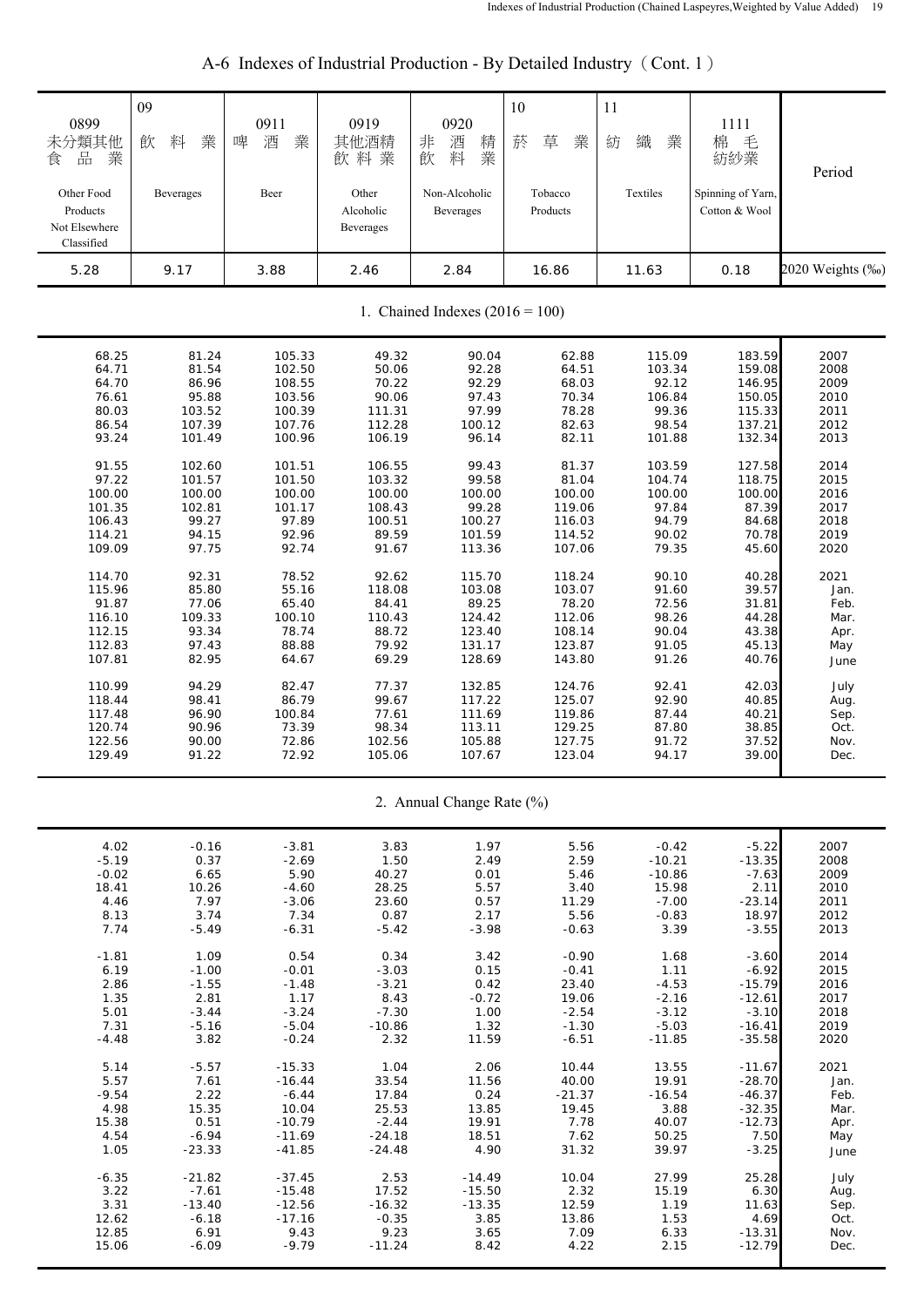A-6 工業生產指數-按細分類(續2)

| 年月別        | 1112<br>(造纖維<br>業<br>紡紗                 | 1113<br>人造纖維<br>加工絲業                                | 1121<br>毛<br>梭<br>棉<br>業<br>織<br>布                | 1122<br>造纖維<br>梭織布業                            | 1123<br>玻璃纖維<br>梭織布業                | 1124<br>針織布業                      | 1130<br>不織布業         | 1140<br>整<br>業<br>染         |
|------------|-----------------------------------------|-----------------------------------------------------|---------------------------------------------------|------------------------------------------------|-------------------------------------|-----------------------------------|----------------------|-----------------------------|
|            | Spinning of Yarn,<br>Man-made<br>Fibers | Spinning of<br>Textured Yarn.<br>Man-made<br>Fibers | Woven<br>Cotton-type or<br>Woolen-type<br>Fabrics | <b>Woven Fabrics</b><br>of Man-<br>made Fibers | Woven Fabrics<br>of<br>Glass Fibers | Knitted &<br>Crocheted<br>Fabrics | Non-woven<br>Fabrics | Finishing<br>of<br>Textiles |
| 109年權數 (‰) | 0.19                                    | 1.68                                                | 0.41                                              | 1.83                                           | 0.74                                | 2.02                              | 1.00                 | 1.29                        |

1. 連鎖指數(民國105年=100)

| 96年      | 220.00 | 99.63  | 220.03 | 140.06 | 104.59 | 91.01  | 94.62  | 110.28 |
|----------|--------|--------|--------|--------|--------|--------|--------|--------|
| 97年      | 183.25 | 86.37  | 182.43 | 116.76 | 99.14  | 84.45  | 95.28  | 100.47 |
| 98年      | 150.08 | 81.59  | 128.30 | 104.25 | 89.17  | 80.17  | 86.15  | 87.66  |
| 99年      | 170.73 | 93.15  | 141.70 | 117.64 | 103.48 | 96.06  | 93.85  | 103.39 |
| 100年     | 167.00 | 90.31  | 128.82 | 108.29 | 96.25  | 85.81  | 89.29  | 95.95  |
| 101年     | 145.19 | 92.35  | 120.27 | 101.53 | 100.52 | 84.14  | 91.15  | 95.43  |
| 102年     | 139.77 | 99.81  | 111.50 | 103.21 | 100.41 | 90.98  | 98.55  | 101.12 |
| 103年     | 124.88 | 98.56  | 113.31 | 105.52 | 99.91  | 95.67  | 106.30 | 105.58 |
| 104年     | 118.55 | 102.47 | 106.34 | 105.44 | 96.40  | 106.52 | 102.49 | 105.28 |
| 105年     | 100.00 | 100.00 | 100.00 | 100.00 | 100.00 | 100.00 | 100.00 | 100.00 |
| 106年     | 93.62  | 97.92  | 100.40 | 98.54  | 116.85 | 91.43  | 101.77 | 93.50  |
| 107年     | 101.76 | 94.16  | 104.78 | 94.93  | 117.79 | 86.86  | 97.84  | 87.32  |
| 108年     | 86.27  | 89.88  | 90.61  | 90.80  | 115.66 | 85.95  | 95.79  | 82.45  |
| 109年     | 57.37  | 73.67  | 75.96  | 71.48  | 114.02 | 71.62  | 113.56 | 65.62  |
| 110年     | 59.73  | 90.83  | 96.93  | 80.74  | 118.74 | 91.72  | 103.03 | 81.81  |
| 1月       | 57.26  | 93.03  | 83.87  | 83.15  | 120.67 | 87.93  | 126.33 | 79.55  |
| 2月<br>3月 | 45.69  | 79.03  | 73.60  | 64.53  | 100.22 | 68.45  | 93.40  | 58.99  |
|          | 65.50  | 93.71  | 98.40  | 90.49  | 122.34 | 96.26  | 123.31 | 93.99  |
| $4月$     | 57.89  | 91.46  | 94.26  | 80.32  | 122.25 | 94.83  | 101.96 | 78.33  |
| 5月       | 61.67  | 95.76  | 100.71 | 79.81  | 124.03 | 88.40  | 108.23 | 80.55  |
| 6月       | 59.06  | 90.45  | 92.42  | 79.71  | 116.72 | 95.23  | 103.24 | 78.46  |
| 7月       | 58.10  | 93.54  | 87.21  | 83.25  | 118.31 | 94.60  | 105.09 | 80.50  |
| 8月       | 61.14  | 92.35  | 97.87  | 81.82  | 127.10 | 98.26  | 91.98  | 86.46  |
| 9月       | 58.17  | 86.53  | 103.90 | 76.07  | 120.98 | 91.24  | 92.46  | 82.49  |
| 10月      | 63.00  | 90.35  | 114.72 | 79.24  | 115.21 | 87.01  | 93.13  | 83.58  |
| 11月      | 65.56  | 91.21  | 108.70 | 86.82  | 114.03 | 97.19  | 96.50  | 88.25  |
| 12月      | 63.74  | 92.50  | 107.45 | 83.69  | 122.96 | 101.21 | 100.72 | 90.52  |
|          |        |        |        |        |        |        |        |        |

### 2. 較上年同期(月)之增減率(%)

| 96年   | 5.62     | 2.46     |          |          |          |          |          |          |
|-------|----------|----------|----------|----------|----------|----------|----------|----------|
|       |          |          | $-9.18$  | 2.96     | $-9.08$  | 3.85     | $-10.44$ | 1.88     |
| 97年   | $-16.70$ | $-13.31$ | $-17.09$ | $-16.64$ | $-5.21$  | $-7.21$  | 0.70     | $-8.90$  |
| 98年   | $-18.10$ | $-5.53$  | $-29.67$ | $-10.71$ | $-10.06$ | $-5.07$  | $-9.58$  | $-12.75$ |
| 99年   | 13.76    | 14.17    | 10.44    | 12.84    | 16.05    | 19.82    | 8.94     | 17.94    |
| 100年  | $-2.18$  | $-3.05$  | $-9.09$  | $-7.95$  | $-6.99$  | $-10.67$ | $-4.86$  | $-7.20$  |
| 101年  | $-13.06$ | 2.26     | $-6.64$  | $-6.24$  | 4.44     | $-1.95$  | 2.08     | $-0.54$  |
| 102年  | $-3.73$  | 8.08     | $-7.29$  | 1.65     | $-0.11$  | 8.13     | 8.12     | 5.96     |
| 103年  | $-10.65$ | $-1.25$  | 1.62     | 2.24     | $-0.50$  | 5.15     | 7.86     | 4.41     |
| 104年  | $-5.07$  | 3.97     | $-6.15$  | $-0.08$  | $-3.51$  | 11.34    | $-3.58$  | $-0.28$  |
| 105年  | $-15.65$ | $-2.41$  | $-5.96$  | $-5.16$  | 3.73     | $-6.12$  | $-2.43$  | $-5.02$  |
| 106年  | $-6.38$  | $-2.08$  | 0.40     | $-1.46$  | 16.85    | $-8.57$  | 1.77     | $-6.50$  |
| 107年  | 8.69     | $-3.84$  | 4.36     | $-3.66$  | 0.80     | $-5.00$  | $-3.86$  | $-6.61$  |
| 108年  | $-15.22$ | $-4.55$  | $-13.52$ | $-4.35$  | $-1.81$  | $-1.05$  | $-2.10$  | $-5.58$  |
| 109年  | $-33.50$ | $-18.04$ | $-16.17$ | $-21.28$ | $-1.42$  | $-16.67$ | 18.55    | $-20.41$ |
| 110年  | 4.11     | 23.29    | 27.61    | 12.95    | 4.14     | 28.06    | $-9.27$  | 24.67    |
| 1月    | $-7.15$  | 13.26    | $-4.04$  | 9.93     | 12.55    | 22.47    | 43.64    | 20.15    |
| 2月    | $-40.35$ | $-7.72$  | $-13.46$ | $-23.36$ | $-16.77$ | $-20.17$ | $-11.65$ | $-25.17$ |
| $3$ 月 | $-14.68$ | $-0.89$  | 4.61     | 3.06     | $-4.62$  | 10.95    | 1.98     | 4.62     |
| 4月    | 16.86    | 72.37    | 44.08    | 41.31    | $-9.03$  | 137.73   | $-8.15$  | 47.82    |
| 5月    | 32.03    | 126.33   | 76.50    | 58.16    | $-5.31$  | 96.75    | $-7.73$  | 73.60    |
| 6月    | 37.44    | 64.75    | 72.91    | 54.12    | 2.12     | 72.80    | $-7.79$  | 69.06    |
| 7月    | 7.99     | 48.55    | 44.03    | 36.54    | 6.92     | 38.55    | $-12.34$ | 57.13    |
| $8$ 月 | 16.77    | 24.04    | 31.25    | 17.98    | 9.59     | 28.34    | $-21.45$ | 47.90    |
| 9月    | 14.26    | 7.17     | 23.97    | 2.59     | 12.16    | 12.10    | $-25.19$ | 10.13    |
| 10月   | 16.77    | 11.94    | 37.83    | 0.09     | 14.43    | 10.21    | $-24.80$ | 24.10    |
| 11月   | 12.49    | 7.33     | 37.28    | 9.82     | 18.31    | 17.17    | $-15.74$ | 23.12    |
| 12月   | $-1.71$  | 5.55     | 22.55    | $-5.35$  | 21.54    | 16.23    | $-7.57$  | 8.82     |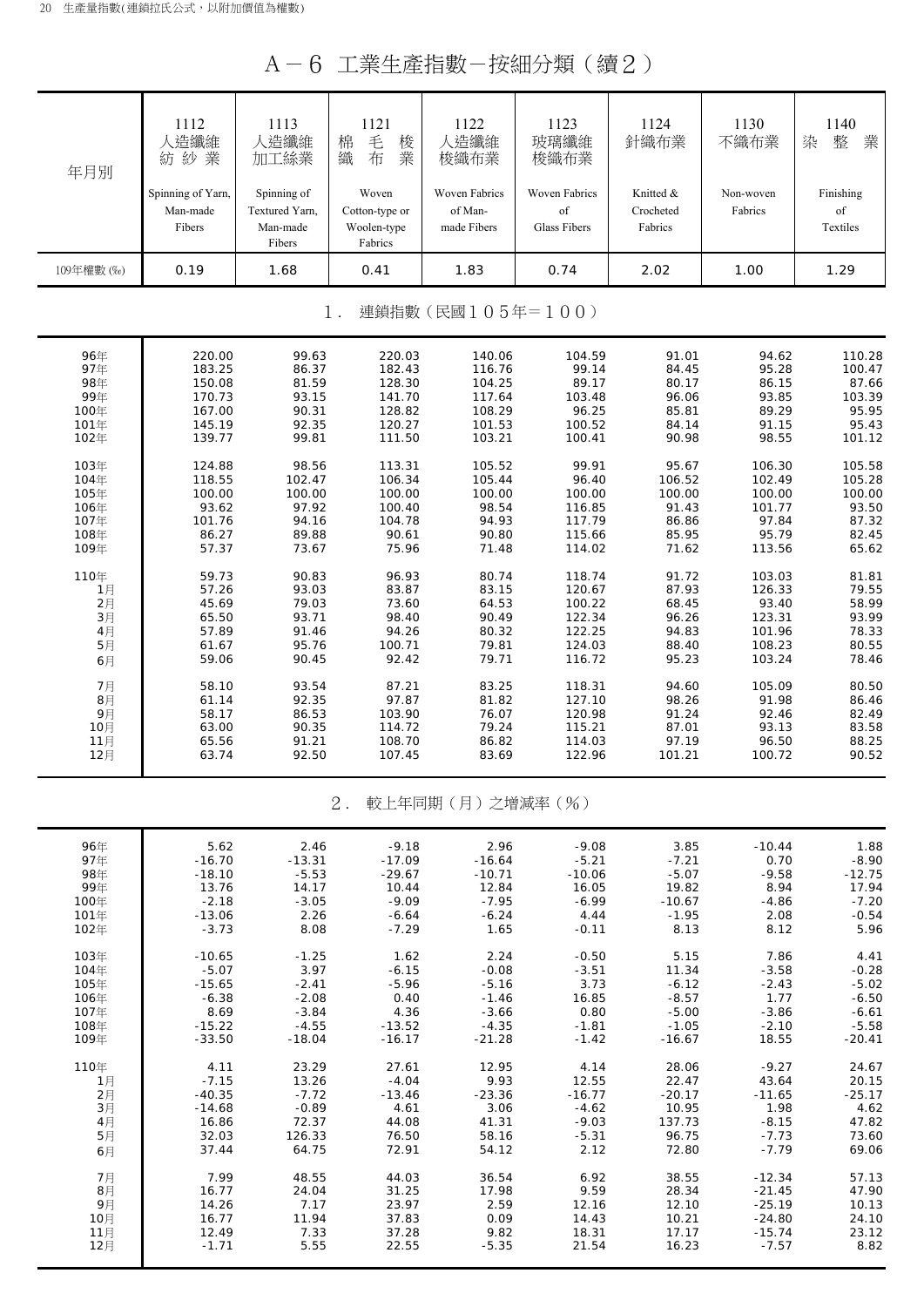| 1151<br>織<br>紡<br>製成品業            | 1152<br>繩、纜及<br>業<br>網    | 1159<br>其<br>他<br>紡織品業       | 12<br>成衣及<br>服飾品業                               | 1210<br>業<br>成<br>衣       | 1230<br>服飾品業            | 13<br>皮革、毛皮<br>及其製品業                  | 1301<br>皮革及毛皮<br>業<br>整<br>製        | Period           |  |  |
|-----------------------------------|---------------------------|------------------------------|-------------------------------------------------|---------------------------|-------------------------|---------------------------------------|-------------------------------------|------------------|--|--|
| Made-up<br>Textile<br>Articles    | Rope,<br>Cable<br>$&$ Net | Other<br>Textile<br>Products | Wearing Apparel<br>&<br>Clothing<br>Accessories | Wearing<br>Apparel        | Clothing<br>Accessories | Leather, Fur<br>& Related<br>Products | Tanning<br>& Dressing<br>of Leather |                  |  |  |
| 0.23                              | 0.08                      | 1.98                         | 0.96                                            | 0.67                      | 0.29                    | 0.39                                  | 0.09                                | 2020 Weights (‰) |  |  |
| 1. Chained Indexes $(2016 = 100)$ |                           |                              |                                                 |                           |                         |                                       |                                     |                  |  |  |
| 65.86                             | 85.18                     | 114.60                       | 194.89                                          | 209.53                    | 151.40                  | 233.00                                | 207.52                              | 2007             |  |  |
| 69.84                             | 77.74                     | 106.47                       | 161.86                                          | 166.97                    | 147.81                  | 207.96                                | 183.03                              | 2008             |  |  |
| 74.24                             | 88.07                     | 88.59                        | 129.13                                          | 133.42                    | 116.60                  | 183.05                                | 157.26                              | 2009             |  |  |
| 83.45                             | 93.00                     | 113.28                       | 140.11                                          | 142.67                    | 133.10                  | 200.33                                | 180.33                              | 2010             |  |  |
| 85.56                             | 81.64                     | 109.34                       | 119.67                                          | 117.96                    | 125.58                  | 178.18                                | 163.53                              | 2011             |  |  |
| 87.59                             | 80.42                     | 102.56                       | 115.78                                          | 116.30                    | 114.49                  | 164.78                                | 141.03                              | 2012             |  |  |
| 92.98                             | 105.21                    | 102.82                       | 115.84                                          | 116.93                    | 112.78                  | 160.19                                | 147.02                              | 2013             |  |  |
| 91.25                             | 110.96                    | 105.82                       | 114.11                                          | 116.46                    | 106.98                  | 159.60                                | 150.97                              | 2014             |  |  |
| 97.47                             | 95.49                     | 102.95                       | 105.97                                          | 107.36                    | 101.70                  | 122.11                                | 117.96                              | 2015             |  |  |
| 100.00                            | 100.00                    | 100.00                       | 100.00                                          | 100.00                    | 100.00                  | 100.00                                | 100.00                              | 2016             |  |  |
| 105.23                            | 86.33                     | 103.28                       | 89.27                                           | 86.83                     | 97.14                   | 103.83                                | 98.80                               | 2017             |  |  |
| 103.14                            | 89.40                     | 101.09                       | 81.29                                           | 80.74                     | 82.79                   | 97.44                                 | 76.21                               | 2018             |  |  |
| 98.00                             | 96.31                     | 94.03                        | 79.47                                           | 73.18                     | 99.66                   | 99.20                                 | 70.90                               | 2019             |  |  |
| 96.90                             | 81.60                     | 108.35                       | 69.65                                           | 65.45                     | 83.09                   | 78.20                                 | 39.01                               | 2020             |  |  |
| 99.64                             | 97.72                     | 108.45                       | 76.30                                           | 64.54                     | 112.44                  | 82.51                                 | 36.16                               | 2021             |  |  |
| 117.90                            | 80.72                     | 113.83                       | 71.06                                           | 65.26                     | 89.35                   | 80.34                                 | 29.22                               | Jan.             |  |  |
| 88.42                             | 46.88                     | 92.42                        | 61.00                                           | 60.63                     | 62.97                   | 56.23                                 | 21.65                               | Feb.             |  |  |
| 89.40                             | 106.67                    | 123.95                       | 73.10                                           | 67.69                     | 90.28                   | 89.90                                 | 42.73                               | Mar.             |  |  |
| 97.83                             | 138.00                    | 104.46                       | 66.45                                           | 60.81                     | 84.18                   | 85.61                                 | 44.52                               | Apr.             |  |  |
| 88.84                             | 103.14                    | 111.83                       | 71.76                                           | 60.25                     | 107.09                  | 88.32                                 | 40.12                               | May              |  |  |
| 84.83                             | 104.82                    | 121.39                       | 79.51                                           | 56.45                     | 149.39                  | 82.08                                 | 36.06                               | June             |  |  |
| 87.30                             | 123.71                    | 119.18                       | 81.25                                           | 63.76                     | 134.51                  | 83.62                                 | 36.28                               | July             |  |  |
| 96.44                             | 103.26                    | 114.16                       | 84.39                                           | 65.20                     | 142.76                  | 81.49                                 | 31.67                               | Aug.             |  |  |
| 90.93                             | 74.98                     | 103.91                       | 80.66                                           | 65.94                     | 125.69                  | 84.94                                 | 36.53                               | Sep.             |  |  |
| 109.58                            | 108.82                    | 96.55                        | 76.91                                           | 66.22                     | 109.86                  | 86.12                                 | 34.85                               | Oct.             |  |  |
| 117.72                            | 88.49                     | 96.05                        | 80.24                                           | 69.67                     | 112.90                  | 83.76                                 | 34.72                               | Nov.             |  |  |
| 126.51                            | 93.16                     | 103.63                       | 89.28                                           | 72.58                     | 140.35                  | 87.68                                 | 45.62                               | Dec.             |  |  |
|                                   |                           |                              |                                                 | 2. Annual Change Rate (%) |                         |                                       |                                     |                  |  |  |
| 8.82                              | 15.01                     | 0.38                         | $-9.85$                                         | $-9.84$                   | $-9.51$                 | $-9.76$                               | $-4.08$                             | 2007             |  |  |
| 6.04                              | $-8.73$                   | $-7.09$                      | $-16.95$                                        | $-20.31$                  | $-2.37$                 | $-10.75$                              | $-11.80$                            | 2008             |  |  |
| 6.30                              | 13.29                     | $-16.79$                     | $-20.22$                                        | $-20.09$                  | $-21.11$                | $-11.98$                              | $-14.08$                            | 2009             |  |  |
| 12.41                             | 5.60                      | 27.87                        | 8.50                                            | 6.93                      | 14.15                   | 9.44                                  | 14.67                               | 2010             |  |  |
| 2.53                              | $-12.22$                  | $-3.48$                      | $-14.59$                                        | $-17.32$                  | $-5.65$                 | $-11.06$                              | $-9.32$                             | 2011             |  |  |
| 2.37                              | $-1.49$                   | $-6.20$                      | $-3.25$                                         | $-1.41$                   | $-8.83$                 | $-7.52$                               | $-13.76$                            | 2012             |  |  |
| 6.15                              | 30.83                     | 0.25                         | 0.05                                            | 0.54                      | $-1.49$                 | $-2.79$                               | 4.25                                | 2013             |  |  |
| $-1.86$                           | 5.47                      | 2.92                         | $-1.49$                                         | $-0.40$                   | $-5.14$                 | $-0.37$                               | 2.69                                | 2014             |  |  |
| 6.82                              | $-13.94$                  | $-2.71$                      | $-7.13$                                         | $-7.81$                   | $-4.94$                 | $-23.49$                              | $-21.87$                            | 2015             |  |  |
| 2.60                              | 4.72                      | $-2.87$                      | $-5.63$                                         | $-6.86$                   | $-1.67$                 | $-18.11$                              | $-15.23$                            | 2016             |  |  |
| 5.23                              | $-13.67$                  | 3.28                         | $-10.73$                                        | $-13.17$                  | $-2.86$                 | 3.83                                  | $-1.20$                             | 2017             |  |  |
| $-1.99$                           | 3.56                      | $-2.12$                      | $-8.94$                                         | $-7.01$                   | $-14.77$                | $-6.15$                               | $-22.86$                            | 2018             |  |  |
| $-4.98$                           | 7.73                      | $-6.98$                      | $-2.24$                                         | $-9.36$                   | 20.38                   | 1.81                                  | $-6.97$                             | 2019             |  |  |
| $-1.12$                           | $-15.27$                  | 15.23                        | $-12.36$                                        | $-10.56$                  | $-16.63$                | $-21.17$                              | $-44.98$                            | 2020             |  |  |
| 2.83                              | 19.75                     | 0.09                         | 9.55                                            | $-1.39$                   | 35.32                   | 5.51                                  | $-7.31$                             | 2021             |  |  |
| 25.56                             | $-14.72$                  | 60.03                        | 8.22                                            | 8.82                      | 6.45                    | $-11.70$                              | $-20.94$                            | Jan.             |  |  |
| 9.89                              | $-52.54$                  | 1.07                         | $-4.30$                                         | 0.38                      | $-15.43$                | $-36.93$                              | $-62.67$                            | Feb.             |  |  |
| 3.60                              | 4.51                      | 14.90                        | 8.49                                            | 6.92                      | 12.22                   | $-10.95$                              | $-36.58$                            | Mar.             |  |  |
| 12.32                             | 65.69                     | 10.18                        | 13.51                                           | 4.65                      | 40.82                   | 27.85                                 | 3.85                                | Apr.             |  |  |
| $-5.75$                           | 35.82                     | 20.90                        | 8.66                                            | $-5.84$                   | 47.65                   | 38.17                                 | 63.02                               | May              |  |  |
| 0.76                              | 23.71                     | 14.69                        | 12.06                                           | $-10.99$                  | 56.96                   | 18.07                                 | 30.09                               | June             |  |  |
| $-3.48$                           | 76.38                     | 8.90                         | 10.77                                           | $-0.05$                   | 29.10                   | 24.10                                 | 22.28                               | July             |  |  |
| 3.28                              | 80.46                     | $-7.56$                      | 19.52                                           | 3.36                      | 50.50                   | 22.60                                 | $-5.49$                             | Aug.             |  |  |
| $-14.96$                          | 34.69                     | $-18.16$                     | 18.55                                           | 7.34                      | 40.78                   | $-3.44$                               | $-6.33$                             | Sep.             |  |  |
| $-1.78$                           | 68.19                     | $-27.58$                     | 5.59                                            | $-7.91$                   | 45.16                   | 16.02                                 | $-9.57$                             | Oct.             |  |  |
| 7.60                              | 33.57                     | $-19.53$                     | 0.69                                            | $-13.81$                  | 48.83                   | 6.44                                  | 0.58                                | Nov.             |  |  |
| 1.36                              | $-25.92$                  | $-16.47$                     | 13.16                                           | $-3.45$                   | 54.54                   | 6.73                                  | 28.98                               | Dec.             |  |  |

# A-6 Indexes of Industrial Production - By Detailed Industry (Cont. 2)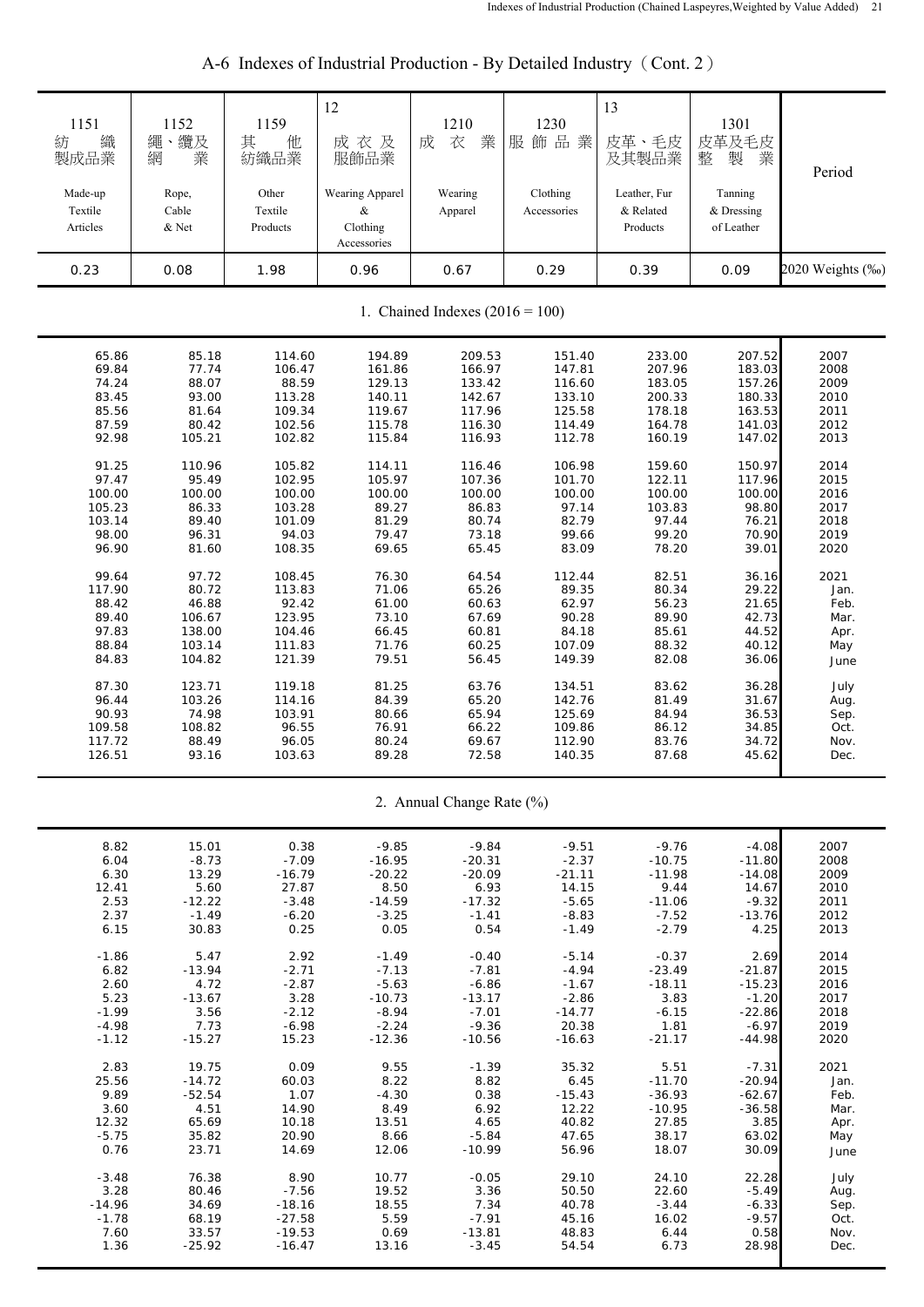A-6 工業生產指數-按細分類(續3)

| 年月別        | 1302<br>業<br>類<br>鞋 | 1303<br>行李箱及<br>手提袋業 | 1309<br>其他皮革及<br>毛皮製品業 | 14<br>竹<br>木<br>業<br>製<br>品 | 1401<br>業<br>材<br>製 | 1402<br>合板及組合<br>業<br>材<br>木 | 1403<br>築<br>建<br>用<br>木製品業 | 1404<br>質業<br>木<br>容<br>器 |
|------------|---------------------|----------------------|------------------------|-----------------------------|---------------------|------------------------------|-----------------------------|---------------------------|
|            | Footwear            | Luggage              | Other Leather          | Wood                        | Sawmilling          | Veneer Sheets                | Builders'                   | Wooden                    |
|            |                     | &                    | &                      | &                           | $&$ Planing         | &                            | Carpentry                   | Containers                |
|            |                     | Handbags             | Fur Products           | Bamboo                      | of Wood             | Wood-Based                   | & Joinery                   |                           |
|            |                     |                      |                        | Products                    |                     | Panels                       |                             |                           |
| 109年權數 (‰) | 0.10                | 0.10                 | 0.09                   | 0.78                        | 0.02                | 0.44                         | 0.07                        | 0.14                      |

1. 連鎖指數(民國105年=100)

| 96年            | 731.76 | 103.35 | 216.50 | 109.84 | 187.25 | 101.22 | 57.89  | 64.97  |
|----------------|--------|--------|--------|--------|--------|--------|--------|--------|
| 97年            | 665.81 | 91.51  | 197.16 | 97.89  | 187.80 | 93.51  | 52.71  | 68.78  |
| 98年            | 620.35 | 79.06  | 174.79 | 80.85  | 101.89 | 80.40  | 67.23  | 60.74  |
| 99年            | 609.62 | 94.89  | 190.79 | 89.33  | 108.75 | 85.11  | 78.59  | 85.82  |
| 100年           | 514.08 | 98.55  | 154.02 | 94.83  | 112.10 | 91.54  | 89.49  | 88.57  |
| 101年           | 480.15 | 119.55 | 132.86 | 94.72  | 122.01 | 93.80  | 89.64  | 72.92  |
| 102年           | 415.32 | 108.78 | 130.75 | 96.30  | 120.69 | 95.62  | 97.67  | 77.53  |
| 103年           | 407.94 | 103.25 | 122.65 | 103.61 | 133.39 | 102.90 | 104.86 | 80.11  |
| 104年           | 189.64 | 112.14 | 109.26 | 100.88 | 101.06 | 101.46 | 103.35 | 91.11  |
| 105年           | 100.00 | 100.00 | 100.00 | 100.00 | 100.00 | 100.00 | 100.00 | 100.00 |
| 106年           | 127.79 | 109.24 | 96.48  | 103.34 | 95.63  | 103.81 | 84.87  | 124.28 |
| 107年           | 140.58 | 119.24 | 105.97 | 107.43 | 94.84  | 113.80 | 74.47  | 121.16 |
| 108年           | 132.70 | 147.95 | 96.35  | 99.87  | 100.75 | 105.26 | 74.54  | 109.44 |
| 109年           | 134.01 | 104.11 | 128.71 | 102.10 | 41.05  | 107.59 | 75.84  | 133.89 |
| 110年           | 132.27 | 108.25 | 167.11 | 120.21 | 26.29  | 112.80 | 85.45  | 191.67 |
| 1月             | 157.63 | 105.53 | 150.57 | 117.54 | 21.83  | 115.53 | 86.00  | 184.42 |
| $2$ 月          | 105.71 | 77.78  | 100.42 | 85.16  | 17.55  | 78.02  | 60.62  | 139.89 |
| 3 <sub>月</sub> | 141.94 | 115.99 | 175.53 | 119.28 | 23.76  | 113.94 | 81.83  | 193.79 |
| 4月             | 141.25 | 81.51  | 189.89 | 123.25 | 26.91  | 118.12 | 92.01  | 205.70 |
| 5月             | 124.44 | 99.92  | 218.09 | 131.14 | 23.74  | 129.30 | 87.89  | 213.78 |
| 6月             | 105.52 | 111.03 | 191.44 | 129.70 | 27.30  | 120.73 | 96.47  | 217.27 |
| 7月             | 106.20 | 126.34 | 178.14 | 125.78 | 25.97  | 114.46 | 88.10  | 213.70 |
| 8月             | 134.62 | 113.03 | 165.82 | 126.16 | 34.00  | 116.30 | 88.73  | 202.06 |
| 9月             | 127.42 | 129.91 | 156.81 | 124.03 | 24.56  | 117.29 | 86.53  | 183.55 |
| 10月            | 126.74 | 127.34 | 176.56 | 119.81 | 37.56  | 107.84 | 82.32  | 186.30 |
| 11月            | 142.12 | 111.16 | 165.86 | 121.39 | 28.59  | 108.08 | 88.52  | 192.46 |
| 12月            | 173.64 | 99.47  | 136.16 | 119.32 | 23.69  | 113.93 | 86.33  | 167.07 |

### 2. 較上年同期(月)之增減率(%)

| 96年  | $-9.96$  | $-7.29$  | $-26.35$ | $-10.03$ | $-29.20$ | 0.32     | 65.83    | 3.99     |
|------|----------|----------|----------|----------|----------|----------|----------|----------|
| 97年  |          |          |          | $-10.88$ | 0.29     |          | $-8.95$  | 5.86     |
|      | $-9.01$  | $-11.46$ | $-8.93$  |          |          | $-7.62$  |          |          |
| 98年  | $-6.83$  | $-13.61$ | $-11.35$ | $-17.41$ | $-45.75$ | $-14.02$ | 27.55    | $-11.69$ |
| 99年  | $-1.73$  | 20.02    | 9.15     | 10.49    | 6.73     | 5.86     | 16.90    | 41.29    |
| 100年 | $-15.67$ | 3.86     | $-19.27$ | 6.16     | 3.08     | 7.55     | 13.87    | 3.20     |
| 101年 | $-6.60$  | 21.31    | $-13.74$ | $-0.12$  | 8.84     | 2.47     | 0.17     | $-17.67$ |
| 102年 | $-13.50$ | $-9.01$  | $-1.59$  | 1.67     | $-1.08$  | 1.94     | 8.96     | 6.32     |
| 103年 | $-1.78$  | $-5.08$  | $-6.20$  | 7.59     | 10.52    | 7.61     | 7.36     | 3.33     |
| 104年 | $-53.51$ | 8.61     | $-10.92$ | $-2.63$  | $-24.24$ | $-1.40$  | $-1.44$  | 13.73    |
| 105年 | $-47.27$ | $-10.83$ | $-8.48$  | $-0.87$  | $-1.05$  | $-1.44$  | $-3.24$  | 9.76     |
| 106年 | 27.79    | 9.24     | $-3.52$  | 3.34     | $-4.37$  | 3.81     | $-15.13$ | 24.28    |
| 107年 | 10.01    | 9.15     | 9.84     | 3.96     | $-0.83$  | 9.62     | $-12.25$ | $-2.51$  |
| 108年 | $-5.61$  | 24.08    | $-9.08$  | $-7.04$  | 6.23     | $-7.50$  | 0.09     | $-9.67$  |
| 109年 | 0.99     | $-29.63$ | 33.59    | 2.23     | $-59.26$ | 2.21     | 1.74     | 22.34    |
| 110年 | $-1.30$  | 3.98     | 29.83    | 17.74    | $-35.96$ | 4.84     | 12.67    | 43.15    |
| 1月   | 18.96    | $-35.84$ | 35.05    | 23.75    | $-59.84$ | 16.44    | 56.16    | 34.76    |
| 2月   | $-19.39$ | $-37.72$ | $-9.24$  | $-17.97$ | $-68.18$ | $-31.10$ | $-9.95$  | 10.08    |
| 3月   | 0.22     | $-19.50$ | 44.93    | 8.66     | $-30.87$ | $-6.68$  | 4.58     | 48.37    |
| 4月   | 24.69    | 3.48     | 86.81    | 25.45    | $-24.26$ | 22.47    | 28.69    | 33.52    |
| 5月   | $-3.28$  | 23.30    | 84.62    | 47.76    | $-42.70$ | 39.81    | 15.75    | 89.32    |
| 6月   | $-12.86$ | 36.72    | 19.43    | 38.98    | $-47.09$ | 25.88    | 17.63    | 85.05    |
|      |          |          |          |          |          |          |          |          |
| 7月   | $-20.67$ | 59.94    | 39.81    | 19.60    | $-42.66$ | 2.28     | 11.43    | 61.30    |
| 8月   | 8.61     | 41.18    | 43.85    | 32.01    | $-12.98$ | 14.86    | 13.02    | 72.24    |
| 9月   | $-9.75$  | $-0.39$  | 9.31     | 17.18    | $-45.64$ | 4.66     | 13.30    | 32.12    |
| 10月  | $-8.50$  | 52.78    | 28.16    | 18.53    | 7.93     | 3.49     | $-6.22$  | 46.98    |
| 11月  | $-7.73$  | 18.68    | 11.48    | 12.66    | 14.18    | $-4.97$  | 20.34    | 31.71    |
| 12月  | 17.12    | $-8.21$  | $-8.30$  | $-1.27$  | $-22.96$ | $-11.36$ | 1.96     | 0.54     |
|      |          |          |          |          |          |          |          |          |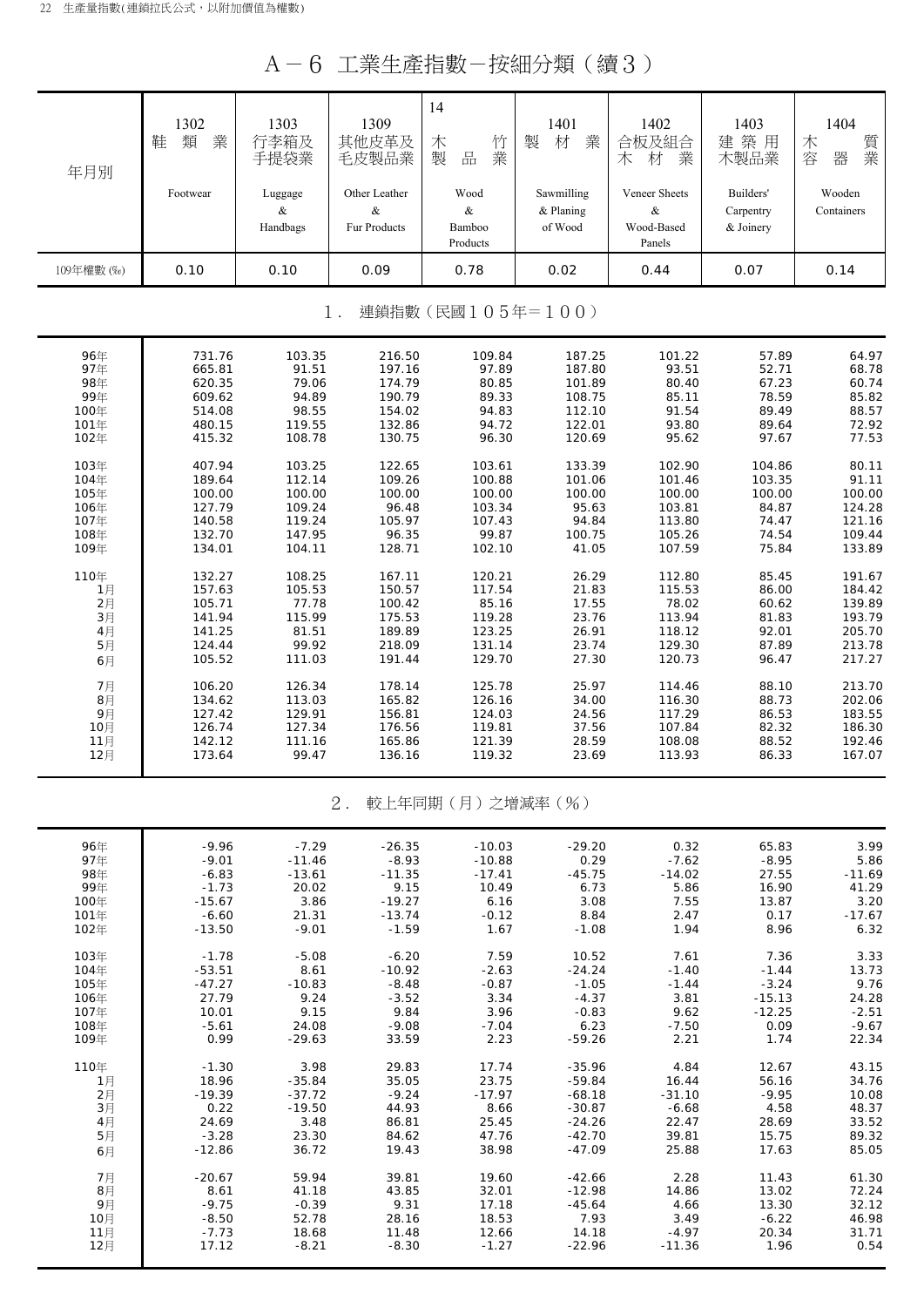| 1409<br>其他木竹<br>製品業<br>Other Products<br>of Wood<br>& Bamboo | 15<br>紙漿、紙<br>及紙製品業<br>Pulp, Paper<br>& Paper<br>Products | 1512<br>張<br>紙<br>業<br>Paper | 1513<br>紙<br>板<br>業<br>Paperboard | 1520<br>瓦楞紙板及<br>紙容器業<br>Containers<br>of Paper<br>& Paperboard | 1591<br>家<br>庭<br>及<br>衛生用紙業<br>Domestic<br>& Sanitary<br>Paper<br>Products | 1599<br>未分類其他<br>紙製品業<br>Other Paper<br>Products<br>Not Elsewhere<br>Classified | 16<br>印刷及資料<br>儲存媒體<br>複製業<br>Printing $\&$<br>Reproduction<br>of Recorded<br>Media | Period           |
|--------------------------------------------------------------|-----------------------------------------------------------|------------------------------|-----------------------------------|-----------------------------------------------------------------|-----------------------------------------------------------------------------|---------------------------------------------------------------------------------|-------------------------------------------------------------------------------------|------------------|
| 0.12                                                         | 8.71                                                      | 0.48                         | 2.10                              | 3.36                                                            | 1.64                                                                        | 1.07                                                                            | 5.24                                                                                | 2020 Weights (‰) |
|                                                              |                                                           |                              |                                   | 1. Chained Indexes $(2016 = 100)$                               |                                                                             |                                                                                 |                                                                                     |                  |
| 160.89                                                       | 99.76                                                     | 164.62                       | 113.19                            | 75.15                                                           | 107.39                                                                      | 92.55                                                                           | 113.77                                                                              | 2007             |
| 128.94                                                       | 94.52                                                     | 150.23                       | 96.68                             | 74.41                                                           | 108.88                                                                      | 84.72                                                                           | 114.24                                                                              | 2008             |
| 97.52                                                        | 89.73                                                     | 143.43                       | 92.21                             | 71.40                                                           | 102.19                                                                      | 88.42                                                                           | 103.16                                                                              | 2009             |
| 108.88                                                       | 96.30                                                     | 146.86                       | 94.71                             | 81.68                                                           | 103.56                                                                      | 95.48                                                                           | 113.42                                                                              | 2010             |
| 110.15                                                       | 96.90                                                     | 143.00                       | 97.39                             | 83.06                                                           | 103.37                                                                      | 96.64                                                                           | 114.60                                                                              | 2011             |
| 107.03                                                       | 97.59                                                     | 138.84                       | 102.12                            | 86.11                                                           | 99.22                                                                       | 94.70                                                                           | 108.18                                                                              | 2012             |
| 102.52                                                       | 98.32                                                     | 129.55                       | 101.50                            | 88.93                                                           | 100.93                                                                      | 98.08                                                                           | 106.00                                                                              | 2013             |
| 111.06                                                       | 100.83                                                    | 130.44                       | 102.44                            | 94.00                                                           | 98.99                                                                       | 101.41                                                                          | 104.16                                                                              | 2014             |
| 103.78                                                       | 98.91                                                     | 113.87                       | 94.99                             | 97.63                                                           | 97.85                                                                       | 100.42                                                                          | 101.74                                                                              | 2015             |
| 100.00                                                       | 100.00                                                    | 100.00                       | 100.00                            | 100.00                                                          | 100.00                                                                      | 100.00                                                                          | 100.00                                                                              | 2016             |
| 102.23                                                       | 100.22                                                    | 95.50                        | 103.91                            | 101.61                                                          | 98.93                                                                       | 97.17                                                                           | 96.97                                                                               | 2017             |
| 103.21                                                       | 101.32                                                    | 94.79                        | 112.06                            | 103.74                                                          | 95.17                                                                       | 92.47                                                                           | 95.28                                                                               | 2018             |
| 93.01                                                        | 100.74                                                    | 86.53                        | 114.48                            | 105.68                                                          | 90.90                                                                       | 88.73                                                                           | 84.73                                                                               | 2019             |
| 92.58                                                        | 100.35                                                    | 83.56                        | 118.11                            | 105.60                                                          | 92.36                                                                       | 79.43                                                                           | 82.45                                                                               | 2020             |
| 136.24                                                       | 102.71                                                    | 83.42                        | 122.16                            | 112.78                                                          | 88.22                                                                       | 77.24                                                                           | 84.98                                                                               | 2021             |
| 118.43                                                       | 105.91                                                    | 84.45                        | 119.40                            | 118.17                                                          | 94.89                                                                       | 79.65                                                                           | 89.48                                                                               | Jan.             |
| 99.55                                                        | 85.72                                                     | 69.72                        | 109.70                            | 90.01                                                           | 75.09                                                                       | 62.02                                                                           | 61.86                                                                               | Feb.             |
| 128.68                                                       | 111.36                                                    | 84.01                        | 125.92                            | 123.69                                                          | 99.61                                                                       | 86.59                                                                           | 83.34                                                                               | Mar.             |
| 121.49                                                       | 102.83                                                    | 82.29                        | 114.05                            | 111.94                                                          | 94.84                                                                       | 82.04                                                                           | 86.79                                                                               | Apr.             |
| 130.31                                                       | 107.05                                                    | 87.51                        | 120.70                            | 119.48                                                          | 93.64                                                                       | 81.94                                                                           | 79.21                                                                               | May              |
| 139.19                                                       | 104.19                                                    | 83.56                        | 120.42                            | 120.11                                                          | 85.64                                                                       | 74.74                                                                           | 78.25                                                                               | June             |
| 144.88                                                       | 105.16                                                    | 101.45                       | 125.18                            | 116.03                                                          | 83.45                                                                       | 79.23                                                                           | 84.79                                                                               | July             |
| 147.40                                                       | 102.93                                                    | 79.78                        | 130.50                            | 108.26                                                          | 89.05                                                                       | 78.74                                                                           | 79.33                                                                               | Aug.             |
| 150.84                                                       | 96.45                                                     | 81.00                        | 116.11                            | 104.40                                                          | 84.27                                                                       | 70.90                                                                           | 76.36                                                                               | Sep.             |
| 152.34                                                       | 99.29                                                     | 88.60                        | 123.22                            | 105.26                                                          | 85.67                                                                       | 72.71                                                                           | 93.52                                                                               | Oct.             |
| 154.78                                                       | 103.01                                                    | 77.57                        | 126.36                            | 113.85                                                          | 85.70                                                                       | 76.79                                                                           | 96.80                                                                               | Nov.             |
| 147.00                                                       | 108.60                                                    | 81.07                        | 134.31                            | 122.15                                                          | 86.84                                                                       | 81.58                                                                           | 110.08                                                                              | Dec.             |
|                                                              |                                                           |                              |                                   | 2. Annual Change Rate (%)                                       |                                                                             |                                                                                 |                                                                                     |                  |
| $-24.72$                                                     | 1.86                                                      | 1.07                         | 1.67                              | $-0.56$                                                         | 4.82                                                                        | 3.27                                                                            | 0.58                                                                                | 2007             |
| $-19.86$                                                     | $-5.25$                                                   | $-8.74$                      | $-14.59$                          | $-0.98$                                                         | 1.39                                                                        | $-8.46$                                                                         | 0.41                                                                                | 2008             |
| $-24.37$                                                     | $-5.07$                                                   | $-4.53$                      | $-4.62$                           | $-4.05$                                                         | $-6.14$                                                                     | 4.37                                                                            | $-9.70$                                                                             | 2009             |
| 11.65                                                        | 7.32                                                      | 2.39                         | 2.71                              | 14.40                                                           | 1.34                                                                        | 7.98                                                                            | 9.95                                                                                | 2010             |
| 1.17                                                         | 0.62                                                      | $-2.63$                      | 2.83                              | 1.69                                                            | $-0.18$                                                                     | 1.21                                                                            | 1.04                                                                                | 2011             |
| $-2.83$                                                      | 0.71                                                      | $-2.91$                      | 4.86                              | 3.67                                                            | $-4.01$                                                                     | $-2.01$                                                                         | $-5.60$                                                                             | 2012             |
| $-4.21$                                                      | 0.75                                                      | $-6.69$                      | $-0.61$                           | 3.27                                                            | 1.72                                                                        | 3.57                                                                            | $-2.02$                                                                             | 2013             |
| 8.33                                                         | 2.55                                                      | 0.69                         | 0.93                              | 5.70                                                            | $-1.92$                                                                     | 3.40                                                                            | $-1.74$                                                                             | 2014             |
| $-6.56$                                                      | $-1.90$                                                   | $-12.70$                     | $-7.27$                           | 3.86                                                            | $-1.15$                                                                     | $-0.98$                                                                         | $-2.32$                                                                             | 2015             |
| $-3.64$                                                      | 1.10                                                      | $-12.18$                     | 5.27                              | 2.43                                                            | 2.20                                                                        | $-0.42$                                                                         | $-1.71$                                                                             | 2016             |
| 2.23                                                         | 0.22                                                      | $-4.50$                      | 3.91                              | 1.61                                                            | $-1.07$                                                                     | $-2.83$                                                                         | $-3.03$                                                                             | 2017             |
| 0.96                                                         | 1.10                                                      | $-0.74$                      | 7.84                              | 2.10                                                            | $-3.80$                                                                     | $-4.84$                                                                         | $-1.74$                                                                             | 2018             |
| $-9.88$                                                      | $-0.57$                                                   | $-8.71$                      | 2.16                              | 1.87                                                            | $-4.49$                                                                     | $-4.04$                                                                         | $-11.07$                                                                            | 2019             |
| $-0.46$                                                      | $-0.39$                                                   | $-3.43$                      | 3.17                              | $-0.08$                                                         | 1.61                                                                        | $-10.48$                                                                        | $-2.69$                                                                             | 2020             |
| 47.16                                                        | 2.35                                                      | $-0.17$                      | 3.43                              | 6.80                                                            | $-4.48$                                                                     | $-2.76$                                                                         | 3.07                                                                                | 2021             |
| 37.73                                                        | 14.03                                                     | 10.09                        | 0.41                              | 24.98                                                           | 17.57                                                                       | 5.26                                                                            | 20.19                                                                               | Jan.             |
| 7.52                                                         | $-13.01$                                                  | $-11.97$                     | 0.27                              | $-10.74$                                                        | $-23.77$                                                                    | $-28.68$                                                                        | $-13.22$                                                                            | Feb.             |
| 36.44                                                        | 0.78                                                      | $-11.59$                     | 4.17                              | 10.40                                                           | $-11.72$                                                                    | $-8.62$                                                                         | 4.66                                                                                | Mar.             |
| 29.78                                                        | 0.34                                                      | $-5.72$                      | $-6.18$                           | 10.27                                                           | $-12.48$                                                                    | 9.36                                                                            | 11.48                                                                               | Apr.             |
| 66.45                                                        | 15.93                                                     | 3.43                         | 12.82                             | 28.75                                                           | $-6.49$                                                                     | 33.43                                                                           | 10.30                                                                               | May              |
| 65.37                                                        | 13.40                                                     | 0.13                         | 7.84                              | 25.65                                                           | 3.28                                                                        | 7.37                                                                            | 10.91                                                                               | June             |
| 52.73                                                        | 2.94                                                      | 15.15                        | $-0.45$                           | 4.83                                                            | $-1.49$                                                                     | 4.58                                                                            | $-4.52$                                                                             | July             |
| 71.53                                                        | 4.62                                                      | 4.62                         | 6.37                              | 2.06                                                            | 7.39                                                                        | 1.47                                                                            | $-5.33$                                                                             | Aug.             |
| 58.46                                                        | $-7.27$                                                   | 4.56                         | $-3.39$                           | $-8.47$                                                         | $-6.41$                                                                     | $-18.71$                                                                        | $-10.93$                                                                            | Sep.             |
| 58.29                                                        | $-0.28$                                                   | 1.80                         | 1.20                              | 1.87                                                            | $-0.56$                                                                     | $-8.10$                                                                         | 6.62                                                                                | Oct.             |
| 51.45                                                        | $-0.02$                                                   | $-6.95$                      | 3.28                              | 0.66                                                            | 1.17                                                                        | $-6.02$                                                                         | 2.73                                                                                | Nov.             |
| 36.62                                                        | 0.15                                                      | $-3.68$                      | 16.64                             | $-0.38$                                                         | $-9.78$                                                                     | $-7.64$                                                                         | 6.34                                                                                | Dec.             |

# A-6 Indexes of Industrial Production - By Detailed Industry (Cont. 3)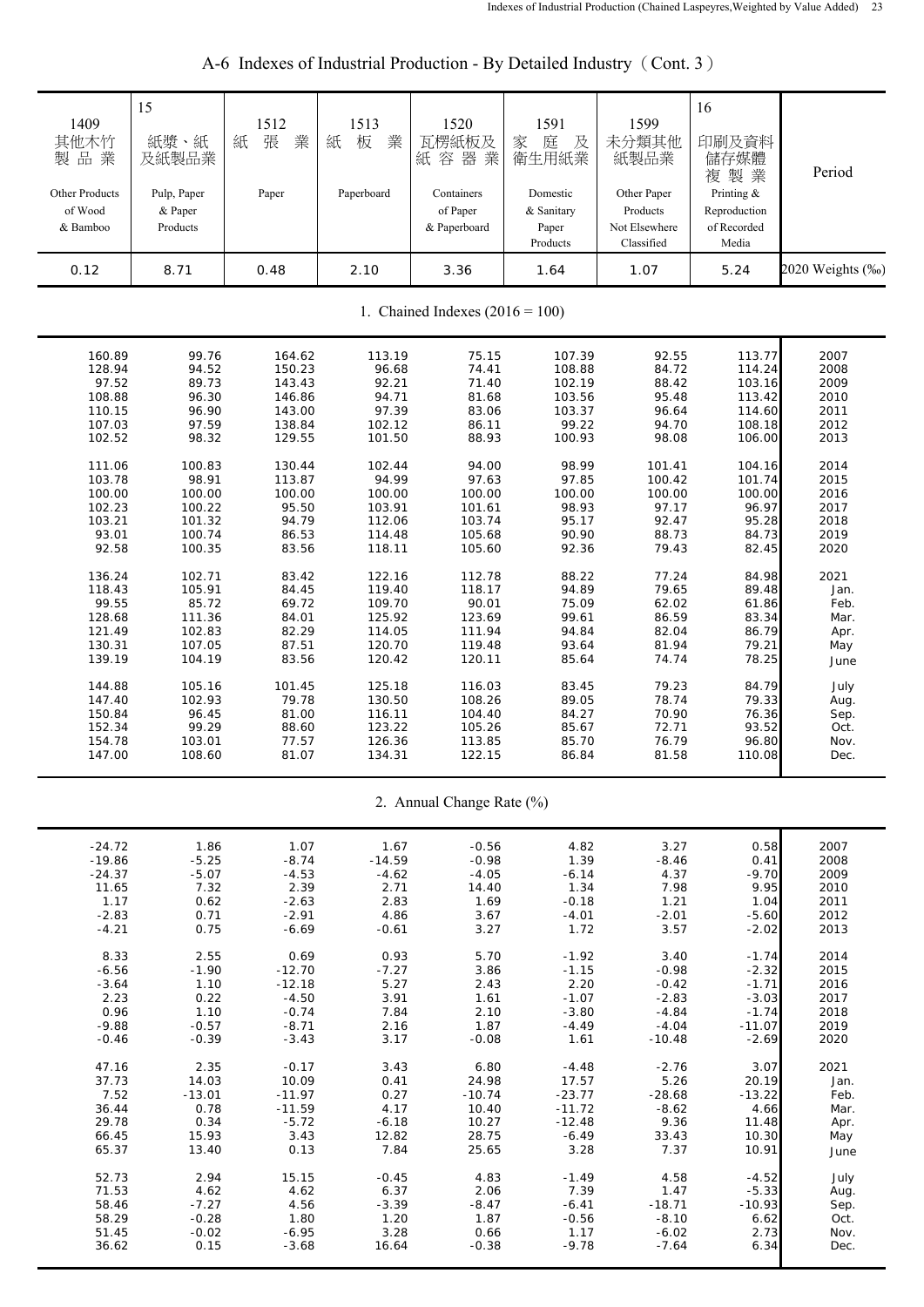A-6 工業生產指數-按細分類(續4)

| 年月別                       | 1601<br>業<br>刷<br>印        | 1602<br>印<br>刷<br>業<br>輔<br>助                   | 17<br>石油及煤<br>製品業               | 18<br>化學原材料肥料<br>氮化合物塑橡膠                                                                        | 1810<br>化學原<br>材料業       | 1830<br>肥<br>料<br>及<br>氮化合物業           | 1841<br>膠<br>塑<br>業<br>原<br>料 | 1842<br>合成橡膠<br>原料業              |  |  |
|---------------------------|----------------------------|-------------------------------------------------|---------------------------------|-------------------------------------------------------------------------------------------------|--------------------------|----------------------------------------|-------------------------------|----------------------------------|--|--|
|                           | Printing                   | Service<br>Activities<br>Related<br>to Printing | Petroleum<br>& Coal<br>Products | 原料及人纖業<br>Chemical, Fertilizers,<br>Nitrogen Compounds,<br>Plastic & Rubber,<br>Man-made Fibres | Chemical<br>Material     | Fertilizers &<br>Nitrogen<br>Compounds | Plastic<br>Materials          | Synthetic<br>Rubber<br>Materials |  |  |
| 109年權數 (%)                | 4.42                       | 0.82                                            | 34.14                           | 62.59                                                                                           | 37.08                    | 1.09                                   | 19.01                         | 3.02                             |  |  |
| 連鎖指數(民國105年=100)<br>$1$ . |                            |                                                 |                                 |                                                                                                 |                          |                                        |                               |                                  |  |  |
| 96年                       | 113.24                     | 118.39                                          | 111.72                          | 93.40                                                                                           | 88.95                    | 89.27                                  | 95.37                         | 97.11                            |  |  |
| 97年                       | 112.57                     | 124.13                                          | 102.01                          | 87.07                                                                                           | 85.91                    | 83.81                                  | 85.26                         | 91.18                            |  |  |
| 98年                       | 102.29                     | 107.33                                          | 102.59                          | 93.06                                                                                           | 94.09                    | 85.90                                  | 87.73                         | 93.22                            |  |  |
| 99年                       | 112.06                     | 120.20                                          | 98.39                           | 104.84                                                                                          | 106.79                   | 97.29                                  | 97.61                         | 108.55                           |  |  |
| 100年                      | 113.53                     | 119.78                                          | 91.15                           | 99.42                                                                                           | 101.10                   | 97.72                                  | 93.51                         | 100.74                           |  |  |
| 101年                      | 106.05                     | 119.24                                          | 97.39                           | 98.90                                                                                           | 101.24                   | 97.12                                  | 92.74                         | 92.21                            |  |  |
| 102年                      | 104.67                     | 112.78                                          | 98.73                           | 100.13                                                                                          | 101.42                   | 94.12                                  | 97.10                         | 96.28                            |  |  |
| 103年                      | 103.52                     | 107.31                                          | 98.77                           | 100.41                                                                                          | 102.65                   | 97.23                                  | 95.32                         | 99.26                            |  |  |
| 104年                      | 101.10                     | 104.93                                          | 98.99                           | 99.80                                                                                           | 100.70                   | 96.60                                  | 97.34                         | 104.24                           |  |  |
| 105年                      | 100.00                     | 100.00                                          | 100.00                          | 100.00                                                                                          | 100.00                   | 100.00                                 | 100.00                        | 100.00                           |  |  |
| 106年                      | 96.53                      | 99.07                                           | 95.20                           | 102.67                                                                                          | 103.54                   | 104.46                                 | 102.47                        | 104.27                           |  |  |
| 107年                      | 95.46                      | 94.43                                           | 97.95                           | 104.56                                                                                          | 104.79                   | 101.61                                 | 105.81                        | 114.01                           |  |  |
| 108年                      | 85.33                      | 81.89                                           | 96.86                           | 99.97                                                                                           | 99.74                    | 97.43                                  | 101.94                        | 110.37                           |  |  |
| 109年                      | 84.32                      | 74.74                                           | 81.12                           | 100.32                                                                                          | 101.38                   | 100.80                                 | 99.41                         | 127.95                           |  |  |
| 110年                      | 87.47                      | 74.43                                           | 85.44                           | 110.33                                                                                          | 111.02                   | 100.96                                 | 109.82                        | 156.36                           |  |  |
| 1月                        | 91.82                      | 79.65                                           | 81.76                           | 114.43                                                                                          | 115.28                   | 103.45                                 | 110.97                        | 177.80                           |  |  |
| 2月                        | 62.49                      | 59.84                                           | 75.00                           | 99.42                                                                                           | 102.24                   | 92.48                                  | 92.51                         | 154.11                           |  |  |
| 3月                        | 84.89                      | 77.26                                           | 85.58                           | 113.68                                                                                          | 113.23                   | 110.99                                 | 112.11                        | 183.56                           |  |  |
| 4月                        | 88.33                      | 80.76                                           | 80.60                           | 109.57                                                                                          | 106.36                   | 93.10                                  | 112.33                        | 186.45                           |  |  |
| 5月                        | 81.00                      | 71.90                                           | 90.49                           | 114.47                                                                                          | 112.96                   | 85.90                                  | 117.54                        | 176.96                           |  |  |
|                           | 80.87                      | 66.95                                           | 86.13                           | 110.52                                                                                          | 109.98                   | 91.68                                  | 111.77                        | 165.59                           |  |  |
| 6月<br>7月<br>8月            | 88.78<br>81.12             | 67.03<br>71.98                                  | 92.81<br>93.37                  | 113.18<br>112.04                                                                                | 113.39<br>112.72         | 103.92<br>108.03                       | 113.01<br>112.09              | 164.37<br>154.17                 |  |  |
| 9月                        | 78.08                      | 69.29                                           | 84.96                           | 107.71                                                                                          | 109.92                   | 105.57                                 | 104.77                        | 148.86                           |  |  |
| 10月                       | 97.36                      | 76.61                                           | 84.27                           | 110.20                                                                                          | 113.19                   | 100.43                                 | 109.88                        | 125.52                           |  |  |
| 11月                       | 99.21                      | 86.79                                           | 80.07                           | 110.27                                                                                          | 113.08                   | 106.00                                 | 111.23                        | 114.72                           |  |  |
| 12月                       | 115.66                     | 85.05                                           | 90.19                           | 108.49                                                                                          | 109.88                   | 109.94                                 | 109.68                        | 124.19                           |  |  |
|                           |                            |                                                 | $2$ .                           | 較上年同期(月)之增減率(%)                                                                                 |                          |                                        |                               |                                  |  |  |
| 96年                       | $-0.43$                    | 5.35                                            | 1.60                            | 12.67                                                                                           | 17.10                    | 10.24                                  | 9.07                          | 6.83                             |  |  |
| 97年<br>98年<br>99年         | $-0.59$<br>$-9.13$<br>9.55 | 4.85<br>$-13.53$<br>11.99                       | $-8.69$<br>0.57                 | $-6.78$<br>6.88                                                                                 | $-3.42$<br>9.52<br>13.50 | $-6.12$<br>2.49<br>13.26               | $-10.60$<br>2.90              | $-6.11$<br>2.24<br>16.44         |  |  |
| 100年<br>101年              | 1.31<br>$-6.59$            | $-0.35$<br>$-0.45$                              | $-4.09$<br>$-7.36$<br>6.85      | 12.66<br>$-5.17$<br>$-0.52$                                                                     | $-5.33$<br>0.14          | 0.44<br>$-0.61$                        | 11.26<br>$-4.20$<br>$-0.82$   | $-7.19$<br>$-8.47$               |  |  |
| 102年                      | $-1.30$                    | $-5.42$                                         | 1.38                            | 1.24                                                                                            | 0.18                     | $-3.09$                                | 4.70                          | 4.41                             |  |  |
| 103年                      | $-1.10$                    | $-4.85$                                         | 0.04                            | 0.28                                                                                            | 1.21                     | 3.30                                   | $-1.83$                       | 3.10                             |  |  |
| 104年                      | $-2.34$                    | $-2.22$                                         | 0.22                            | $-0.61$                                                                                         | $-1.90$                  | $-0.65$                                | 2.12                          | 5.02                             |  |  |
| 105年                      | $-1.09$                    | $-4.70$                                         | 1.02                            | 0.20                                                                                            | $-0.70$                  | 3.52                                   | 2.73                          | $-4.07$                          |  |  |
| 106年                      | $-3.47$                    | $-0.93$                                         | $-4.80$                         | 2.67                                                                                            | 3.54                     | 4.46                                   | 2.47                          | 4.27                             |  |  |
| 107年                      | $-1.11$                    | $-4.68$                                         | 2.89                            | 1.84                                                                                            | 1.21                     | $-2.73$                                | 3.26                          | 9.34                             |  |  |
| 108年                      | $-10.61$                   | $-13.28$                                        | $-1.11$                         | -4.39                                                                                           | $-4.82$                  | $-4.11$                                | $-3.66$                       | $-3.19$                          |  |  |
| 109年                      | $-1.18$                    | $-8.73$                                         | $-16.25$                        | 0.35                                                                                            | 1.64                     | 3.46                                   | $-2.48$                       | 15.93                            |  |  |
| 110年                      | 3.74                       | $-0.41$                                         | 5.33                            | 9.98                                                                                            | 9.51                     | 0.16                                   | 10.47                         | 22.20                            |  |  |
| 1月                        | 21.86                      | 11.84                                           | $-18.25$                        | 12.75                                                                                           | 10.84                    | 1.96                                   | 12.22                         | 62.40                            |  |  |
| 2月                        | $-11.54$                   | $-20.65$                                        | $-13.97$                        | 2.56                                                                                            | 3.66                     | $-6.98$                                | $-1.59$                       | 30.70                            |  |  |
| 3月                        | 6.77                       | $-5.03$                                         | 4.97                            | 14.25                                                                                           | 16.07                    | $-2.47$                                | 11.62                         | 32.42                            |  |  |
| 4月                        | 8.75                       | 28.33                                           | 4.47                            | 15.53                                                                                           | 10.27                    | $-16.69$                               | 17.61                         | 77.18                            |  |  |
| 5月                        | 9.96                       | 12.29                                           | 11.73                           | 21.83                                                                                           | 15.07                    | $-8.19$                                | 23.60                         | 114.42                           |  |  |
| 6月                        | 13.06                      | 0.00                                            | 6.52                            | 16.29                                                                                           | 11.69                    | $-6.92$                                | 17.31                         | 78.55                            |  |  |
| 7月                        | $-4.31$                    | $-5.74$                                         | 15.02                           | 11.52                                                                                           | 9.54                     | $-1.72$                                | 12.47                         | 25.45                            |  |  |
| 8月                        | $-5.98$                    | $-1.73$                                         | 23.64                           | 16.33                                                                                           | 18.48                    | $-0.36$                                | 13.26                         | 22.26                            |  |  |
| 9月                        | $-10.53$                   | $-13.05$                                        | 9.16                            | 9.90                                                                                            | 15.44                    | 1.42                                   | 3.97                          | 7.06                             |  |  |
| 10月                       | 8.02                       | $-1.11$                                         | 12.81                           | 2.12                                                                                            | 3.82                     | 8.51                                   | 3.00                          | $-11.67$                         |  |  |
| 11月                       | 3.18                       | 0.32                                            | 1.33                            | 2.89                                                                                            | 6.13                     | 25.82                                  | 6.12                          | $-33.81$                         |  |  |
| 12月                       | 7.77                       | $-2.16$                                         | 15.76                           | $-2.40$                                                                                         | $-3.50$                  | 14.47                                  | 7.52                          | $-29.97$                         |  |  |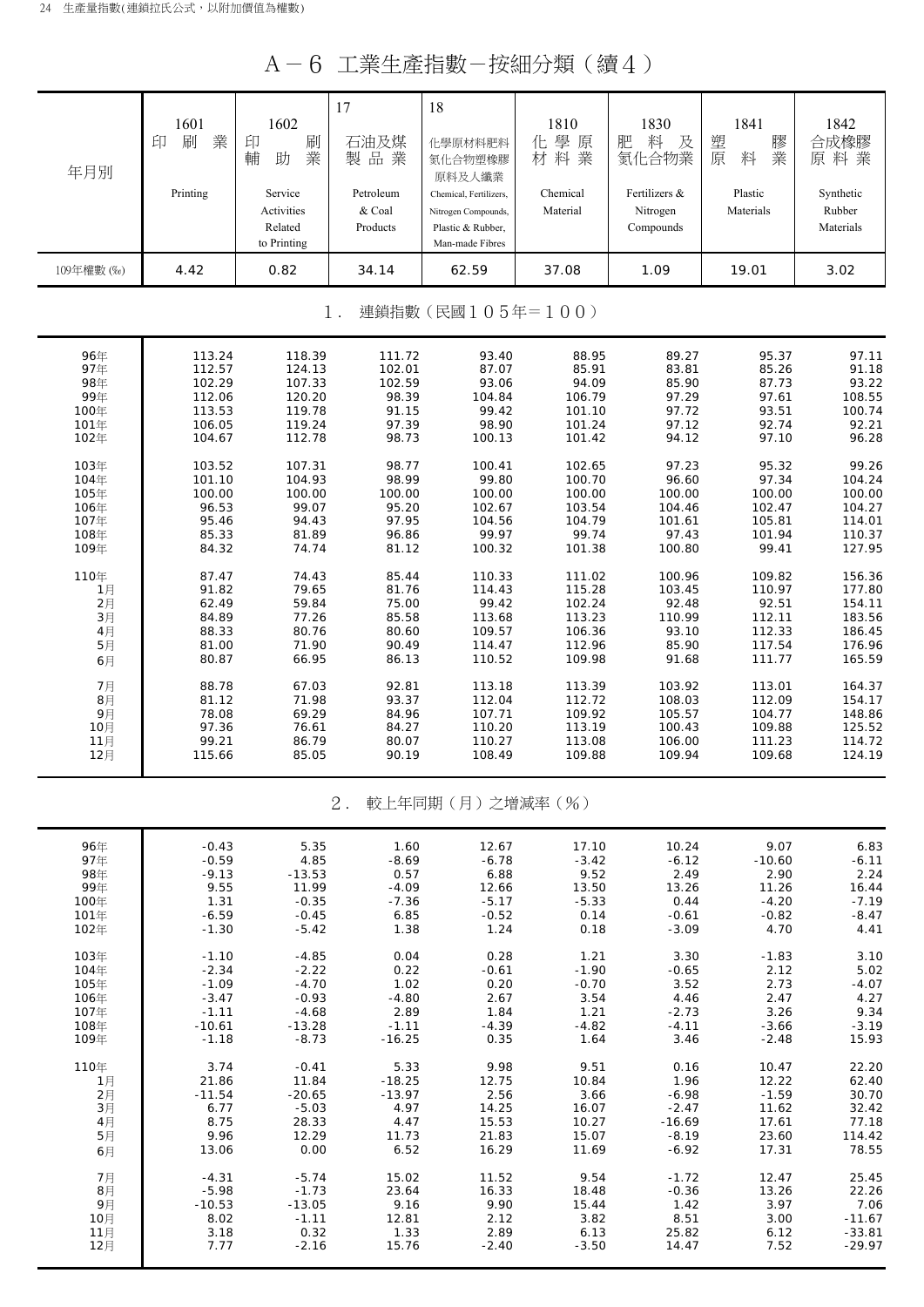| 1850<br>造業<br>人<br>纖<br>維<br>Man-made | 19<br>其他化學<br>製品業<br>Other | 1910<br>農藥及環境<br>藥<br>業<br>用<br>Pesticides | 1920<br>塗料、染料<br>及顏料業<br>Coatings, | 1930<br>清潔用品及<br>化粧品業<br>Cleaning | 1990<br>未分類其他<br>化學製品業<br>Other Chemical | 20<br>藥品及醫用<br>化學製品業<br>Pharmaceuticals | 2001<br>原料藥業<br>Raw   | Period           |
|---------------------------------------|----------------------------|--------------------------------------------|------------------------------------|-----------------------------------|------------------------------------------|-----------------------------------------|-----------------------|------------------|
| Fibers                                | Chemical<br>Products       | &<br>Environmental<br>Agents               | Dyes<br>& Pigments                 | Preparations<br>& Cosmetics       | Products<br>Not Elsewhere<br>Classified  | & Medicinal<br>Chemical<br>Products     | Material<br>Medicines |                  |
| 2.39                                  | 16.48                      | 1.05                                       | 3.05                               | 2.40                              | 9.97                                     | 8.77                                    | 1.98                  | 2020 Weights (%) |
|                                       |                            |                                            |                                    | 1. Chained Indexes $(2016 = 100)$ |                                          |                                         |                       |                  |
| 138.47                                | 78.30                      | 129.68                                     | 114.57                             | 67.14                             | 67.59                                    | 74.26                                   | 62.63                 | 2007             |
| 111.65                                | 76.33                      | 146.93                                     | 104.79                             | 59.39                             | 68.22                                    | 75.97                                   | 63.97                 | 2008             |
| 114.09                                | 71.54                      | 116.20                                     | 93.76                              | 62.63                             | 64.34                                    | 81.04                                   | 67.33                 | 2009             |
| 121.92                                | 87.47                      | 112.82                                     | 109.77                             | 70.82                             | 82.75                                    | 86.79                                   | 86.09                 | 2010             |
| 112.22                                | 87.84                      | 114.73                                     | 103.67                             | 75.18                             | 83.73                                    | 88.19                                   | 98.70                 | 2011             |
| 110.26                                | 87.67                      | 121.10                                     | 101.68                             | 77.79                             | 83.03                                    | 93.27                                   | 111.83                | 2012             |
| 105.82                                | 94.89                      | 144.54                                     | 106.24                             | 82.18                             | 90.72                                    | 96.14                                   | 118.96                | 2013             |
| 104.83                                | 99.65                      | 139.44                                     | 106.58                             | 87.06                             | 97.34                                    | 92.03                                   | 100.61                | 2014             |
| 101.47                                | 101.52                     | 138.39                                     | 98.99                              | 94.63                             | 101.01                                   | 95.51                                   | 105.16                | 2015             |
| 100.00                                | 100.00                     | 100.00                                     | 100.00                             | 100.00                            | 100.00                                   | 100.00                                  | 100.00                | 2016             |
| 92.45                                 | 107.98                     | 122.23                                     | 102.84                             | 98.57                             | 110.74                                   | 99.12                                   | 85.38                 | 2017             |
| 88.31                                 | 110.94                     | 119.94                                     | 98.55                              | 99.33                             | 117.23                                   | 102.40                                  | 98.72                 | 2018             |
| 84.32                                 | 109.79                     | 102.42                                     | 93.29                              | 93.56                             | 120.58                                   | 109.84                                  | 105.24                | 2019             |
| 72.94                                 | 104.76                     | 108.06                                     | 89.46                              | 90.96                             | 113.26                                   | 117.30                                  | 115.31                | 2020             |
| 74.83                                 | 110.86                     | 98.68                                      | 93.30                              | 89.29                             | 124.21                                   | 127.53                                  | 121.24                | 2021             |
| 82.44                                 | 114.94                     | 103.93                                     | 100.36                             | 97.38                             | 125.75                                   | 118.66                                  | 94.27                 | Jan.             |
| 70.53                                 | 87.53                      | 67.08                                      | 65.67                              | 74.09                             | 101.27                                   | 78.22                                   | 59.83                 | Feb.             |
| 77.75                                 | 121.79                     | 120.78                                     | 102.24                             | 94.86                             | 136.17                                   | 121.13                                  | 144.92                | Mar.             |
| 78.62                                 | 112.57                     | 108.76                                     | 99.60                              | 89.65                             | 123.61                                   | 106.43                                  | 108.91                | Apr.             |
| 77.22                                 | 114.72                     | 108.17                                     | 100.88                             | 89.10                             | 127.18                                   | 128.39                                  | 137.34                | May              |
| 75.14                                 | 113.75                     | 115.40                                     | 97.52                              | 86.94                             | 126.60                                   | 140.83                                  | 137.66                | June             |
| 77.12                                 | 117.86                     | 99.97                                      | 100.43                             | 93.47                             | 132.54                                   | 136.86                                  | 125.86                | July             |
| 74.43                                 | 111.90                     | 84.81                                      | 90.30                              | 93.14                             | 127.60                                   | 140.77                                  | 110.17                | Aug.             |
| 70.48                                 | 106.91                     | 98.25                                      | 83.04                              | 91.32                             | 120.58                                   | 169.79                                  | 123.57                | Sep.             |
| 69.96                                 | 104.39                     | 78.22                                      | 85.94                              | 79.65                             | 120.65                                   | 118.88                                  | 109.39                | Oct.             |
| 70.79                                 | 109.11                     | 94.39                                      | 94.59                              | 85.39                             | 122.23                                   | 143.36                                  | 184.06                | Nov.             |
| 73.53                                 | 114.84                     | 104.36                                     | 99.06                              | 96.51                             | 126.29                                   | 127.07                                  | 118.87                | Dec.             |
|                                       |                            |                                            |                                    | 2. Annual Change Rate (%)         |                                          |                                         |                       |                  |
| $-2.91$                               | 0.10                       | 20.73                                      | $-0.25$                            | $-1.15$                           | $-1.33$                                  | 4.64                                    | 14.02                 | 2007             |
| $-19.37$                              | $-2.52$                    | 13.30                                      | $-8.54$                            | $-11.54$                          | 0.93                                     | 2.30                                    | 2.14                  | 2008             |
| 2.19                                  | $-6.28$                    | $-20.91$                                   | $-10.53$                           | 5.46                              | $-5.69$                                  | 6.67                                    | 5.25                  | 2009             |
| 6.86                                  | 22.27                      | $-2.91$                                    | 17.08                              | 13.08                             | 28.61                                    | 7.10                                    | 27.86                 | 2010             |
| $-7.96$                               | 0.42                       | 1.69                                       | $-5.56$                            | 6.16                              | 1.18                                     | 1.61                                    | 14.65                 | 2011             |
| $-1.75$                               | $-0.19$                    | 5.55                                       | $-1.92$                            | 3.47                              | $-0.84$                                  | 5.76                                    | 13.30                 | 2012             |
| $-4.03$                               | 8.24                       | 19.36                                      | 4.48                               | 5.64                              | 9.26                                     | 3.08                                    | 6.38                  | 2013             |
| $-0.94$                               | 5.02                       | $-3.53$                                    | 0.32                               | 5.94                              | 7.30                                     | $-4.28$                                 | $-15.43$              | 2014             |
| $-3.21$                               | 1.88                       | $-0.75$                                    | $-7.12$                            | 8.70                              | 3.77                                     | 3.78                                    | 4.52                  | 2015             |
| $-1.45$                               | $-1.50$                    | $-27.74$                                   | 1.02                               | 5.67                              | $-1.00$                                  | 4.70                                    | $-4.91$               | 2016             |
| $-7.55$                               | 7.98                       | 22.23                                      | 2.84                               | $-1.43$                           | 10.74                                    | $-0.88$                                 | $-14.62$              | 2017             |
| $-4.48$                               | 2.74                       | $-1.87$                                    | $-4.17$                            | 0.77                              | 5.86                                     | 3.31                                    | 15.62                 | 2018             |
| $-4.52$                               | $-1.04$                    | $-14.61$                                   | $-5.34$                            | $-5.81$                           | 2.86                                     | 7.27                                    | 6.60                  | 2019             |
| $-13.50$                              | $-4.58$                    | 5.51                                       | $-4.11$                            | $-2.78$                           | $-6.07$                                  | 6.79                                    | 9.57                  | 2020             |
| 2.59                                  | 5.82                       | $-8.68$                                    | 4.29                               | $-1.84$                           | 9.67                                     | 8.72                                    | 5.14                  | 2021             |
| 1.79                                  | 18.53                      | 50.82                                      | 19.07                              | 15.15                             | 16.95                                    | 23.62                                   | $-1.91$               | Jan.             |
| $-8.91$                               | $-16.40$                   | $-40.34$                                   | $-28.28$                           | $-17.19$                          | $-9.85$                                  | $-30.12$                                | $-52.91$              | Feb.             |
| $-6.08$                               | 4.23                       | $-7.03$                                    | $-6.65$                            | $-0.64$                           | 10.36                                    | $-2.81$                                 | 23.53                 | Mar.             |
| 26.36                                 | 8.60                       | $-3.91$                                    | 9.60                               | 0.12                              | 11.71                                    | $-5.38$                                 | 6.92                  | Apr.             |
| 50.38                                 | 18.51                      | $-21.04$                                   | 36.21                              | $-0.59$                           | 24.31                                    | 11.08                                   | 7.64                  | May              |
| 30.16                                 | 20.63                      | 4.31                                       | 27.18                              | 6.90                              | 23.92                                    | 20.48                                   | 21.06                 | June             |
| 23.19                                 | 14.87                      | 6.69                                       | 17.41                              | 6.65                              | 16.83                                    | 8.78                                    | 15.94                 | July             |
| 6.22                                  | 9.81                       | $-13.18$                                   | 7.74                               | $-1.73$                           | 15.65                                    | 22.33                                   | 3.22                  | Aug.             |
| $-13.79$                              | $-0.35$                    | 2.61                                       | $-5.17$                            | $-6.51$                           | 2.35                                     | 34.37                                   | $-11.65$              | Sep.             |
| $-13.27$                              | $-2.57$                    | $-34.75$                                   | $-3.64$                            | $-13.15$                          | 3.92                                     | 0.25                                    | $-6.97$               | Oct.             |
| $-14.91$                              | $-1.07$                    | $-29.59$                                   | $-2.93$                            | $-5.07$                           | 3.97                                     | 13.15                                   | 56.01                 | Nov.             |
| $-13.04$                              | 0.24                       | 24.77                                      | $-3.83$                            | $-3.26$                           | 0.63                                     | 8.10                                    | 8.67                  | Dec.             |

# A-6 Indexes of Industrial Production - By Detailed Industry (Cont. 4)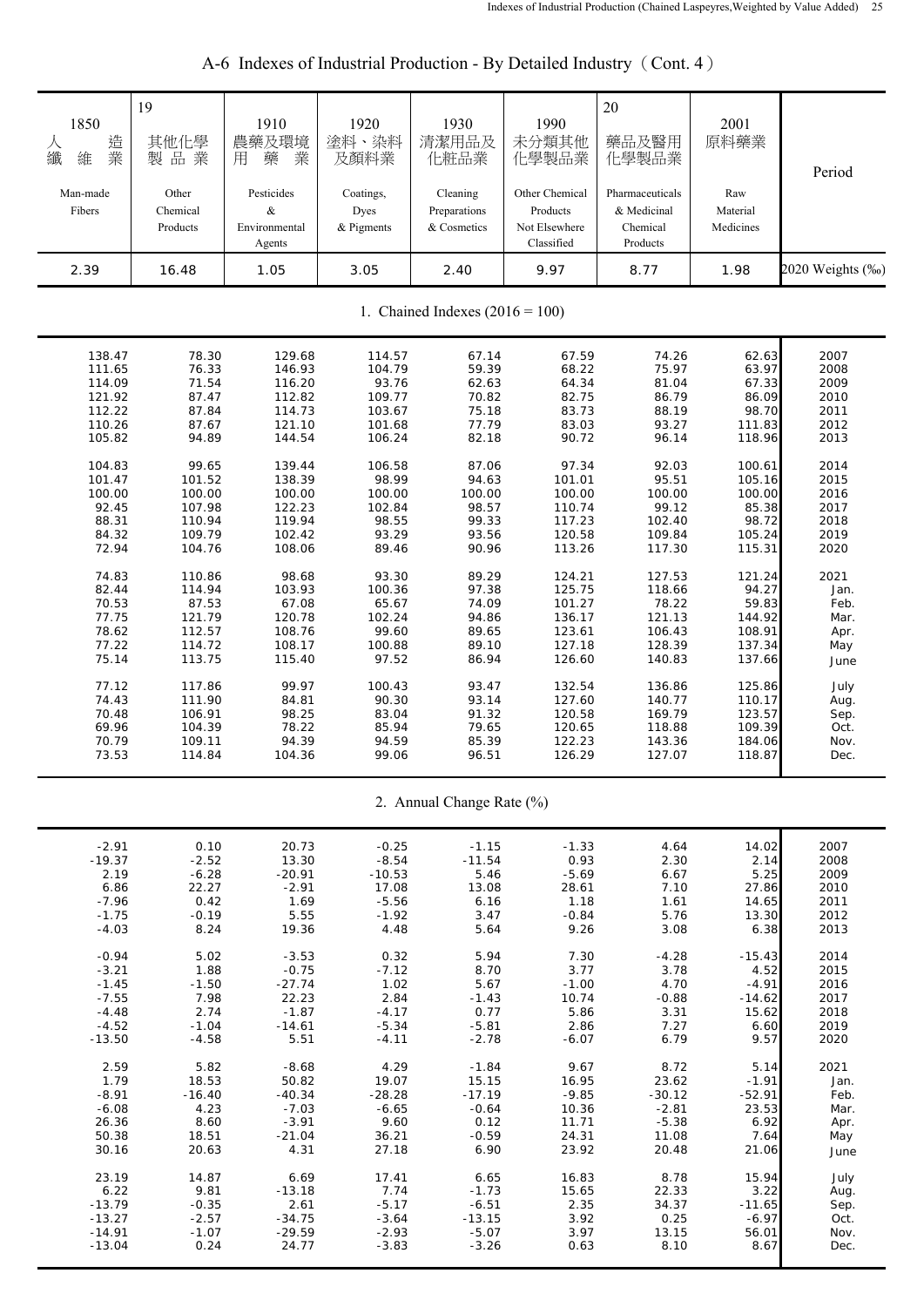A-6 工業生產指數-按細分類(續5)

| 年月別        | 2002<br>業<br>藥<br>西<br>Drugs<br>$\&$ | 2003<br>醫用生物<br>製品業<br>Medicinal<br>Biological | 2004<br>中<br>藥<br>業<br>Chinese<br>Medicines | 2005<br>醫用化學<br>製品業<br>Medicinal<br>Chemical | 21<br>橡膠製品業<br>Rubber<br>Products | 2101<br>業<br>輪<br>胎<br>Tires | 2102<br>工業用橡膠<br>品<br>業<br>製<br>Industrial<br>Rubber |
|------------|--------------------------------------|------------------------------------------------|---------------------------------------------|----------------------------------------------|-----------------------------------|------------------------------|------------------------------------------------------|
|            | Medicines                            | Products                                       |                                             | Products                                     |                                   |                              | Products                                             |
| 109年權數 (‰) | 4.55                                 | 0.29                                           | 0.67                                        | 1.29                                         | 7.56                              | 4.06                         | 1.69                                                 |
|            |                                      | $1$ .                                          |                                             | 連鎖指數(民國105年=100)                             |                                   |                              |                                                      |
| 96年        | 82.54                                | 100.34                                         | 86.89                                       | 34.11                                        | 104.40                            | 132.57                       | 72.69                                                |
| 97年        | 82.84                                | 75.65                                          | 88.38                                       | 50.84                                        | 101.99                            | 120.90                       | 79.39                                                |
| 98年        | 82.20                                | 216.20                                         | 83.27                                       | 72.43                                        | 84.65                             | 106.66                       | 59.15                                                |
| 99年        | 86.94                                | 77.10                                          | 88.33                                       | 87.64                                        | 107.99                            | 128.74                       | 85.88                                                |
| 100年       | 81.66                                | 83.93                                          | 94.73                                       | 95.37                                        | 110.07                            | 127.24                       | 91.96                                                |
| 101年       | 84.09                                | 87.32                                          | 94.60                                       | 101.98                                       | 104.29                            | 119.16                       | 89.08                                                |
| 102年       | 86.17                                | 81.58                                          | 95.25                                       | 103.40                                       | 102.29                            | 114.94                       | 91.06                                                |
| 103年       | 87.75                                | 107.17                                         | 98.67                                       | 87.75                                        | 106.97                            | 113.26                       | 103.74                                               |
| 104年       | 91.99                                | 86.71                                          | 99.58                                       | 91.84                                        | 106.41                            | 111.92                       | 101.74                                               |
| 105年       | 100.00                               | 100.00                                         | 100.00                                      | 100.00                                       | 100.00                            | 100.00                       | 100.00                                               |
| 106年       | 105.05                               | 126.07                                         | 101.22                                      | 92.07                                        | 102.79                            | 98.43                        | 106.80                                               |
| 107年       | 103.73                               | 145.94                                         | 101.81                                      | 95.56                                        | 99.38                             | 92.25                        | 104.90                                               |
| 108年       | 112.28                               | 207.11                                         | 106.21                                      | 94.82                                        | 102.72                            | 100.08                       | 102.73                                               |
| 109年       | 117.16                               | 193.23                                         | 105.99                                      | 113.31                                       | 100.16                            | 97.75                        | 100.58                                               |
| 110年       | 113.80                               | 631.09                                         | 100.71                                      | 128.53                                       | 103.22                            | 83.81                        | 124.25                                               |
| 1月         | 122.78                               | 207.11                                         | 111.18                                      | 130.06                                       | 106.17                            | 95.45                        | 115.77                                               |
| 2月         | 83.95                                | 88.74                                          | 77.85                                       | 82.65                                        | 80.06                             | 71.96                        | 89.99                                                |
| $3\n  1$   | 115.86                               | 107.10                                         | 109.00                                      | 107.92                                       | 117.36                            | 100.63                       | 133.29                                               |
| 4月         | 102.89                               | 83.53                                          | 104.00                                      | 115.74                                       | 106.48                            | 93.38                        | 117.53                                               |
| 5月         | 119.19                               | 374.88                                         | 96.46                                       | 127.57                                       | 107.35                            | 85.78                        | 130.51                                               |
| 6月         | 128.38                               | 822.24                                         | 86.12                                       | 124.45                                       | 104.75                            | 82.07                        | 131.79                                               |
| 7月         | 114.16                               | 1013.02                                        | 96.24                                       | 133.99                                       | 104.83                            | 81.38                        | 132.09                                               |
| 8月         | 108.75                               | 1088.63                                        | 90.73                                       | 195.09                                       | 101.73                            | 80.80                        | 125.92                                               |
| 9月         | 123.36                               | 2369.12                                        | 105.60                                      | 139.19                                       | 100.97                            | 76.81                        | 125.62                                               |
| 10月        | 106.07                               | 593.36                                         | 101.99                                      | 120.11                                       | 98.42                             | 75.73                        | 124.97                                               |
| 11月        | 114.32                               | 630.41                                         | 110.21                                      | 130.94                                       | 102.24                            | 78.80                        | 126.31                                               |
| 12月        | 125.94                               | 194.89                                         | 119.10                                      | 134.68                                       | 108.32                            | 82.90                        | 137.16                                               |
|            |                                      | $2$ .                                          |                                             | 較上年同期(月)之增減率(%)                              |                                   |                              |                                                      |
| 96年        | 2.34                                 | 11.49                                          | 11.44                                       | 8.22                                         | 4.87                              | 5.68                         | 11.56                                                |
| 97年        | 0.36                                 | $-24.61$                                       | 1.71                                        | 49.05                                        | $-2.31$                           | $-8.80$                      | 9.22                                                 |
| 98年        | $-0.77$                              | 185.79                                         | $-5.78$                                     | 42.47                                        | $-17.00$                          | $-11.78$                     | $-25.49$                                             |
| 99年        | 5.77                                 | $-64.34$                                       | 6.08                                        | 21.00                                        | 27.57                             | 20.70                        | 45.19                                                |
| 100年       | $-6.07$                              | 8.86                                           | 7.25                                        | 8.82                                         | 1.93                              | $-1.17$                      | 7.08                                                 |
| 101年       | 2.98                                 | 4.04                                           | $-0.14$                                     | 6.93                                         | $-5.25$                           | $-6.35$                      | $-3.13$                                              |
| 102年       | 2.47                                 | $-6.57$                                        | 0.69                                        | 1.39                                         | $-1.92$                           | $-3.54$                      | 2.22                                                 |
| 103年       | 1.83                                 | 31.37                                          | 3.59                                        | $-15.14$                                     | 4.58                              | $-1.46$                      | 13.92                                                |
| 104年       | 4.83                                 | $-19.09$                                       | 0.92                                        | 4.66                                         | $-0.52$                           | $-1.18$                      | $-1.93$                                              |
| 105年       | 8.71                                 | 15.33                                          | 0.42                                        | 8.89                                         | $-6.02$                           | $-10.65$                     | $-1.71$                                              |
| 106年       | 5.05                                 | 26.07                                          | 1.22                                        | $-7.93$                                      | 2.79                              | $-1.57$                      | 6.80                                                 |
| 107年       | $-1.26$                              | 15.76                                          | 0.58                                        | 3.79                                         | $-3.32$                           | $-6.28$                      | $-1.78$                                              |
| 108年       | 8.24                                 | 41.91                                          | 4.32                                        | $-0.77$                                      | 3.36                              | 8.49                         | $-2.07$                                              |
| 109年       | 4.35                                 | $-6.70$                                        | $-0.21$                                     | 19.50                                        | $-2.49$                           | $-2.33$                      | $-2.09$                                              |
| 110年       | $-2.87$                              | 226.60                                         | $-4.98$                                     | 13.43                                        | 3.06                              | $-14.26$                     | 23.53                                                |
| 1月         | 23.26                                | 523.26                                         | 7.47                                        | 52.56                                        | 22.49                             | 9.52                         | 31.57                                                |
| 2月         | $-22.77$                             | 111.84                                         | -35.97                                      | $-18.15$                                     | $-22.58$                          | $-32.29$                     | $-5.64$                                              |
| 3月         | $-13.50$                             | 75.98                                          | $-6.77$                                     | $-4.68$                                      | 7.55                              | $-2.90$                      | 21.88                                                |
| 4月         | $-9.27$                              | $-72.78$                                       | 2.05                                        | 13.08                                        | 31.17                             | 30.86                        | 23.65                                                |
| 5月         | 6.58                                 | 214.84                                         | $-4.82$                                     | 12.17                                        | 38.66                             | 30.84                        | 41.18                                                |
| 6月         | 10.26                                | 257.11                                         | $-14.98$                                    | 9.99                                         | 20.43                             | $-3.81$                      | 49.47                                                |
| 7月         | $-9.43$                              | 218.42                                         | $-12.93$                                    | 3.24                                         | 1.69                              | $-21.59$                     | 33.98                                                |
| 8月         | $-3.04$                              | 351.15                                         | $-7.15$                                     | 54.64                                        | $-0.99$                           | $-23.22$                     | 33.82                                                |
| 9月         | 4.15                                 | 554.78                                         | $-4.65$                                     | 30.07                                        | $-10.04$                          | $-30.81$                     | 17.61                                                |
| 10月        | $-10.14$                             | 647.02                                         | 4.84                                        | $-10.40$                                     | $-7.48$                           | $-29.56$                     | 21.65                                                |
| 11月        | $-11.15$                             | 42.50                                          | 11.18                                       | 26.50                                        | $-8.14$                           | $-28.02$                     | 11.71                                                |
| 12月        | 6.14                                 | 133.54                                         | 8.36                                        | 3.23                                         | $-10.72$                          | $-28.93$                     | 11.21                                                |
|            |                                      |                                                |                                             |                                              |                                   |                              |                                                      |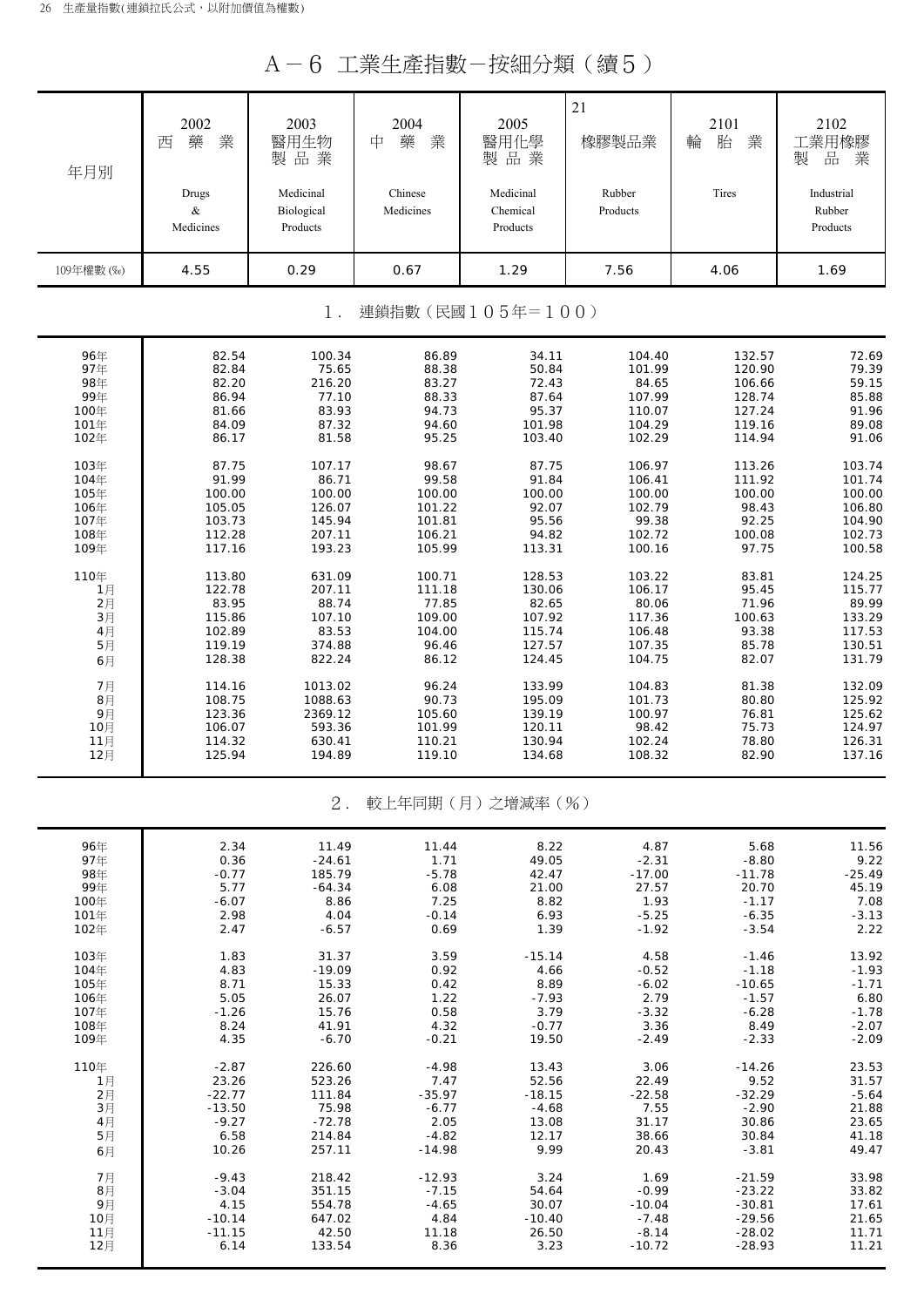| 2109<br>其他橡膠<br>製品業<br>Other<br>Rubber<br>Products                                                 | 22<br>膠<br>塑<br>業<br>製<br>品<br>Plastic<br>Products                                                     | 2201<br>塑膠皮、<br>板及管材業<br>Plastic<br>Sheets,<br>Pipes<br>& Tubes                                           | 2202<br>膠<br>塑<br>業<br>膜<br>袋<br>Plastic<br>Films<br>& Bags                                         | 2203<br>膠外殼<br>塑<br>及配件業<br>Plastic Cabinet<br>&<br>Parts Products                                       | 2209<br>其他塑膠<br>製品業<br>Other<br>Plastic<br>Products                                                  | 23<br>非金屬礦物<br>品<br>業<br>製<br>Other<br>Non-metallic<br>Mineral<br>Products                               | Period                                                                               |
|----------------------------------------------------------------------------------------------------|--------------------------------------------------------------------------------------------------------|-----------------------------------------------------------------------------------------------------------|-----------------------------------------------------------------------------------------------------|----------------------------------------------------------------------------------------------------------|------------------------------------------------------------------------------------------------------|----------------------------------------------------------------------------------------------------------|--------------------------------------------------------------------------------------|
| 1.81                                                                                               | 14.89                                                                                                  | 2.45                                                                                                      | 1.26                                                                                                | 2.15                                                                                                     | 9.02                                                                                                 | 11.00                                                                                                    | 2020 Weights (%)                                                                     |
|                                                                                                    |                                                                                                        |                                                                                                           |                                                                                                     | 1. Chained Indexes $(2016 = 100)$                                                                        |                                                                                                      |                                                                                                          |                                                                                      |
| 93.28<br>93.72<br>76.42<br>95.77<br>98.01<br>92.93<br>90.70<br>98.24<br>100.31<br>100.00<br>108.12 | 108.39<br>99.28<br>85.76<br>98.73<br>100.37<br>99.97<br>100.14<br>105.15<br>101.96<br>100.00<br>101.95 | 129.40<br>112.08<br>102.80<br>113.62<br>110.12<br>106.09<br>103.17<br>105.09<br>102.14<br>100.00<br>94.94 | 91.37<br>96.04<br>92.43<br>98.96<br>95.05<br>100.52<br>97.94<br>104.82<br>103.13<br>100.00<br>99.55 | 106.54<br>102.31<br>84.05<br>105.36<br>122.48<br>126.97<br>117.42<br>109.78<br>106.15<br>100.00<br>96.47 | 105.25<br>94.73<br>79.84<br>92.61<br>93.57<br>91.96<br>95.74<br>104.18<br>100.72<br>100.00<br>105.68 | 108.59<br>100.48<br>87.05<br>101.48<br>109.47<br>104.54<br>109.97<br>112.12<br>108.57<br>100.00<br>97.49 | 2007<br>2008<br>2009<br>2010<br>2011<br>2012<br>2013<br>2014<br>2015<br>2016<br>2017 |
| 109.55<br>107.86<br>104.39                                                                         | 104.01<br>102.05<br>103.24<br>109.97                                                                   | 93.81<br>93.22<br>92.43                                                                                   | 100.08<br>98.15<br>96.48                                                                            | 100.44<br>99.84<br>108.01<br>123.93                                                                      | 108.56<br>105.83<br>106.40                                                                           | 100.52<br>97.17<br>97.62                                                                                 | 2018<br>2019<br>2020<br>2021                                                         |
| 128.21<br>121.37<br>88.98<br>140.71<br>125.92<br>135.36<br>131.69                                  | 107.85<br>84.83<br>121.18<br>109.17<br>112.34<br>115.45                                                | 97.47<br>102.20<br>77.38<br>112.62<br>102.50<br>98.42<br>98.66                                            | 103.84<br>101.53<br>79.66<br>111.99<br>101.71<br>105.49<br>107.82                                   | 118.23<br>90.04<br>132.96<br>111.64<br>116.00<br>127.37                                                  | 111.39<br>108.01<br>86.61<br>122.34<br>111.68<br>116.73<br>118.91                                    | 105.26<br>109.08<br>80.20<br>109.39<br>106.90<br>109.19<br>104.20                                        | Jan.<br>Feb.<br>Mar.<br>Apr.<br>May<br>June                                          |
| 133.40<br>127.29<br>133.81<br>125.96<br>133.94<br>140.06                                           | 117.10<br>113.91<br>106.04<br>109.02<br>112.08<br>110.66                                               | 96.85<br>98.43<br>93.96<br>95.93<br>99.58<br>93.07                                                        | 114.06<br>108.61<br>100.59<br>103.82<br>106.00<br>104.85                                            | 139.61<br>137.59<br>126.97<br>129.27<br>127.49<br>130.02                                                 | 118.44<br>113.84<br>105.59<br>109.01<br>113.15<br>112.35                                             | 108.44<br>104.49<br>100.81<br>106.02<br>110.11<br>114.29                                                 | July<br>Aug.<br>Sep.<br>Oct.<br>Nov.<br>Dec.                                         |
|                                                                                                    |                                                                                                        |                                                                                                           |                                                                                                     | 2. Annual Change Rate (%)                                                                                |                                                                                                      |                                                                                                          |                                                                                      |
| $-0.48$<br>0.47<br>$-18.46$<br>25.32<br>2.34<br>$-5.18$<br>$-2.40$                                 | 0.03<br>$-8.40$<br>$-13.62$<br>15.12<br>1.66<br>$-0.40$<br>0.17                                        | $-6.03$<br>$-13.38$<br>$-8.28$<br>10.53<br>$-3.08$<br>$-3.66$<br>$-2.75$                                  | 10.32<br>5.11<br>$-3.76$<br>7.06<br>$-3.95$<br>5.75<br>$-2.57$                                      | $-2.52$<br>$-3.97$<br>$-17.85$<br>25.35<br>16.25<br>3.67<br>$-7.52$                                      | 1.41<br>$-10.00$<br>$-15.72$<br>15.99<br>1.04<br>$-1.72$<br>4.11                                     | $-1.85$<br>$-7.47$<br>$-13.37$<br>16.58<br>7.87<br>$-4.50$<br>5.19                                       | 2007<br>2008<br>2009<br>2010<br>2011<br>2012<br>2013                                 |
| 8.31<br>2.11<br>$-0.31$<br>8.12<br>1.32<br>$-1.54$<br>$-3.22$                                      | 5.00<br>$-3.03$<br>$-1.92$<br>1.95<br>2.02<br>$-1.88$<br>1.17                                          | 1.86<br>$-2.81$<br>$-2.10$<br>$-5.06$<br>$-1.19$<br>$-0.63$<br>$-0.85$                                    | 7.02<br>$-1.61$<br>$-3.04$<br>$-0.45$<br>0.53<br>$-1.93$<br>$-1.70$                                 | $-6.51$<br>$-3.31$<br>$-5.79$<br>$-3.53$<br>4.12<br>$-0.60$<br>8.18                                      | 8.82<br>$-3.32$<br>$-0.71$<br>5.68<br>2.73<br>$-2.51$<br>0.54                                        | 1.96<br>$-3.17$<br>$-7.89$<br>$-2.51$<br>3.11<br>$-3.33$<br>0.46                                         | 2014<br>2015<br>2016<br>2017<br>2018<br>2019<br>2020                                 |
| 22.82<br>45.11<br>$-14.18$<br>16.82<br>40.41<br>51.24<br>48.15                                     | 6.52<br>22.33<br>$-13.08$<br>9.95<br>10.27<br>18.97<br>18.71                                           | 5.45<br>27.07<br>$-17.28$<br>10.27<br>20.15<br>15.26<br>9.83                                              | 7.63<br>26.25<br>$-13.31$<br>10.30<br>2.40<br>8.34<br>16.47                                         | 14.74<br>33.40<br>$-7.65$<br>24.04<br>9.74<br>22.48<br>36.78                                             | 4.69<br>17.94<br>$-13.16$<br>6.67<br>9.06<br>20.80<br>17.53                                          | 7.83<br>19.96<br>$-11.23$<br>5.26<br>9.63<br>14.51<br>7.71                                               | 2021<br>Jan.<br>Feb.<br>Mar.<br>Apr.<br>May<br>June                                  |
| 27.17<br>21.84<br>12.20<br>18.39<br>18.69<br>8.57                                                  | 7.97<br>6.94<br>$-5.73$<br>5.12<br>5.06<br>$-3.24$                                                     | 4.47<br>6.32<br>$-2.52$<br>1.77<br>4.56<br>$-8.13$                                                        | 16.48<br>14.37<br>1.39<br>14.47<br>5.84<br>$-6.17$                                                  | 22.60<br>15.88<br>7.17<br>12.10<br>4.47<br>4.19                                                          | 4.32<br>3.87<br>$-10.47$<br>3.00<br>5.26<br>$-3.34$                                                  | 11.55<br>12.75<br>1.08<br>9.13<br>7.42<br>6.43                                                           | July<br>Aug.<br>Sep.<br>Oct.<br>Nov.<br>Dec.                                         |

A-6 Indexes of Industrial Production - By Detailed Industry (Cont. 5)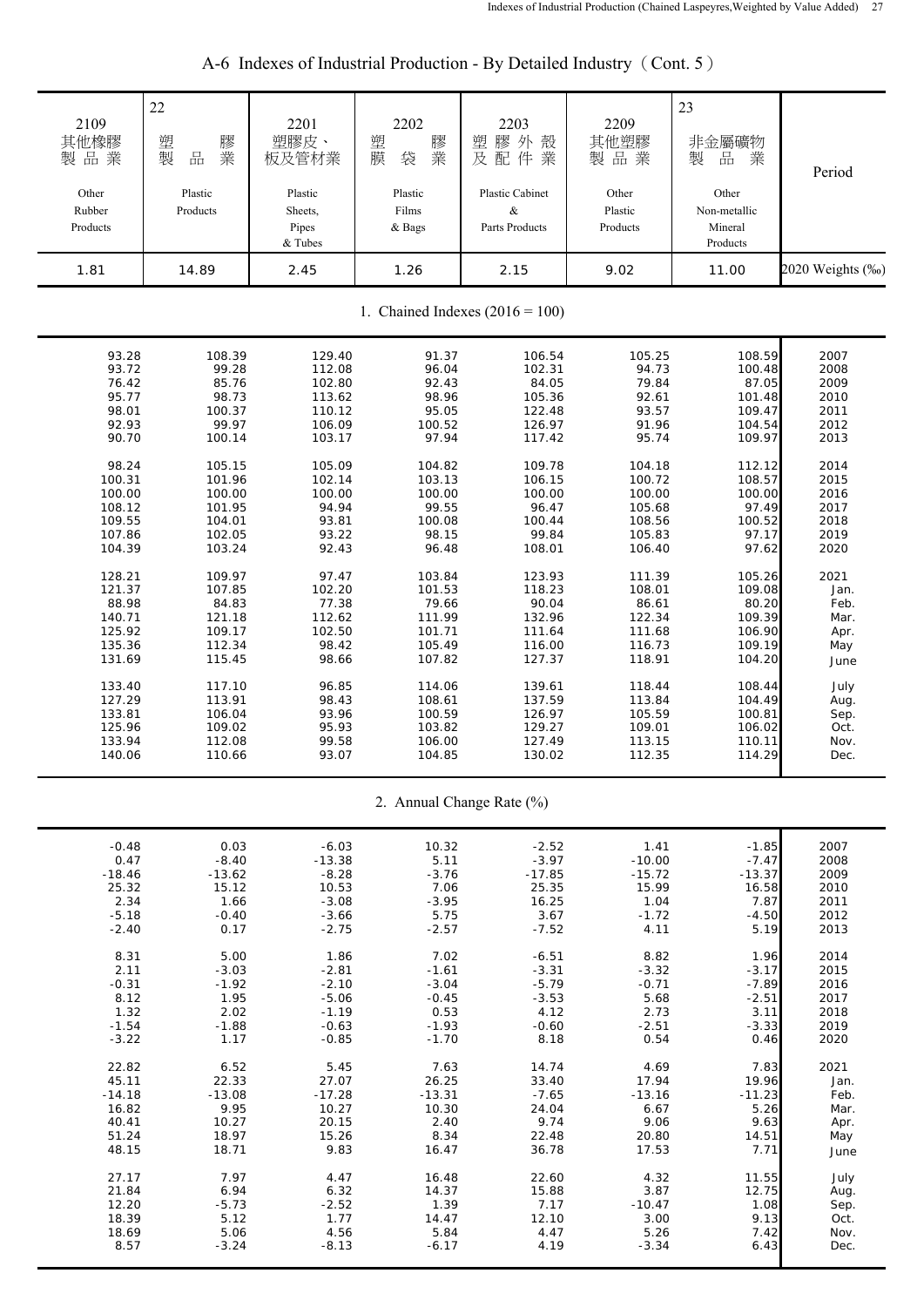A-6 工業生產指數-按細分類(續6)

| 2313<br>2321<br>2311<br>2312<br>2319<br>2322<br>耐<br>平板玻璃<br>玻璃容器業<br>玻<br>璃<br>其他玻璃<br>黏土建築<br>火<br>業<br>業<br>及其製品業<br>纖<br>及其製品業<br>材<br>維<br>料<br>材料業<br>年月別<br>Glass<br>Glass<br>Other Glass<br>Sheet Glass<br>Refractory<br>Clay<br>& Sheet Glass<br>Containers<br>Fiber<br>& Glass<br>Products<br>Building<br>Products<br>Materials<br>Products<br>0.27<br>109年權數 (‰)<br>0.66<br>1.00<br>0.45<br>0.50<br>0.93<br>連鎖指數(民國105年=100)<br>$1$ .<br>166.33<br>96年<br>111.40<br>96.68<br>77.11<br>88.06<br>116.54<br>97年<br>100.81<br>92.69<br>74.13<br>95.65<br>100.49<br>151.46<br>98年<br>99.65<br>98.76<br>70.07<br>73.86<br>75.42<br>76.58<br>99年<br>115.27<br>81.19<br>86.07<br>87.83<br>90.44<br>125.01<br>118.11<br>95.85<br>97.60<br>95.79<br>100年<br>125.78<br>100.54<br>113.60<br>95.47<br>99.37<br>95.75<br>102.71<br>101年<br>106.04<br>90.69<br>92.96<br>108.56<br>102年<br>106.78<br>110.44<br>105.00<br>103.68<br>109.25<br>92.81<br>111.31<br>102.40<br>103年<br>115.27<br>97.91<br>104年<br>103.79<br>101.25<br>120.41<br>101.46<br>115.19<br>100.00<br>100.00<br>100.00<br>100.00<br>100.00<br>100.00<br>105年<br>98.90<br>96.08<br>100.92<br>91.95<br>106年<br>90.24<br>93.63<br>99.73<br>107年<br>82.31<br>101.50<br>105.81<br>85.04<br>94.17<br>80.84<br>101.12<br>88.82<br>75.61<br>94.80<br>92.80<br>108年<br>63.67<br>102.95<br>80.82<br>79.16<br>87.74<br>96.97<br>109年<br>110年<br>92.59<br>101.90<br>98.59<br>88.16<br>88.56<br>100.90<br>90.26<br>1月<br>89.46<br>103.98<br>88.13<br>86.11<br>110.53<br>2月<br>88.80<br>64.57<br>46.84<br>87.22<br>86.63<br>68.69<br>$3\n  1$<br>97.67<br>110.53<br>98.50<br>93.66<br>101.14<br>103.39<br>4月<br>102.90<br>86.35<br>96.97<br>95.97<br>92.42<br>106.46<br>5月<br>94.69<br>102.96<br>99.67<br>96.53<br>93.56<br>102.47<br>100.84<br>107.03<br>97.97<br>90.20<br>92.44<br>102.00<br>6月<br>7月<br>96.37<br>106.09<br>89.87<br>85.69<br>108.30<br>100.77<br>8月<br>84.60<br>101.34<br>104.97<br>85.67<br>90.45<br>106.72<br>9月<br>87.86<br>109.27<br>96.89<br>82.26<br>89.86<br>100.59<br>10月<br>96.50<br>107.60<br>105.66<br>104.63<br>82.44<br>87.64<br>11月<br>93.50<br>89.90<br>100.68<br>83.69<br>94.06<br>109.07<br>12月<br>99.56<br>88.74<br>105.19<br>91.06<br>92.27<br>111.00<br>$2$ .<br>較上年同期(月)之增減率(%)<br>96年<br>23.80<br>19.79<br>$-8.23$<br>$-2.69$<br>4.19<br>0.72<br>97年<br>$-8.94$<br>$-9.51$<br>$-4.13$<br>$-3.86$<br>8.62<br>$-13.77$<br>98年<br>$-0.36$<br>$-23.79$<br>$-34.21$<br>$-2.03$<br>$-24.40$<br>$-21.15$<br>99年<br>16.72<br>15.87<br>16.53<br>16.45<br>18.10<br>25.45<br>100年<br>0.62<br>2.46<br>16.81<br>11.12<br>5.92<br>18.06<br>101年<br>$-15.69$<br>$-3.82$<br>$-0.40$<br>$-1.16$<br>$-1.90$<br>7.22<br>5.70<br>0.70<br>$-2.78$<br>$-5.01$<br>5.67<br>$-2.91$<br>102年<br>103年<br>$-1.08$<br>2.34<br>6.01<br>10.15<br>$-2.90$<br>6.18<br>104年<br>0.11<br>$-7.32$<br>5.50<br>8.18<br>$-0.92$<br>$-0.07$ | 2329<br>其他陶瓷<br>製品業<br>Other<br>Porcelain<br>& Ceramic<br>Products<br>0.45<br>111.58<br>92.57 |
|---------------------------------------------------------------------------------------------------------------------------------------------------------------------------------------------------------------------------------------------------------------------------------------------------------------------------------------------------------------------------------------------------------------------------------------------------------------------------------------------------------------------------------------------------------------------------------------------------------------------------------------------------------------------------------------------------------------------------------------------------------------------------------------------------------------------------------------------------------------------------------------------------------------------------------------------------------------------------------------------------------------------------------------------------------------------------------------------------------------------------------------------------------------------------------------------------------------------------------------------------------------------------------------------------------------------------------------------------------------------------------------------------------------------------------------------------------------------------------------------------------------------------------------------------------------------------------------------------------------------------------------------------------------------------------------------------------------------------------------------------------------------------------------------------------------------------------------------------------------------------------------------------------------------------------------------------------------------------------------------------------------------------------------------------------------------------------------------------------------------------------------------------------------------------------------------------------------------------------------------------------------------------------------------------------------------------------------------------------------------------------------------------------------------------------------------------------------------------------------------------------------------------------------------------------------------------------------------------------------------------------------------------------------------------------------------------------------------------------------------------------------------------------------------------------------------------------------------------------------------------------------------|-----------------------------------------------------------------------------------------------|
|                                                                                                                                                                                                                                                                                                                                                                                                                                                                                                                                                                                                                                                                                                                                                                                                                                                                                                                                                                                                                                                                                                                                                                                                                                                                                                                                                                                                                                                                                                                                                                                                                                                                                                                                                                                                                                                                                                                                                                                                                                                                                                                                                                                                                                                                                                                                                                                                                                                                                                                                                                                                                                                                                                                                                                                                                                                                                             |                                                                                               |
|                                                                                                                                                                                                                                                                                                                                                                                                                                                                                                                                                                                                                                                                                                                                                                                                                                                                                                                                                                                                                                                                                                                                                                                                                                                                                                                                                                                                                                                                                                                                                                                                                                                                                                                                                                                                                                                                                                                                                                                                                                                                                                                                                                                                                                                                                                                                                                                                                                                                                                                                                                                                                                                                                                                                                                                                                                                                                             |                                                                                               |
|                                                                                                                                                                                                                                                                                                                                                                                                                                                                                                                                                                                                                                                                                                                                                                                                                                                                                                                                                                                                                                                                                                                                                                                                                                                                                                                                                                                                                                                                                                                                                                                                                                                                                                                                                                                                                                                                                                                                                                                                                                                                                                                                                                                                                                                                                                                                                                                                                                                                                                                                                                                                                                                                                                                                                                                                                                                                                             |                                                                                               |
|                                                                                                                                                                                                                                                                                                                                                                                                                                                                                                                                                                                                                                                                                                                                                                                                                                                                                                                                                                                                                                                                                                                                                                                                                                                                                                                                                                                                                                                                                                                                                                                                                                                                                                                                                                                                                                                                                                                                                                                                                                                                                                                                                                                                                                                                                                                                                                                                                                                                                                                                                                                                                                                                                                                                                                                                                                                                                             |                                                                                               |
|                                                                                                                                                                                                                                                                                                                                                                                                                                                                                                                                                                                                                                                                                                                                                                                                                                                                                                                                                                                                                                                                                                                                                                                                                                                                                                                                                                                                                                                                                                                                                                                                                                                                                                                                                                                                                                                                                                                                                                                                                                                                                                                                                                                                                                                                                                                                                                                                                                                                                                                                                                                                                                                                                                                                                                                                                                                                                             | 79.50                                                                                         |
|                                                                                                                                                                                                                                                                                                                                                                                                                                                                                                                                                                                                                                                                                                                                                                                                                                                                                                                                                                                                                                                                                                                                                                                                                                                                                                                                                                                                                                                                                                                                                                                                                                                                                                                                                                                                                                                                                                                                                                                                                                                                                                                                                                                                                                                                                                                                                                                                                                                                                                                                                                                                                                                                                                                                                                                                                                                                                             | 90.70<br>91.35                                                                                |
|                                                                                                                                                                                                                                                                                                                                                                                                                                                                                                                                                                                                                                                                                                                                                                                                                                                                                                                                                                                                                                                                                                                                                                                                                                                                                                                                                                                                                                                                                                                                                                                                                                                                                                                                                                                                                                                                                                                                                                                                                                                                                                                                                                                                                                                                                                                                                                                                                                                                                                                                                                                                                                                                                                                                                                                                                                                                                             | 82.91<br>95.92                                                                                |
|                                                                                                                                                                                                                                                                                                                                                                                                                                                                                                                                                                                                                                                                                                                                                                                                                                                                                                                                                                                                                                                                                                                                                                                                                                                                                                                                                                                                                                                                                                                                                                                                                                                                                                                                                                                                                                                                                                                                                                                                                                                                                                                                                                                                                                                                                                                                                                                                                                                                                                                                                                                                                                                                                                                                                                                                                                                                                             | 95.23<br>103.68                                                                               |
|                                                                                                                                                                                                                                                                                                                                                                                                                                                                                                                                                                                                                                                                                                                                                                                                                                                                                                                                                                                                                                                                                                                                                                                                                                                                                                                                                                                                                                                                                                                                                                                                                                                                                                                                                                                                                                                                                                                                                                                                                                                                                                                                                                                                                                                                                                                                                                                                                                                                                                                                                                                                                                                                                                                                                                                                                                                                                             | 100.00<br>115.00                                                                              |
|                                                                                                                                                                                                                                                                                                                                                                                                                                                                                                                                                                                                                                                                                                                                                                                                                                                                                                                                                                                                                                                                                                                                                                                                                                                                                                                                                                                                                                                                                                                                                                                                                                                                                                                                                                                                                                                                                                                                                                                                                                                                                                                                                                                                                                                                                                                                                                                                                                                                                                                                                                                                                                                                                                                                                                                                                                                                                             | 106.22<br>109.34<br>114.71                                                                    |
|                                                                                                                                                                                                                                                                                                                                                                                                                                                                                                                                                                                                                                                                                                                                                                                                                                                                                                                                                                                                                                                                                                                                                                                                                                                                                                                                                                                                                                                                                                                                                                                                                                                                                                                                                                                                                                                                                                                                                                                                                                                                                                                                                                                                                                                                                                                                                                                                                                                                                                                                                                                                                                                                                                                                                                                                                                                                                             | 148.93                                                                                        |
|                                                                                                                                                                                                                                                                                                                                                                                                                                                                                                                                                                                                                                                                                                                                                                                                                                                                                                                                                                                                                                                                                                                                                                                                                                                                                                                                                                                                                                                                                                                                                                                                                                                                                                                                                                                                                                                                                                                                                                                                                                                                                                                                                                                                                                                                                                                                                                                                                                                                                                                                                                                                                                                                                                                                                                                                                                                                                             | 110.10<br>95.12<br>142.08                                                                     |
|                                                                                                                                                                                                                                                                                                                                                                                                                                                                                                                                                                                                                                                                                                                                                                                                                                                                                                                                                                                                                                                                                                                                                                                                                                                                                                                                                                                                                                                                                                                                                                                                                                                                                                                                                                                                                                                                                                                                                                                                                                                                                                                                                                                                                                                                                                                                                                                                                                                                                                                                                                                                                                                                                                                                                                                                                                                                                             | 186.40<br>137.73                                                                              |
|                                                                                                                                                                                                                                                                                                                                                                                                                                                                                                                                                                                                                                                                                                                                                                                                                                                                                                                                                                                                                                                                                                                                                                                                                                                                                                                                                                                                                                                                                                                                                                                                                                                                                                                                                                                                                                                                                                                                                                                                                                                                                                                                                                                                                                                                                                                                                                                                                                                                                                                                                                                                                                                                                                                                                                                                                                                                                             | 168.17                                                                                        |
|                                                                                                                                                                                                                                                                                                                                                                                                                                                                                                                                                                                                                                                                                                                                                                                                                                                                                                                                                                                                                                                                                                                                                                                                                                                                                                                                                                                                                                                                                                                                                                                                                                                                                                                                                                                                                                                                                                                                                                                                                                                                                                                                                                                                                                                                                                                                                                                                                                                                                                                                                                                                                                                                                                                                                                                                                                                                                             | 151.25<br>152.44<br>133.81                                                                    |
|                                                                                                                                                                                                                                                                                                                                                                                                                                                                                                                                                                                                                                                                                                                                                                                                                                                                                                                                                                                                                                                                                                                                                                                                                                                                                                                                                                                                                                                                                                                                                                                                                                                                                                                                                                                                                                                                                                                                                                                                                                                                                                                                                                                                                                                                                                                                                                                                                                                                                                                                                                                                                                                                                                                                                                                                                                                                                             | 161.11<br>197.38                                                                              |
|                                                                                                                                                                                                                                                                                                                                                                                                                                                                                                                                                                                                                                                                                                                                                                                                                                                                                                                                                                                                                                                                                                                                                                                                                                                                                                                                                                                                                                                                                                                                                                                                                                                                                                                                                                                                                                                                                                                                                                                                                                                                                                                                                                                                                                                                                                                                                                                                                                                                                                                                                                                                                                                                                                                                                                                                                                                                                             | 151.59                                                                                        |
|                                                                                                                                                                                                                                                                                                                                                                                                                                                                                                                                                                                                                                                                                                                                                                                                                                                                                                                                                                                                                                                                                                                                                                                                                                                                                                                                                                                                                                                                                                                                                                                                                                                                                                                                                                                                                                                                                                                                                                                                                                                                                                                                                                                                                                                                                                                                                                                                                                                                                                                                                                                                                                                                                                                                                                                                                                                                                             |                                                                                               |
|                                                                                                                                                                                                                                                                                                                                                                                                                                                                                                                                                                                                                                                                                                                                                                                                                                                                                                                                                                                                                                                                                                                                                                                                                                                                                                                                                                                                                                                                                                                                                                                                                                                                                                                                                                                                                                                                                                                                                                                                                                                                                                                                                                                                                                                                                                                                                                                                                                                                                                                                                                                                                                                                                                                                                                                                                                                                                             | 3.89<br>$-17.04$                                                                              |
|                                                                                                                                                                                                                                                                                                                                                                                                                                                                                                                                                                                                                                                                                                                                                                                                                                                                                                                                                                                                                                                                                                                                                                                                                                                                                                                                                                                                                                                                                                                                                                                                                                                                                                                                                                                                                                                                                                                                                                                                                                                                                                                                                                                                                                                                                                                                                                                                                                                                                                                                                                                                                                                                                                                                                                                                                                                                                             | $-14.12$<br>14.09                                                                             |
|                                                                                                                                                                                                                                                                                                                                                                                                                                                                                                                                                                                                                                                                                                                                                                                                                                                                                                                                                                                                                                                                                                                                                                                                                                                                                                                                                                                                                                                                                                                                                                                                                                                                                                                                                                                                                                                                                                                                                                                                                                                                                                                                                                                                                                                                                                                                                                                                                                                                                                                                                                                                                                                                                                                                                                                                                                                                                             | 0.72<br>$-9.24$                                                                               |
|                                                                                                                                                                                                                                                                                                                                                                                                                                                                                                                                                                                                                                                                                                                                                                                                                                                                                                                                                                                                                                                                                                                                                                                                                                                                                                                                                                                                                                                                                                                                                                                                                                                                                                                                                                                                                                                                                                                                                                                                                                                                                                                                                                                                                                                                                                                                                                                                                                                                                                                                                                                                                                                                                                                                                                                                                                                                                             | 15.69<br>$-0.72$                                                                              |
| 105年<br>$-3.65$<br>$-1.23$<br>2.13<br>$-16.95$<br>$-1.44$<br>$-13.19$                                                                                                                                                                                                                                                                                                                                                                                                                                                                                                                                                                                                                                                                                                                                                                                                                                                                                                                                                                                                                                                                                                                                                                                                                                                                                                                                                                                                                                                                                                                                                                                                                                                                                                                                                                                                                                                                                                                                                                                                                                                                                                                                                                                                                                                                                                                                                                                                                                                                                                                                                                                                                                                                                                                                                                                                                       | 8.87<br>$-3.55$                                                                               |
| 106年<br>$-9.76$<br>$-1.10$<br>$-3.92$<br>$-6.37$<br>0.92<br>$-8.05$<br>107年<br>$-8.79$<br>10.13<br>$-9.17$<br>2.41<br>2.63<br>$-1.18$                                                                                                                                                                                                                                                                                                                                                                                                                                                                                                                                                                                                                                                                                                                                                                                                                                                                                                                                                                                                                                                                                                                                                                                                                                                                                                                                                                                                                                                                                                                                                                                                                                                                                                                                                                                                                                                                                                                                                                                                                                                                                                                                                                                                                                                                                                                                                                                                                                                                                                                                                                                                                                                                                                                                                       | 15.00<br>$-7.63$                                                                              |
| 108年<br>$-1.79$<br>$-16.06$<br>$-11.09$<br>$-4.94$<br>$-1.45$<br>$-0.37$<br>109年<br>$-21.24$<br>1.81<br>$-9.01$<br>4.70<br>$-7.45$<br>4.49                                                                                                                                                                                                                                                                                                                                                                                                                                                                                                                                                                                                                                                                                                                                                                                                                                                                                                                                                                                                                                                                                                                                                                                                                                                                                                                                                                                                                                                                                                                                                                                                                                                                                                                                                                                                                                                                                                                                                                                                                                                                                                                                                                                                                                                                                                                                                                                                                                                                                                                                                                                                                                                                                                                                                  | 2.94<br>4.91                                                                                  |
| 110年<br>45.42<br>$-1.02$<br>21.99<br>11.37<br>0.93<br>4.05<br>1月<br>46.15<br>4.24<br>$-3.80$<br>41.17<br>2.65<br>50.48                                                                                                                                                                                                                                                                                                                                                                                                                                                                                                                                                                                                                                                                                                                                                                                                                                                                                                                                                                                                                                                                                                                                                                                                                                                                                                                                                                                                                                                                                                                                                                                                                                                                                                                                                                                                                                                                                                                                                                                                                                                                                                                                                                                                                                                                                                                                                                                                                                                                                                                                                                                                                                                                                                                                                                      | 29.83<br>$-6.03$                                                                              |
| 2月<br>3.23<br>143.02<br>$-12.68$<br>$-1.37$<br>$-26.36$<br>$-34.22$<br>3月<br>8.44<br>27.14<br>$-15.01$<br>112.00<br>2.23<br>1.14                                                                                                                                                                                                                                                                                                                                                                                                                                                                                                                                                                                                                                                                                                                                                                                                                                                                                                                                                                                                                                                                                                                                                                                                                                                                                                                                                                                                                                                                                                                                                                                                                                                                                                                                                                                                                                                                                                                                                                                                                                                                                                                                                                                                                                                                                                                                                                                                                                                                                                                                                                                                                                                                                                                                                            | $-5.18$<br>$-12.29$                                                                           |
| 91.72<br>2.77<br>9.08<br>4月<br>8.84<br>3.46<br>2.10<br>10.94<br>21.07<br>$-3.27$<br>5月<br>108.20<br>11.69<br>5.16<br>119.27<br>$-0.60$<br>22.45<br>13.22<br>$-0.85$<br>18.86                                                                                                                                                                                                                                                                                                                                                                                                                                                                                                                                                                                                                                                                                                                                                                                                                                                                                                                                                                                                                                                                                                                                                                                                                                                                                                                                                                                                                                                                                                                                                                                                                                                                                                                                                                                                                                                                                                                                                                                                                                                                                                                                                                                                                                                                                                                                                                                                                                                                                                                                                                                                                                                                                                                | 107.09                                                                                        |
| 6月<br>7月<br>28.94<br>$-0.89$<br>$-0.05$<br>10.39<br>109.68<br>4.33                                                                                                                                                                                                                                                                                                                                                                                                                                                                                                                                                                                                                                                                                                                                                                                                                                                                                                                                                                                                                                                                                                                                                                                                                                                                                                                                                                                                                                                                                                                                                                                                                                                                                                                                                                                                                                                                                                                                                                                                                                                                                                                                                                                                                                                                                                                                                                                                                                                                                                                                                                                                                                                                                                                                                                                                                          | 78.71                                                                                         |
| 8月<br>34.95<br>8.91<br>49.87<br>11.49<br>3.27<br>11.33<br>9月<br>1.54<br>49.54<br>$-3.76$<br>$-5.11$<br>0.17<br>11.48                                                                                                                                                                                                                                                                                                                                                                                                                                                                                                                                                                                                                                                                                                                                                                                                                                                                                                                                                                                                                                                                                                                                                                                                                                                                                                                                                                                                                                                                                                                                                                                                                                                                                                                                                                                                                                                                                                                                                                                                                                                                                                                                                                                                                                                                                                                                                                                                                                                                                                                                                                                                                                                                                                                                                                        | 72.41<br>42.07                                                                                |
| 10月<br>$-3.31$<br>$-0.99$<br>49.49<br>5.98<br>13.54<br>1.85<br>11月<br>$-2.56$<br>$-8.99$<br>37.39<br>7.43<br>9.00<br>10.32<br>2.55<br>$-19.33$<br>9.03<br>7.46<br>12月<br>27.12<br>$-5.53$                                                                                                                                                                                                                                                                                                                                                                                                                                                                                                                                                                                                                                                                                                                                                                                                                                                                                                                                                                                                                                                                                                                                                                                                                                                                                                                                                                                                                                                                                                                                                                                                                                                                                                                                                                                                                                                                                                                                                                                                                                                                                                                                                                                                                                                                                                                                                                                                                                                                                                                                                                                                                                                                                                   | 44.48<br>$-27.32$<br>52.51                                                                    |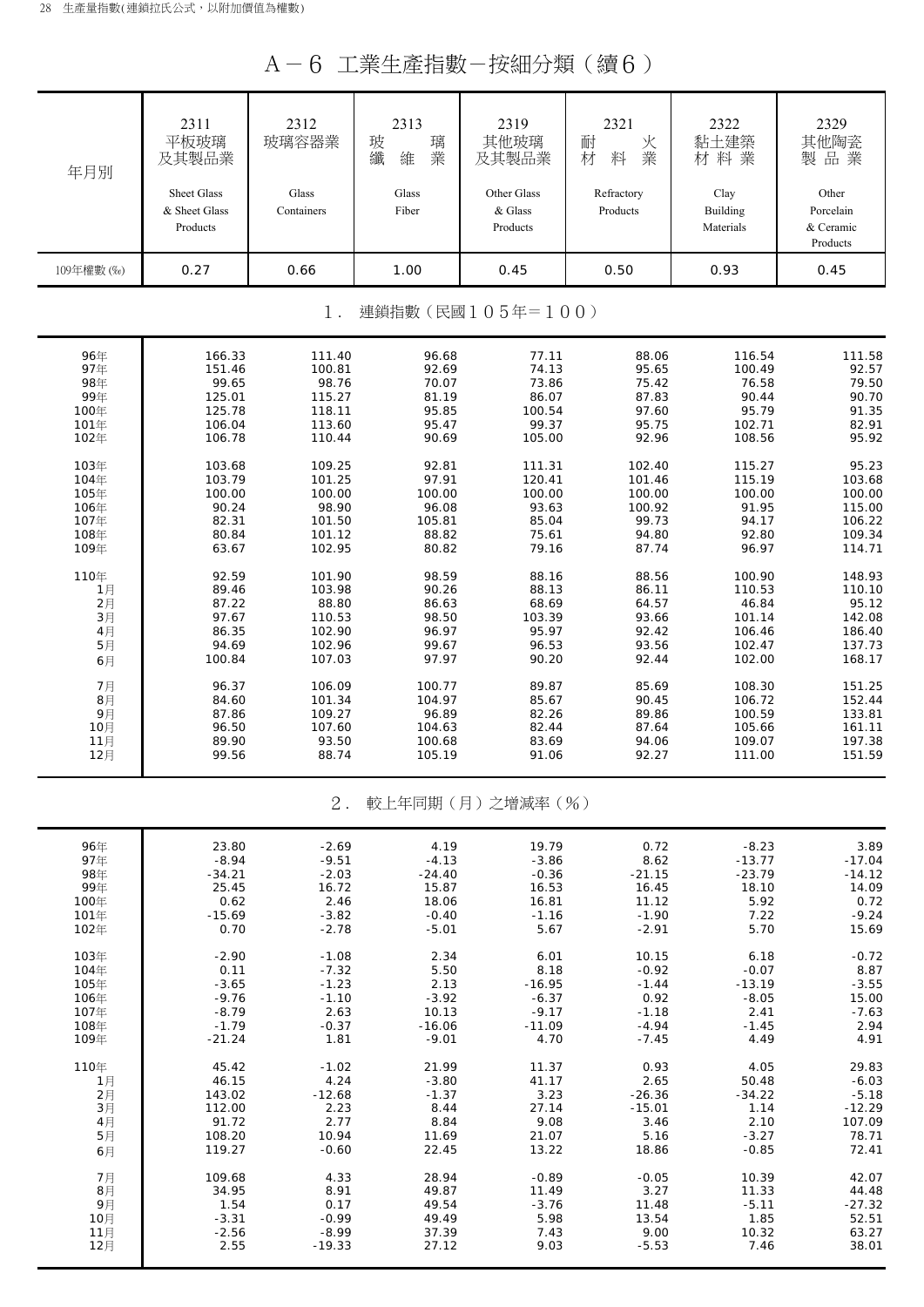| 2331<br>業<br>泥<br>水<br>Cement<br>1.63 | 2332<br>拌<br>預<br>混凝土業<br>Ready-mix<br>Concrete<br>2.51 | 2333<br>水泥及混凝<br>土製品業<br>Cement<br>$\&$<br>Concrete<br>Products<br>0.78 | 2340<br>材<br>石<br>業<br>品<br>製<br>Cutting, Shaping<br>&<br>Finishing of Stone<br>0.18 | 2391<br>研<br>磨業<br>料<br>材<br>Grinding<br>Materials<br>0.21 | 2399<br>未分類其他<br>非金屬礦物<br>品<br>製<br>業<br>Other Non-Metallic<br><b>Mineral Products</b><br>Not Elsewhere<br>Classified<br>1.43 | 24<br>基金<br>本業<br>屬<br>Basic<br>Metal<br>47.54 | Period<br>2020 Weights (‰) |  |  |
|---------------------------------------|---------------------------------------------------------|-------------------------------------------------------------------------|--------------------------------------------------------------------------------------|------------------------------------------------------------|-------------------------------------------------------------------------------------------------------------------------------|------------------------------------------------|----------------------------|--|--|
| 1. Chained Indexes $(2016 = 100)$     |                                                         |                                                                         |                                                                                      |                                                            |                                                                                                                               |                                                |                            |  |  |
| 156.33                                | 109.40                                                  | 81.67                                                                   | 132.14                                                                               | 95.40                                                      | 104.68                                                                                                                        | 92.69                                          | 2007                       |  |  |
| 142.92                                | 98.79                                                   | 91.35                                                                   | 116.84                                                                               | 93.79                                                      | 92.31                                                                                                                         | 85.44                                          | 2008                       |  |  |
| 131.27                                | 89.19                                                   | 93.72                                                                   | 92.21                                                                                | 62.09                                                      | 82.40                                                                                                                         | 74.65                                          | 2009                       |  |  |
| 134.43                                | 113.41                                                  | 104.28                                                                  | 93.30                                                                                | 100.74                                                     | 92.51                                                                                                                         | 95.74                                          | 2010                       |  |  |
| 138.97                                | 124.38                                                  | 104.22                                                                  | 97.91                                                                                | 113.35                                                     | 94.16                                                                                                                         | 99.56                                          | 2011                       |  |  |
| 130.24                                | 113.08                                                  | 95.97                                                                   | 103.49                                                                               | 109.37                                                     | 88.60                                                                                                                         | 95.36                                          | 2012                       |  |  |
| 136.69                                | 121.67                                                  | 102.01                                                                  | 120.43                                                                               | 120.61                                                     | 100.71                                                                                                                        | 99.19                                          | 2013                       |  |  |
| 120.64                                | 126.47                                                  | 100.24                                                                  | 132.43                                                                               | 122.89                                                     | 111.46                                                                                                                        | 102.75                                         | 2014                       |  |  |
| 110.88                                | 116.72                                                  | 98.08                                                                   | 124.03                                                                               | 115.41                                                     | 103.53                                                                                                                        | 96.01                                          | 2015                       |  |  |
| 100.00                                | 100.00                                                  | 100.00                                                                  | 100.00                                                                               | 100.00                                                     | 100.00                                                                                                                        | 100.00                                         | 2016                       |  |  |
| 89.69                                 | 102.95                                                  | 101.34                                                                  | 92.80                                                                                | 113.38                                                     | 100.91                                                                                                                        | 102.73                                         | 2017                       |  |  |
| 90.21                                 | 112.61                                                  | 116.29                                                                  | 89.26                                                                                | 108.63                                                     | 104.87                                                                                                                        | 105.08                                         | 2018                       |  |  |
| 92.81                                 | 117.91                                                  | 108.60                                                                  | 84.89                                                                                | 89.63                                                      | 101.14                                                                                                                        | 96.74                                          | 2019                       |  |  |
| 97.20                                 | 122.62                                                  | 106.90                                                                  | 82.28                                                                                | 81.29                                                      | 105.77                                                                                                                        | 95.97                                          | 2020                       |  |  |
| 98.71                                 | 123.99                                                  | 118.34                                                                  | 79.40                                                                                | 86.48                                                      | 117.17                                                                                                                        | 107.85                                         | 2021                       |  |  |
| 112.54                                | 138.91                                                  | 125.70                                                                  | 81.11                                                                                | 79.20                                                      | 119.41                                                                                                                        | 112.18                                         | Jan.                       |  |  |
| 87.72                                 | 92.84                                                   | 86.63                                                                   | 53.67                                                                                | 62.61                                                      | 85.95                                                                                                                         | 94.19                                          | Feb.                       |  |  |
| 98.91                                 | 138.07                                                  | 121.87                                                                  | 82.34                                                                                | 74.84                                                      | 117.49                                                                                                                        | 112.53                                         | Mar.                       |  |  |
| 93.01                                 | 130.69                                                  | 120.67                                                                  | 75.08                                                                                | 75.56                                                      | 112.51                                                                                                                        | 107.27                                         | Apr.                       |  |  |
| 110.40                                | 126.70                                                  | 117.74                                                                  | 85.03                                                                                | 107.38                                                     | 121.23                                                                                                                        | 111.45                                         | May                        |  |  |
| 105.82                                | 104.59                                                  | 113.92                                                                  | 82.70                                                                                | 97.91                                                      | 115.43                                                                                                                        | 108.91                                         | June                       |  |  |
| 108.14                                | 120.62                                                  | 118.00                                                                  | 90.61                                                                                | 101.26                                                     | 122.05                                                                                                                        | 110.06                                         | July                       |  |  |
| 94.48                                 | 107.39                                                  | 134.83                                                                  | 83.58                                                                                | 106.58                                                     | 119.79                                                                                                                        | 110.64                                         | Aug.                       |  |  |
| 77.25                                 | 121.53                                                  | 110.83                                                                  | 81.16                                                                                | 89.54                                                      | 119.69                                                                                                                        | 104.95                                         | Sep.                       |  |  |
| 91.89                                 | 124.25                                                  | 114.74                                                                  | 79.28                                                                                | 70.18                                                      | 123.00                                                                                                                        | 108.88                                         | Oct.                       |  |  |
| 92.36                                 | 137.65                                                  | 130.32                                                                  | 78.66                                                                                | 75.13                                                      | 123.15                                                                                                                        | 106.28                                         | Nov.                       |  |  |
| 112.04                                | 144.68                                                  | 124.78                                                                  | 79.55                                                                                | 97.55                                                      | 126.29                                                                                                                        | 106.91                                         | Dec.                       |  |  |
|                                       |                                                         |                                                                         |                                                                                      | 2. Annual Change Rate (%)                                  |                                                                                                                               |                                                |                            |  |  |
| $-1.75$                               | $-13.29$                                                | 0.67                                                                    | 10.61                                                                                | 4.94                                                       | $-6.02$                                                                                                                       | 1.54                                           | 2007                       |  |  |
| $-8.58$                               | $-9.70$                                                 | 11.85                                                                   | $-11.58$                                                                             | $-1.69$                                                    | $-11.82$                                                                                                                      | $-7.82$                                        | 2008                       |  |  |
| $-8.15$                               | $-9.72$                                                 | 2.59                                                                    | $-21.08$                                                                             | $-33.80$                                                   | $-10.74$                                                                                                                      | $-12.63$                                       | 2009                       |  |  |
| 2.41                                  | 27.16                                                   | 11.27                                                                   | 1.18                                                                                 | 62.25                                                      | 12.27                                                                                                                         | 28.25                                          | 2010                       |  |  |
| 3.38                                  | 9.67                                                    | $-0.06$                                                                 | 4.94                                                                                 | 12.52                                                      | 1.78                                                                                                                          | 3.99                                           | 2011                       |  |  |
| $-6.28$                               | $-9.09$                                                 | $-7.92$                                                                 | 5.70                                                                                 | $-3.51$                                                    | $-5.90$                                                                                                                       | $-4.22$                                        | 2012                       |  |  |
| 4.95                                  | 7.60                                                    | 6.29                                                                    | 16.37                                                                                | 10.28                                                      | 13.67                                                                                                                         | 4.02                                           | 2013                       |  |  |
| $-11.74$                              | 3.95                                                    | $-1.74$                                                                 | 9.96                                                                                 | 1.89                                                       | 10.67                                                                                                                         | 3.59                                           | 2014                       |  |  |
| $-8.09$                               | $-7.71$                                                 | $-2.15$                                                                 | $-6.34$                                                                              | $-6.09$                                                    | $-7.11$                                                                                                                       | $-6.56$                                        | 2015                       |  |  |
| $-9.81$                               | $-14.32$                                                | 1.96                                                                    | $-19.37$                                                                             | $-13.35$                                                   | $-3.41$                                                                                                                       | 4.16                                           | 2016                       |  |  |
| $-10.31$                              | 2.95                                                    | 1.34                                                                    | $-7.20$                                                                              | 13.38                                                      | 0.91                                                                                                                          | 2.73                                           | 2017                       |  |  |
| 0.58                                  | 9.38                                                    | 14.75                                                                   | $-3.81$                                                                              | $-4.19$                                                    | 3.92                                                                                                                          | 2.29                                           | 2018                       |  |  |
| 2.88                                  | 4.71                                                    | $-6.61$                                                                 | $-4.90$                                                                              | $-17.49$                                                   | $-3.56$                                                                                                                       | $-7.94$                                        | 2019                       |  |  |
| 4.73                                  | 3.99                                                    | $-1.57$                                                                 | $-3.07$                                                                              | $-9.30$                                                    | 4.58                                                                                                                          | $-0.80$                                        | 2020                       |  |  |
| 1.55                                  | 1.12                                                    | 10.70                                                                   | $-3.50$                                                                              | 6.38                                                       | 10.78                                                                                                                         | 12.38                                          | 2021                       |  |  |
| 20.76                                 | 20.70                                                   | 47.19                                                                   | 5.37                                                                                 | 21.01                                                      | 26.55                                                                                                                         | 19.71                                          | Jan.                       |  |  |
| $-13.30$                              | $-18.96$                                                | $-2.29$                                                                 | $-37.26$                                                                             | $-12.86$                                                   | $-6.83$                                                                                                                       | $-2.94$                                        | Feb.                       |  |  |
| $-0.95$                               | 7.75                                                    | 18.40                                                                   | $-15.92$                                                                             | $-7.13$                                                    | 4.63                                                                                                                          | 6.89                                           | Mar.                       |  |  |
| 12.49                                 | 0.45                                                    | 11.85                                                                   | $-10.28$                                                                             | $-21.78$                                                   | 6.79                                                                                                                          | 15.82                                          | Apr.                       |  |  |
| 10.81                                 | 12.97                                                   | 11.34                                                                   | 10.01                                                                                | 27.48                                                      | 16.15                                                                                                                         | 24.30                                          | May                        |  |  |
| 4.98                                  | $-13.46$                                                | 0.46                                                                    | 4.25                                                                                 | 37.67                                                      | 10.32                                                                                                                         | 18.98                                          | June                       |  |  |
| 10.69                                 | $-3.14$                                                 | 10.24                                                                   | 20.68                                                                                | 29.64                                                      | 14.19                                                                                                                         | 28.11                                          | July                       |  |  |
| $-1.71$                               | $-0.81$                                                 | 26.61                                                                   | 7.68                                                                                 | 6.24                                                       | 15.50                                                                                                                         | 18.14                                          | Aug.                       |  |  |
| $-9.92$                               | $-4.50$                                                 | $-0.40$                                                                 | $-1.87$                                                                              | 13.89                                                      | 9.09                                                                                                                          | 8.85                                           | Sep.                       |  |  |
| 3.37                                  | $-1.42$                                                 | $-1.94$                                                                 | 4.43                                                                                 | 2.78                                                       | 15.36                                                                                                                         | 9.44                                           | Oct.                       |  |  |
| $-13.78$                              | 7.01                                                    | 13.14                                                                   | $-1.63$                                                                              | $-30.74$                                                   | 8.22                                                                                                                          | 8.34                                           | Nov.                       |  |  |
| $-1.21$                               | 6.52                                                    | 2.45                                                                    | $-16.57$                                                                             | 35.77                                                      | 9.62                                                                                                                          | $-1.22$                                        | Dec.                       |  |  |

# A-6 Indexes of Industrial Production - By Detailed Industry (Cont. 6)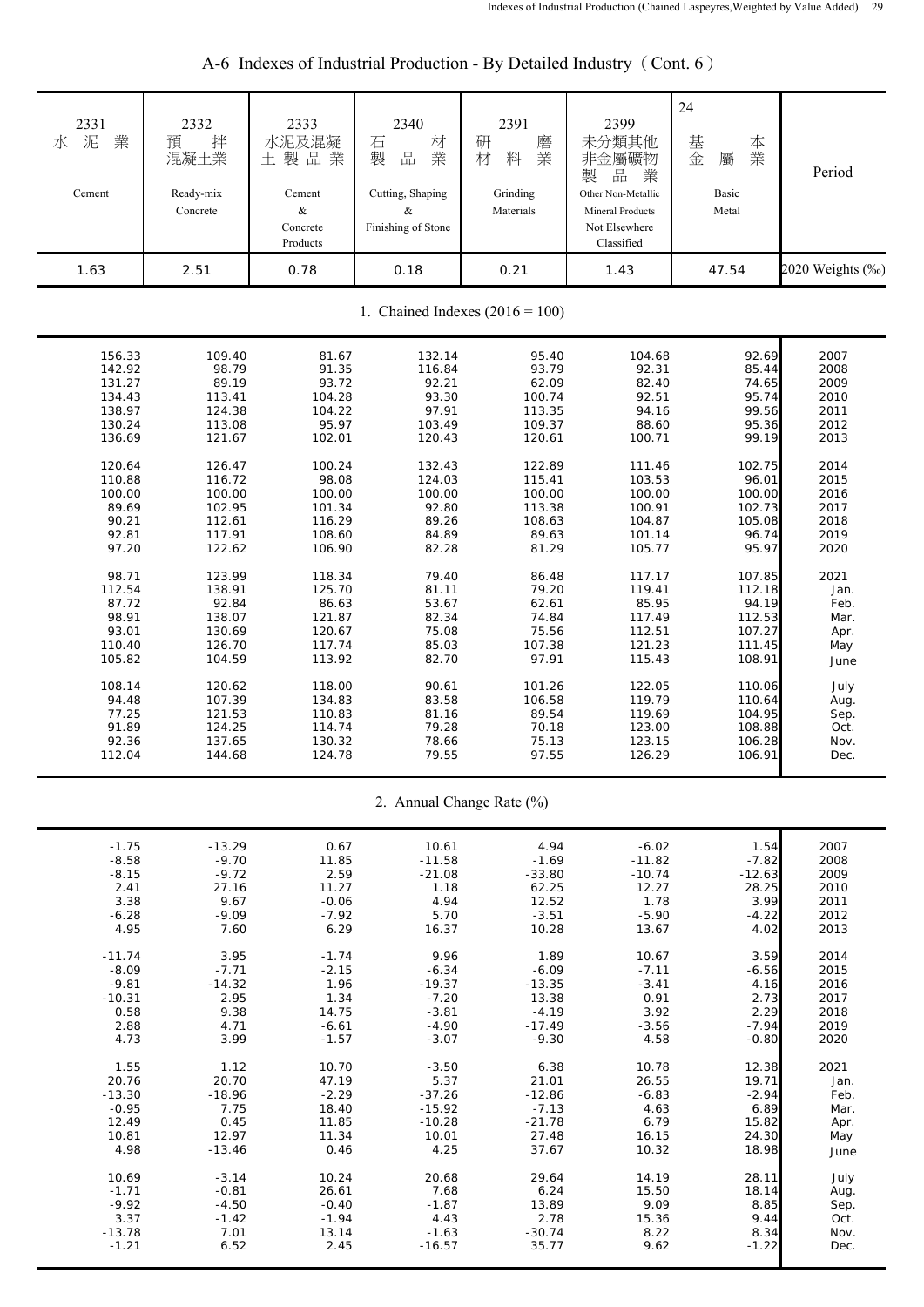A-6 工業生產指數-按細分類(續7)

| 年月別        | 2411<br>鋼<br>鐵<br>業<br>冶<br>鍊<br>Smelting &<br>Refining of<br>Iron &<br>Steel | 2412<br>鋼<br>鐵<br>業<br>鑄<br>造<br>Casting of Iron<br>& Steel | 2413<br>鋼鐵軋延<br>及擠型業<br>Rolling &<br>Extruding<br>of Iron &<br>Steel | 2414<br>鋼<br>鐵<br>業<br>伸<br>線<br>Drawing of Iron<br>& Steel | 2421<br>鋁<br>鍊<br>業<br>Smelting &<br>Refining of<br>Aluminum | 2422<br>鋁鑄造業<br>Casting<br>of<br>Aluminum | 2423<br>鋁材軋延<br>、擠型及<br>伸線業<br>Rolling,<br>Extruding<br>& Drawing<br>of Aluminum |
|------------|-------------------------------------------------------------------------------|-------------------------------------------------------------|----------------------------------------------------------------------|-------------------------------------------------------------|--------------------------------------------------------------|-------------------------------------------|----------------------------------------------------------------------------------|
| 109年權數 (‰) | 14.45                                                                         | 1.42                                                        | 23.76                                                                | 1.18                                                        | 0.73                                                         | 0.67                                      | 1.76                                                                             |
|            |                                                                               |                                                             |                                                                      |                                                             |                                                              |                                           |                                                                                  |
|            |                                                                               | $1$ .                                                       |                                                                      | 連鎖指數(民國105年=100)                                            |                                                              |                                           |                                                                                  |
| 96年        | 96.28                                                                         | 104.09                                                      | 93.08                                                                | 96.02                                                       | 66.00                                                        | 72.86                                     | 73.57                                                                            |
| 97年        | 88.97                                                                         | 100.38                                                      | 85.76                                                                | 89.77                                                       | 63.49                                                        | 75.71                                     | 68.30                                                                            |
| 98年        | 72.10                                                                         | 70.24                                                       | 75.92                                                                | 74.70                                                       | 61.83                                                        | 53.44                                     | 60.99                                                                            |
| 99年        | 93.75                                                                         | 117.62                                                      | 95.95                                                                | 96.95                                                       | 73.68                                                        | 76.07                                     | 84.46                                                                            |
| 100年       | 103.16                                                                        | 115.31                                                      | 98.17                                                                | 94.98                                                       | 70.77                                                        | 77.42                                     | 88.19                                                                            |
| 101年       | 95.10                                                                         | 102.25                                                      | 94.90                                                                | 91.48                                                       | 74.28                                                        | 80.57                                     | 88.27                                                                            |
| 102年       | 101.66                                                                        | 102.80                                                      | 98.66                                                                | 95.85                                                       | 69.14                                                        | 87.31                                     | 90.87                                                                            |
| 103年       | 106.60                                                                        | 117.32                                                      | 100.31                                                               | 103.95                                                      | 72.85                                                        | 87.30                                     | 96.10                                                                            |
| 104年       | 99.01                                                                         | 107.01                                                      | 92.02                                                                | 96.43                                                       | 77.98                                                        | 93.80                                     | 97.77                                                                            |
| 105年       | 100.00                                                                        | 100.00                                                      | 100.00                                                               | 100.00                                                      | 100.00                                                       | 100.00                                    | 100.00                                                                           |
| 106年       | 103.04                                                                        | 111.82                                                      | 101.00                                                               | 103.31                                                      | 87.95                                                        | 99.55                                     | 99.48                                                                            |
| 107年       | 106.33                                                                        | 112.62                                                      | 102.99                                                               | 107.26                                                      | 93.75                                                        | 105.57                                    | 107.48                                                                           |
| 108年       | 101.26                                                                        | 91.43                                                       | 94.00                                                                | 99.09                                                       | 94.04                                                        | 94.94                                     | 102.93                                                                           |
| 109年       | 97.05                                                                         | 86.94                                                       | 93.97                                                                | 97.60                                                       | 99.12                                                        | 111.36                                    | 105.49                                                                           |
| 110年       | 108.48                                                                        | 105.44                                                      | 105.24                                                               | 112.08                                                      | 114.40                                                       | 147.54                                    | 126.53                                                                           |
| 1月         | 113.19                                                                        | 107.10                                                      | 111.32                                                               | 112.22                                                      | 117.14                                                       | 137.37                                    | 119.25                                                                           |
| 2月         | 94.05                                                                         | 76.49                                                       | 95.99                                                                | 87.67                                                       | 80.03                                                        | 108.16                                    | 95.51                                                                            |
| 3H         | 112.11                                                                        | 113.06                                                      | 110.21                                                               | 119.54                                                      | 111.36                                                       | 157.66                                    | 126.42                                                                           |
| 4月         | 106.80                                                                        | 108.60                                                      | 105.54                                                               | 111.81                                                      | 104.72                                                       | 140.54                                    | 120.15                                                                           |
| 5月         | 113.11                                                                        | 107.75                                                      | 108.59                                                               | 117.56                                                      | 114.79                                                       | 144.17                                    | 129.83                                                                           |
| 6月         | 107.22                                                                        | 113.58                                                      | 106.45                                                               | 118.78                                                      | 121.83                                                       | 151.32                                    | 127.51                                                                           |
| 7月         | 107.74                                                                        | 109.50                                                      | 108.18                                                               | 118.57                                                      | 119.50                                                       | 160.22                                    | 135.39                                                                           |
| 8月         | 105.88                                                                        | 107.22                                                      | 110.36                                                               | 118.12                                                      | 124.13                                                       | 153.55                                    | 140.71                                                                           |
| 9月         | 105.67                                                                        | 103.65                                                      | 101.14                                                               | 112.18                                                      | 110.07                                                       | 161.24                                    | 131.91                                                                           |
| 10月        | 113.76                                                                        | 97.08                                                       | 104.41                                                               | 106.65                                                      | 121.05                                                       | 146.78                                    | 132.07                                                                           |
| 11月        | 109.90                                                                        | 107.95                                                      | 101.43                                                               | 112.98                                                      | 108.73                                                       | 148.37                                    | 128.32                                                                           |
| 12月        | 112.27                                                                        | 113.28                                                      | 99.29                                                                | 108.82                                                      | 139.50                                                       | 161.13                                    | 131.33                                                                           |
|            |                                                                               | $2$ .                                                       |                                                                      | 較上年同期(月)之增減率(%)                                             |                                                              |                                           |                                                                                  |
| 96年        | 7.07                                                                          | 0.42                                                        | $-3.33$                                                              | 1.30                                                        | 13.46                                                        | $-0.48$                                   | $-4.39$                                                                          |
| 97年        | $-7.59$                                                                       | $-3.56$                                                     | $-7.86$                                                              | $-6.51$                                                     | $-3.80$                                                      | 3.91                                      | $-7.16$                                                                          |
| 98年        | $-18.96$                                                                      | $-30.03$                                                    | $-11.47$                                                             | $-16.79$                                                    | $-2.61$                                                      | $-29.41$                                  | $-10.70$                                                                         |
| 99年        | 30.03                                                                         | 67.45                                                       | 26.38                                                                | 29.79                                                       | 19.17                                                        | 42.35                                     | 38.48                                                                            |
| 100年       | 10.04                                                                         | $-1.96$                                                     | 2.31                                                                 | $-2.03$                                                     | $-3.95$                                                      | 1.77                                      | 4.42                                                                             |
| 101年       | $-7.81$                                                                       | $-11.33$                                                    | $-3.33$                                                              | $-3.68$                                                     | 4.96                                                         | 4.07                                      | 0.09                                                                             |
| 102年       | 6.90                                                                          | 0.54                                                        | 3.96                                                                 | 4.78                                                        | $-6.92$                                                      | 8.37                                      | 2.95                                                                             |
| 103年       | 4.86                                                                          | 14.12                                                       | 1.67                                                                 | 8.45                                                        | 5.37                                                         | $-0.01$                                   | 5.76                                                                             |
| 104年       | $-7.12$                                                                       | $-8.79$                                                     | $-8.26$                                                              | $-7.23$                                                     | 7.04                                                         | 7.45                                      | 1.74                                                                             |
| 105年       | 1.00                                                                          | $-6.55$                                                     | 8.67                                                                 | 3.70                                                        | 28.24                                                        | 6.61                                      | 2.28                                                                             |
| 106年       | 3.04                                                                          | 11.82                                                       | 1.00                                                                 | 3.31                                                        | $-12.05$                                                     | $-0.45$                                   | $-0.52$                                                                          |
| 107年       | 3.19                                                                          | 0.72                                                        | 1.97                                                                 | 3.82                                                        | 6.59                                                         | 6.05                                      | 8.04                                                                             |
| 108年       | $-4.77$                                                                       | $-18.82$                                                    | $-8.73$                                                              | $-7.62$                                                     | 0.31                                                         | $-10.07$                                  | $-4.23$                                                                          |
| 109年       | $-4.16$                                                                       | $-4.91$                                                     | $-0.03$                                                              | $-1.50$                                                     | 5.40                                                         | 17.30                                     | 2.49                                                                             |
| 110年       | 11.78                                                                         | 21.28                                                       | 11.99                                                                | 14.84                                                       | 15.42                                                        | 32.49                                     | 19.95                                                                            |
| 1月         | 14.41                                                                         | 57.11                                                       | 19.03                                                                | 42.01                                                       | 23.28                                                        | 76.36                                     | 45.11                                                                            |
| 2月         | $-5.07$                                                                       | $-7.15$                                                     | $-1.58$                                                              | $-6.35$                                                     | $-17.07$                                                     | 12.22                                     | 4.26                                                                             |
| 3月         | 1.86                                                                          | 14.86                                                       | 9.13                                                                 | 12.57                                                       | $-10.81$                                                     | 39.04                                     | 15.06                                                                            |
| 4月         | 8.13                                                                          | 19.87                                                       | 21.28                                                                | 16.46                                                       | 10.60                                                        | 41.09                                     | 20.98                                                                            |
| 5月         | 14.63                                                                         | 27.61                                                       | 28.10                                                                | 45.06                                                       | 87.05                                                        | 64.71                                     | 45.50                                                                            |
| 6月         | 13.35                                                                         | 34.16                                                       | 18.20                                                                | 37.99                                                       | 88.85                                                        | 49.44                                     | 35.17                                                                            |
| 7月         | 22.08                                                                         | 35.34                                                       | 35.89                                                                | 24.12                                                       | 19.97                                                        | 43.84                                     | 24.14                                                                            |
| 8月         | 19.37                                                                         | 21.62                                                       | 17.94                                                                | 19.92                                                       | 17.79                                                        | 27.28                                     | 26.82                                                                            |
| 9月         | 18.93                                                                         | 21.56                                                       | 2.91                                                                 | 6.30                                                        | 6.27                                                         | 21.45                                     | 9.32                                                                             |
| 10月        | 20.70                                                                         | 10.39                                                       | 3.93                                                                 | 4.63                                                        | 10.97                                                        | 18.11                                     | 21.00                                                                            |
| 11月        | 12.20                                                                         | 19.04                                                       | 5.44                                                                 | 3.36                                                        | 1.61                                                         | 15.88                                     | 9.36                                                                             |
| 12月        | 5.47                                                                          | 11.43                                                       | $-5.97$                                                              | $-8.15$                                                     | 9.14                                                         | 12.56                                     | $-0.66$                                                                          |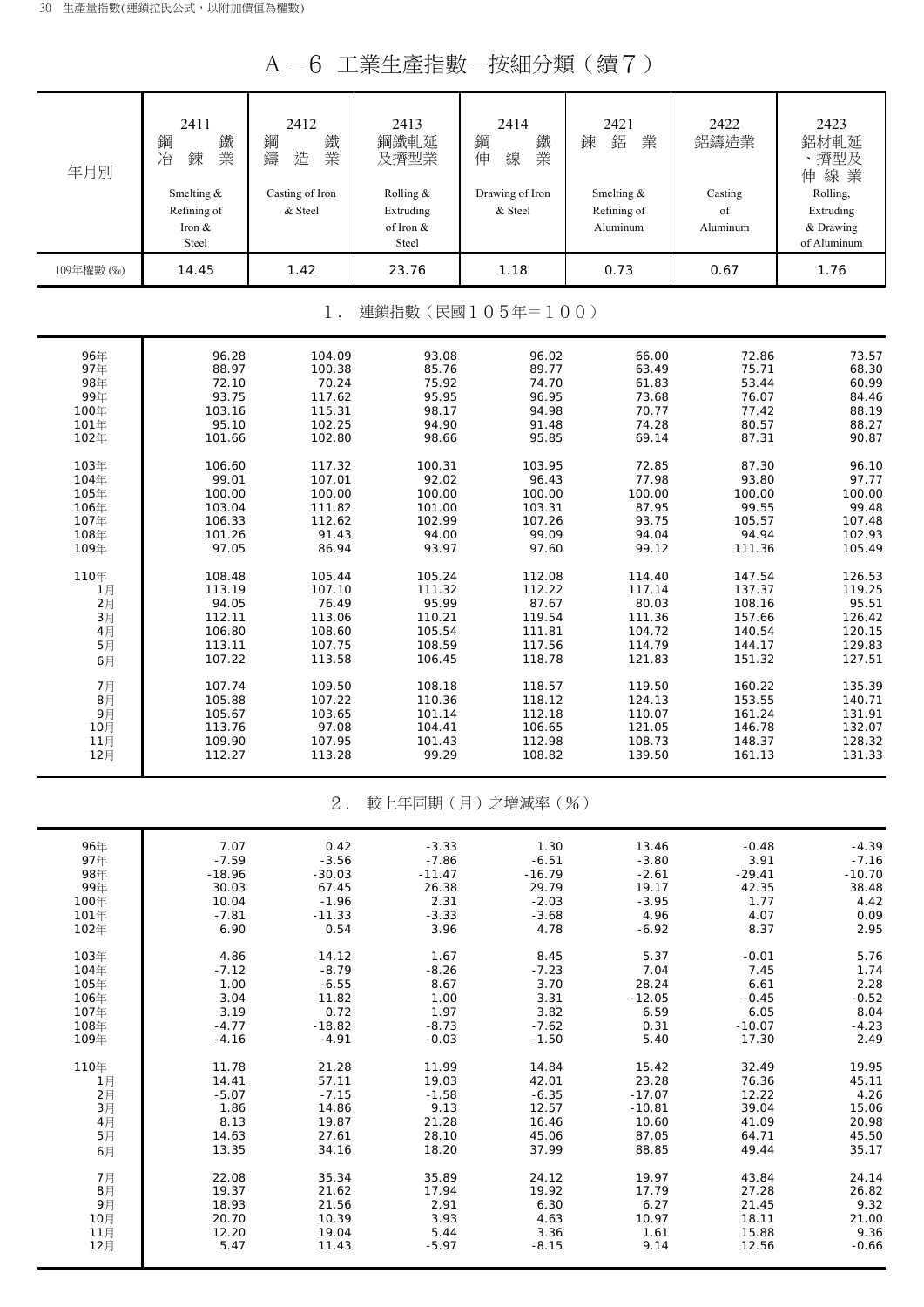| 2433<br>銅材軋延<br>、擠型及<br>伸線業<br>Rolling,<br>Extruding<br>& Drawing<br>of Copper | 2491<br>其他基本<br>金屬鑄造業<br>Casting of<br>Other Basic<br>Metals | 2499<br>未分類其他<br>基本金屬業<br>Other<br><b>Basic Metals</b><br>Not Elsewhere<br>Classified | 25<br>屬<br>金<br>製<br>品<br>業<br>Fabricated<br>Metal<br>Products | 2511<br>金屬刀具及<br>手工具業<br>Cutlery &<br>Metal Hand<br>tools | 2512<br>金<br>屬<br>業<br>模<br>具<br>Metal<br>Die | 2521<br>金<br>屬業<br>結<br>構<br>Metal<br>Structure | Period           |  |
|--------------------------------------------------------------------------------|--------------------------------------------------------------|---------------------------------------------------------------------------------------|----------------------------------------------------------------|-----------------------------------------------------------|-----------------------------------------------|-------------------------------------------------|------------------|--|
| 2.94                                                                           | 0.09                                                         | 0.54                                                                                  | 37.21                                                          | 3.63                                                      | 3.22                                          | 2.37                                            | 2020 Weights (‰) |  |
| 1. Chained Indexes $(2016 = 100)$                                              |                                                              |                                                                                       |                                                                |                                                           |                                               |                                                 |                  |  |
| 96.05                                                                          | 148.20                                                       | 99.23                                                                                 | 98.34                                                          | 105.41                                                    | 113.47                                        | 112.13                                          | 2007             |  |
| 82.92                                                                          | 153.20                                                       | 89.53                                                                                 | 94.86                                                          | 96.71                                                     | 99.33                                         | 113.80                                          | 2008             |  |
| 80.60                                                                          | 127.65                                                       | 122.16                                                                                | 74.21                                                          | 70.02                                                     | 78.48                                         | 87.52                                           | 2009             |  |
| 98.86                                                                          | 78.12                                                        | 147.65                                                                                | 91.91                                                          | 95.41                                                     | 99.66                                         | 80.57                                           | 2010             |  |
| 86.27                                                                          | 134.21                                                       | 165.97                                                                                | 99.11                                                          | 99.30                                                     | 110.86                                        | 107.80                                          | 2011             |  |
| 89.04                                                                          | 159.57                                                       | 177.93                                                                                | 99.49                                                          | 99.85                                                     | 104.48                                        | 103.24                                          | 2012             |  |
| 91.89                                                                          | 166.91                                                       | 138.71                                                                                | 101.49                                                         | 105.29                                                    | 108.88                                        | 100.82                                          | 2013             |  |
| 93.15                                                                          | 164.31                                                       | 162.19                                                                                | 105.99                                                         | 108.04                                                    | 110.82                                        | 94.71                                           | 2014             |  |
| 94.80                                                                          | 174.00                                                       | 165.80                                                                                | 101.40                                                         | 101.54                                                    | 108.70                                        | 96.05                                           | 2015             |  |
| 100.00                                                                         | 100.00                                                       | 100.00                                                                                | 100.00                                                         | 100.00                                                    | 100.00                                        | 100.00                                          | 2016             |  |
| 122.80                                                                         | 81.03                                                        | 82.84                                                                                 | 100.03                                                         | 102.77                                                    | 98.67                                         | 81.38                                           | 2017             |  |
| 118.44                                                                         | 98.92                                                        | 84.06                                                                                 | 100.43                                                         | 105.53                                                    | 100.58                                        | 91.56                                           | 2018             |  |
| 98.49                                                                          | 122.39                                                       | 82.02                                                                                 | 93.85                                                          | 108.21                                                    | 90.51                                         | 90.13                                           | 2019             |  |
| 104.09                                                                         | 125.22                                                       | 87.49                                                                                 | 92.79                                                          | 107.44                                                    | 90.54                                         | 114.71                                          | 2020             |  |
| 109.68                                                                         | 104.80                                                       | 92.08                                                                                 | 106.25                                                         | 125.02                                                    | 97.42                                         | 127.41                                          | 2021             |  |
| 109.35                                                                         | 110.82                                                       | 99.08                                                                                 | 104.88                                                         | 125.68                                                    | 92.17                                         | 112.50                                          | Jan.             |  |
| 96.28                                                                          | 74.68                                                        | 75.47                                                                                 | 84.29                                                          | 89.08                                                     | 66.20                                         | 101.02                                          | Feb.             |  |
| 115.48                                                                         | 128.17                                                       | 105.74                                                                                | 116.91                                                         | 135.00                                                    | 117.23                                        | 123.67                                          | Mar.             |  |
| 111.09                                                                         | 132.26                                                       | 91.83                                                                                 | 107.21                                                         | 120.94                                                    | 111.21                                        | 125.51                                          | Apr.             |  |
| 113.29                                                                         | 117.33                                                       | 90.87                                                                                 | 109.29                                                         | 118.30                                                    | 97.00                                         | 133.16                                          | May              |  |
| 110.83                                                                         | 130.09                                                       | 99.41                                                                                 | 110.00                                                         | 124.91                                                    | 100.22                                        | 127.47                                          | June             |  |
| 111.07                                                                         | 110.82                                                       | 93.71                                                                                 | 112.22                                                         | 137.22                                                    | 104.59                                        | 127.15                                          | July             |  |
| 109.70                                                                         | 137.80                                                       | 92.39                                                                                 | 109.17                                                         | 129.58                                                    | 97.48                                         | 128.23                                          | Aug.             |  |
| 108.62                                                                         | 88.42                                                        | 83.18                                                                                 | 104.91                                                         | 123.80                                                    | 92.51                                         | 127.34                                          | Sep.             |  |
| 111.11                                                                         | 76.85                                                        | 88.25                                                                                 | 103.73                                                         | 126.99                                                    | 93.88                                         | 128.57                                          | Oct.             |  |
| 109.19                                                                         | 79.74                                                        | 85.22                                                                                 | 103.75                                                         | 129.57                                                    | 91.19                                         | 135.42                                          | Nov.             |  |
| 110.20                                                                         | 70.59                                                        | 99.77                                                                                 | 108.61                                                         | 139.18                                                    | 105.33                                        | 158.91                                          | Dec.             |  |
|                                                                                |                                                              |                                                                                       |                                                                | 2. Annual Change Rate (%)                                 |                                               |                                                 |                  |  |
| $-1.18$                                                                        | $-3.88$                                                      | 41.84                                                                                 | $-0.62$                                                        | 1.98                                                      | 4.89                                          | $-6.74$                                         | 2007             |  |
| $-13.67$                                                                       | 3.37                                                         | $-9.78$                                                                               | $-3.54$                                                        | $-8.25$                                                   | $-12.46$                                      | 1.49                                            | 2008             |  |
| $-2.80$                                                                        | $-16.68$                                                     | 36.45                                                                                 | $-21.77$                                                       | $-27.60$                                                  | $-20.99$                                      | $-23.09$                                        | 2009             |  |
| 22.66                                                                          | $-38.80$                                                     | 20.87                                                                                 | 23.85                                                          | 36.26                                                     | 26.99                                         | $-7.94$                                         | 2010             |  |
| $-12.74$                                                                       | 71.80                                                        | 12.41                                                                                 | 7.83                                                           | 4.08                                                      | 11.24                                         | 33.80                                           | 2011             |  |
| 3.21                                                                           | 18.90                                                        | 7.21                                                                                  | 0.38                                                           | 0.55                                                      | $-5.76$                                       | $-4.23$                                         | 2012             |  |
| 3.20                                                                           | 4.60                                                         | $-22.04$                                                                              | 2.01                                                           | 5.45                                                      | 4.21                                          | $-2.34$                                         | 2013             |  |
| 1.37                                                                           | $-1.56$                                                      | 16.93                                                                                 | 4.43                                                           | 2.61                                                      | 1.78                                          | $-6.06$                                         | 2014             |  |
| 1.77                                                                           | 5.90                                                         | 2.23                                                                                  | $-4.33$                                                        | $-6.02$                                                   | $-1.91$                                       | 1.41                                            | 2015             |  |
| 5.49                                                                           | $-42.53$                                                     | $-39.69$                                                                              | $-1.38$                                                        | $-1.52$                                                   | $-8.00$                                       | 4.11                                            | 2016             |  |
| 22.80                                                                          | $-18.97$                                                     | $-17.16$                                                                              | 0.03                                                           | 2.77                                                      | $-1.33$                                       | $-18.62$                                        | 2017             |  |
| $-3.55$                                                                        | 22.08                                                        | 1.47                                                                                  | 0.40                                                           | 2.69                                                      | 1.94                                          | 12.51                                           | 2018             |  |
| $-16.84$                                                                       | 23.73                                                        | $-2.43$                                                                               | $-6.55$                                                        | 2.54                                                      | $-10.01$                                      | $-1.56$                                         | 2019             |  |
| 5.69                                                                           | 2.31                                                         | 6.67                                                                                  | $-1.13$                                                        | $-0.71$                                                   | 0.03                                          | 27.27                                           | 2020             |  |
| 5.37                                                                           | $-16.31$                                                     | 5.25                                                                                  | 14.51                                                          | 16.36                                                     | 7.60                                          | 11.07                                           | 2021             |  |
| 9.92                                                                           | $-19.72$                                                     | 36.96                                                                                 | 29.51                                                          | 33.76                                                     | 16.85                                         | 32.10                                           | Jan.             |  |
| 1.22                                                                           | $-49.02$                                                     | $-10.29$                                                                              | $-8.38$                                                        | $-13.95$                                                  | $-27.26$                                      | 16.03                                           | Feb.             |  |
| 1.05                                                                           | 4.52                                                         | 14.60                                                                                 | 15.84                                                          | 22.32                                                     | 26.93                                         | 12.40                                           | Mar.             |  |
| 6.00                                                                           | 23.92                                                        | 4.53                                                                                  | 20.75                                                          | 22.92                                                     | 19.90                                         | 8.75                                            | Apr.             |  |
| 10.01                                                                          | 172.10                                                       | 13.94                                                                                 | 32.67                                                          | 20.63                                                     | 14.62                                         | 30.82                                           | May              |  |
| 10.06                                                                          | 49.17                                                        | 26.70                                                                                 | 29.37                                                          | 34.88                                                     | 9.11                                          | 0.36                                            | June             |  |
| 5.89                                                                           | $-19.86$                                                     | 0.76                                                                                  | 21.93                                                          | 32.41                                                     | 23.91                                         | 8.98                                            | July             |  |
| 8.32                                                                           | $-6.23$                                                      | $-6.77$                                                                               | 21.39                                                          | 17.29                                                     | 27.59                                         | 9.16                                            | Aug.             |  |
| 7.66                                                                           | $-38.52$                                                     | $-0.36$                                                                               | 6.32                                                           | 1.52                                                      | $-5.82$                                       | 5.08                                            | Sep.             |  |
| $-0.82$                                                                        | $-51.30$                                                     | $-0.73$                                                                               | 9.91                                                           | 15.50                                                     | $-6.69$                                       | 8.43                                            | Oct.             |  |
| 10.85                                                                          | $-29.87$                                                     | 2.97                                                                                  | 6.50                                                           | 14.36                                                     | $-0.92$                                       | $-2.00$                                         | Nov.             |  |
| $-3.43$                                                                        | $-55.27$                                                     | $-7.46$                                                                               | $-2.10$                                                        | 4.60                                                      | 1.94                                          | 15.13                                           | Dec.             |  |

# A-6 Indexes of Industrial Production - By Detailed Industry (Cont. 7)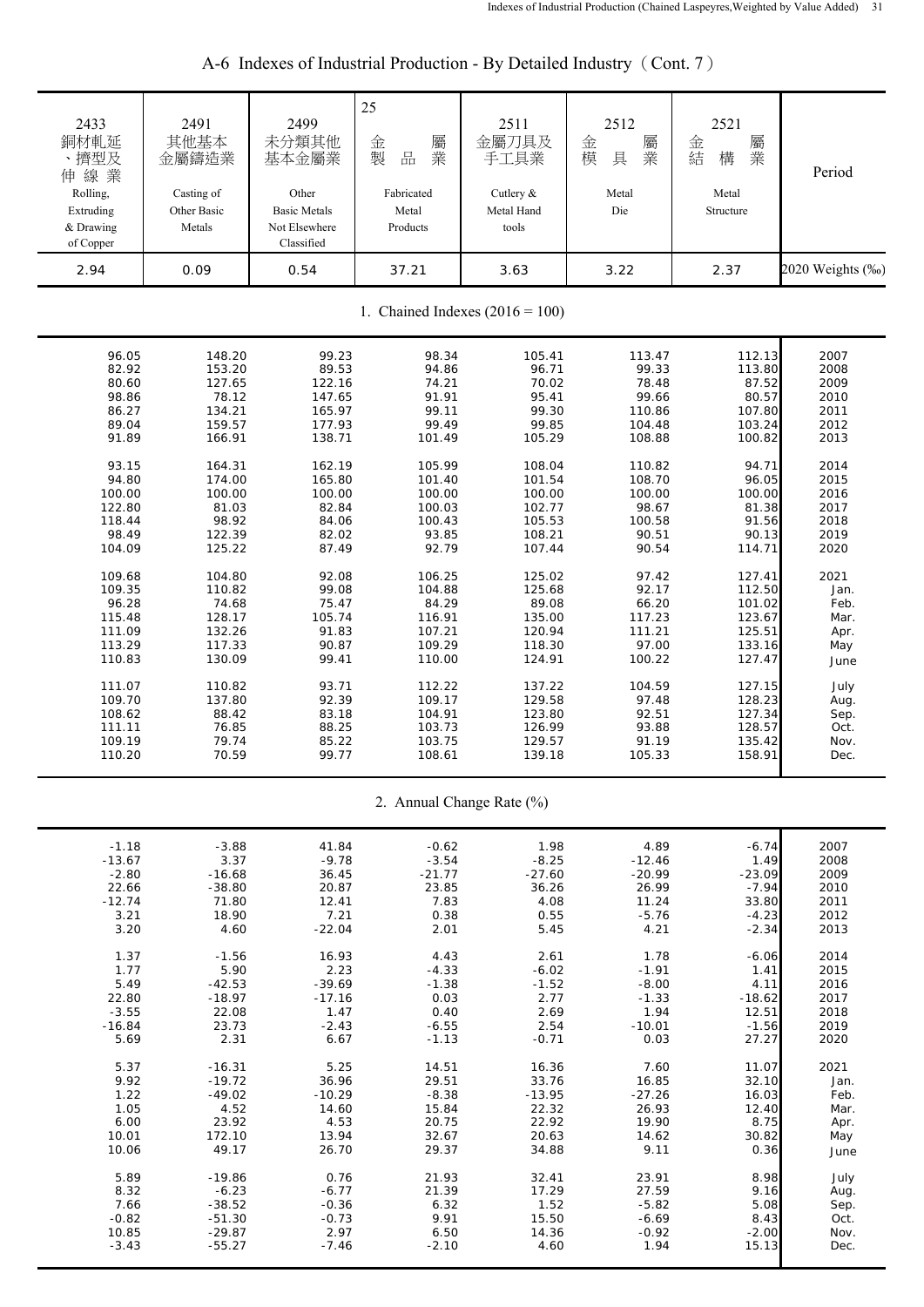A-6 工業生產指數-按細分類(續8)

| 年月別        | 2522<br>金屬建築<br>組件業<br>Metal<br>Architectural<br>Components | 2531<br>鍋爐、金屬<br>貯槽及壓力<br>器<br>業<br>容<br>Boilers,<br>Metal Tanks &<br>Pressure<br>Containers | 2539<br>其他金屬<br>容器業<br>Other<br>Metal<br>Containers | 2541<br>屬<br>金<br>造<br>業<br>鍛<br>Forging of<br>Metals | 2544<br>金屬表面<br>處理業<br>Treatment of<br>Metal<br>Surface | 2549<br>其他金屬<br>加工處理業<br>Other<br>Metalworking<br>Activities | 2591<br>螺絲、螺帽<br>及鉚釘業<br>Screw,<br>Nut<br>& Rivet |
|------------|-------------------------------------------------------------|----------------------------------------------------------------------------------------------|-----------------------------------------------------|-------------------------------------------------------|---------------------------------------------------------|--------------------------------------------------------------|---------------------------------------------------|
| 109年權數 (%) | 0.72                                                        | 0.65                                                                                         | 0.56                                                | 0.21                                                  | 6.09                                                    | 2.39                                                         | 6.58                                              |
|            |                                                             | $1$ .                                                                                        |                                                     | 連鎖指數(民國105年=100)                                      |                                                         |                                                              |                                                   |
| 96年        | 99.51                                                       | 52.81                                                                                        | 100.06                                              | 116.78                                                | 101.41                                                  | 110.62                                                       | 88.07                                             |
| 97年        | 105.62                                                      | 82.12                                                                                        | 99.62                                               | 124.72                                                | 94.95                                                   | 101.33                                                       | 83.07                                             |
| 98年        | 84.72                                                       | 110.16                                                                                       | 107.34                                              | 46.89                                                 | 77.18                                                   | 80.49                                                        | 59.01                                             |
| 99年        | 76.39                                                       | 81.17                                                                                        | 111.92                                              | 118.22                                                | 97.62                                                   | 105.55                                                       | 86.38                                             |
| 100年       | 86.04                                                       | 96.73                                                                                        | 116.56                                              | 143.95                                                | 106.04                                                  | 119.00                                                       | 91.78                                             |
| 101年       | 92.88                                                       | 87.06                                                                                        | 123.34                                              | 110.72                                                | 104.65                                                  | 116.18                                                       | 93.89                                             |
| 102年       | 91.69                                                       | 81.89                                                                                        | 117.91                                              | 129.78                                                | 104.19                                                  | 111.41                                                       | 101.09                                            |
| 103年       | 105.21                                                      | 94.14                                                                                        | 111.18                                              | 156.25                                                | 108.44                                                  | 116.65                                                       | 108.43                                            |
| 104年       | 106.25                                                      | 91.21                                                                                        | 105.52                                              | 138.54                                                | 101.16                                                  | 103.11                                                       | 101.30                                            |
| 105年       | 100.00                                                      | 100.00                                                                                       | 100.00                                              | 100.00                                                | 100.00                                                  | 100.00                                                       | 100.00                                            |
| 106年       | 96.63                                                       | 104.28                                                                                       | 104.38                                              | 130.85                                                | 103.53                                                  | 106.99                                                       | 94.63                                             |
| 107年       | 89.66                                                       | 103.71                                                                                       | 101.53                                              | 130.17                                                | 95.60                                                   | 106.21                                                       | 100.70                                            |
| 108年       | 82.13                                                       | 83.60                                                                                        | 100.86                                              | 112.83                                                | 85.77                                                   | 94.19                                                        | 93.64                                             |
| 109年       | 84.23                                                       | 63.23                                                                                        | 103.59                                              | 107.96                                                | 84.19                                                   | 93.73                                                        | 84.19                                             |
| 110年       | 86.18                                                       | 62.67                                                                                        | 101.66                                              | 165.69                                                | 97.39                                                   | 104.96                                                       | 95.51                                             |
| 1月         | 82.72                                                       | 74.42                                                                                        | 87.36                                               | 152.55                                                | 97.02                                                   | 102.94                                                       | 95.12                                             |
| 2月         | 66.74                                                       | 58.34                                                                                        | 69.07                                               | 125.00                                                | 86.34                                                   | 79.52                                                        | 79.06                                             |
| 3月         | 83.28                                                       | 56.43                                                                                        | 115.97                                              | 170.03                                                | 103.59                                                  | 112.97                                                       | 111.06                                            |
| 4月         | 90.43                                                       | 59.25                                                                                        | 97.41                                               | 161.61                                                | 91.14                                                   | 106.33                                                       | 98.11                                             |
| 5月         | 93.38                                                       | 66.20                                                                                        | 109.42                                              | 167.92                                                | 96.97                                                   | 115.45                                                       | 99.40                                             |
| 6月         | 98.19                                                       | 61.17                                                                                        | 114.91                                              | 179.11                                                | 100.29                                                  | 113.44                                                       | 99.16                                             |
| 7月         | 85.12                                                       | 65.52                                                                                        | 128.59                                              | 181.75                                                | 101.21                                                  | 107.84                                                       | 103.15                                            |
| 8月         | 87.93                                                       | 61.74                                                                                        | 112.05                                              | 173.73                                                | 107.24                                                  | 106.97                                                       | 93.22                                             |
| 9月         | 86.88                                                       | 59.58                                                                                        | 111.60                                              | 168.98                                                | 100.93                                                  | 104.06                                                       | 92.67                                             |
| 10月        | 81.07                                                       | 62.03                                                                                        | 96.97                                               | 154.79                                                | 96.61                                                   | 98.58                                                        | 93.47                                             |
| 11月        | 86.93                                                       | 59.81                                                                                        | 91.36                                               | 181.33                                                | 91.46                                                   | 108.89                                                       | 91.43                                             |
| 12月        | 91.43                                                       | 67.51                                                                                        | 85.21                                               | 171.43                                                | 95.93                                                   | 102.47                                                       | 90.31                                             |
|            |                                                             | $2$ .                                                                                        |                                                     | 較上年同期(月)之增減率(%)                                       |                                                         |                                                              |                                                   |
| 96年        | 7.16                                                        | $-5.43$                                                                                      | $-2.85$                                             | $-8.91$                                               | 0.64                                                    | $-12.33$                                                     | $-3.24$                                           |
| 97年        | 6.14                                                        | 55.50                                                                                        | $-0.44$                                             | 6.80                                                  | $-6.37$                                                 | $-8.40$                                                      | $-5.68$                                           |
| 98年        | $-19.79$                                                    | 34.15                                                                                        | 7.75                                                | $-62.40$                                              | $-18.72$                                                | $-20.57$                                                     | $-28.96$                                          |
| 99年        | $-9.83$                                                     | $-26.32$                                                                                     | 4.27                                                | 152.12                                                | 26.48                                                   | 31.13                                                        | 46.38                                             |
| 100年       | 12.63                                                       | 19.17                                                                                        | 4.15                                                | 21.76                                                 | 8.63                                                    | 12.74                                                        | 6.25                                              |
| 101年       | 7.95                                                        | $-10.00$                                                                                     | 5.82                                                | $-23.08$                                              | $-1.31$                                                 | $-2.37$                                                      | 2.30                                              |
| 102年       | $-1.28$                                                     | $-5.94$                                                                                      | $-4.40$                                             | 17.21                                                 | $-0.44$                                                 | $-4.11$                                                      | 7.67                                              |
| 103年       | 14.75                                                       | 14.96                                                                                        | $-5.71$                                             | 20.40                                                 | 4.08                                                    | 4.70                                                         | 7.26                                              |
| 104年       | 0.99                                                        | $-3.11$                                                                                      | $-5.09$                                             | $-11.33$                                              | $-6.71$                                                 | $-11.61$                                                     | $-6.58$                                           |
| 105年       | $-5.88$                                                     | 9.64                                                                                         | $-5.23$                                             | $-27.82$                                              | $-1.15$                                                 | $-3.02$                                                      | $-1.28$                                           |
| 106年       | $-3.37$                                                     | 4.28                                                                                         | 4.38                                                | 30.85                                                 | 3.53                                                    | 6.99                                                         | $-5.37$                                           |
| 107年       | $-7.21$                                                     | $-0.55$                                                                                      | $-2.73$                                             | $-0.52$                                               | $-7.66$                                                 | $-0.73$                                                      | 6.41                                              |
| 108年       | $-8.40$                                                     | $-19.39$                                                                                     | $-0.66$                                             | $-13.32$                                              | $-10.28$                                                | $-11.32$                                                     | $-7.01$                                           |
| 109年       | 2.56                                                        | $-24.37$                                                                                     | 2.71                                                | $-4.32$                                               | $-1.84$                                                 | $-0.49$                                                      | $-10.09$                                          |
| 110年       | 2.32                                                        | $-0.89$                                                                                      | $-1.86$                                             | 53.47                                                 | 15.68                                                   | 11.98                                                        | 13.45                                             |
| 1月         | 20.64                                                       | 41.13                                                                                        | 22.80                                               | 58.30                                                 | 19.41                                                   | 30.68                                                        | 24.88                                             |
| 2月         | $-4.87$                                                     | 27.35                                                                                        | $-23.42$                                            | 21.03                                                 | $-8.22$                                                 | $-14.30$                                                     | $-12.20$                                          |
| 3月         | 2.56                                                        | 38.75                                                                                        | 15.14                                               | 33.87                                                 | 13.97                                                   | 4.68                                                         | 12.84                                             |
| 4月         | 13.61                                                       | 3.21                                                                                         | $-3.42$                                             | 85.63                                                 | 5.38                                                    | 11.42                                                        | 28.48                                             |
| 5月         | 20.03                                                       | 12.26                                                                                        | 7.16                                                | 79.38                                                 | 23.21                                                   | 39.94                                                        | 44.02                                             |
| 6月         | 14.90                                                       | $-14.67$                                                                                     | 4.23                                                | 76.36                                                 | 31.32                                                   | 28.94                                                        | 33.39                                             |
| 7月         | 2.52                                                        | 6.90                                                                                         | $-5.92$                                             | 98.66                                                 | 23.10                                                   | 13.18                                                        | 19.94                                             |
| 8月         | 6.80                                                        | 7.17                                                                                         | $-8.80$                                             | 75.29                                                 | 41.53                                                   | 16.73                                                        | 14.24                                             |
| 9月         | $-1.03$                                                     | $-1.08$                                                                                      | $-3.33$                                             | 42.38                                                 | 17.16                                                   | 4.10                                                         | 3.88                                              |
| 10月        | $-11.45$                                                    | $-24.41$                                                                                     | $-2.66$                                             | 34.58                                                 | 18.16                                                   | 12.79                                                        | 14.39                                             |
| 11月        | $-9.83$                                                     | $-32.43$                                                                                     | $-5.16$                                             | 48.36                                                 | 13.11                                                   | 15.18                                                        | 8.51                                              |
| 12月        | $-14.40$                                                    | $-17.40$                                                                                     | $-12.06$                                            | 22.41                                                 | 0.25                                                    | $-7.35$                                                      | $-12.41$                                          |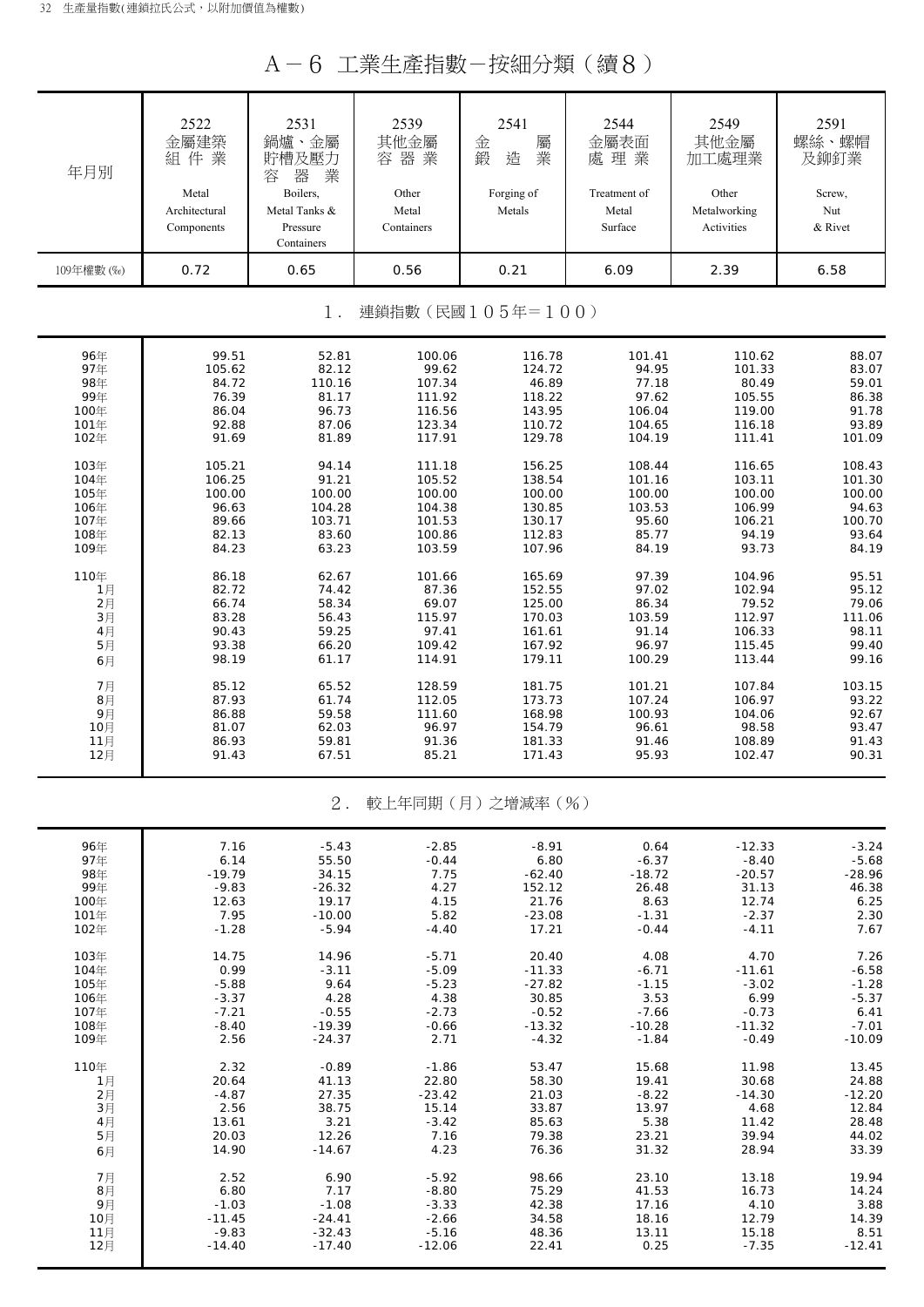| 2592<br>金屬彈簧及<br>線製品業<br>Metal Springs<br>$\&$<br>Metal Wire Products | 2599<br>未分類其他<br>金屬製品業<br>Other Fabricated<br><b>Metal Products</b><br>Not Elsewhere<br>Classified | 26<br>子<br>電<br>零組件業<br>Electronic<br>Parts &<br>Components | 2611<br>體<br>積<br>業<br>電<br>路<br>Integrated<br>Circuits | 2612<br>式<br>離<br>分元<br>件<br>業<br>Discrete<br>Devices | 2613<br>半導體封裝<br>及測試業<br>Packaging<br>& Testing of<br>Semi-conductors | 2620<br>被動電子<br>元件業<br>Electronic<br>Passive<br>Devices | Period           |
|-----------------------------------------------------------------------|----------------------------------------------------------------------------------------------------|-------------------------------------------------------------|---------------------------------------------------------|-------------------------------------------------------|-----------------------------------------------------------------------|---------------------------------------------------------|------------------|
| 0.79                                                                  | 10.00                                                                                              | 431.01                                                      | 264.52                                                  | 11.94                                                 | 53.94                                                                 | 5.40                                                    | 2020 Weights (‰) |
|                                                                       |                                                                                                    |                                                             |                                                         | 1. Chained Indexes $(2016 = 100)$                     |                                                                       |                                                         |                  |
| 99.92                                                                 | 88.90                                                                                              | 51.04                                                       | 35.48                                                   | 70.67                                                 | 67.20                                                                 | 112.69                                                  | 2007             |
| 101.50                                                                | 92.71                                                                                              | 55.86                                                       | 41.68                                                   | 70.87                                                 | 70.78                                                                 | 110.67                                                  | 2008             |
| 73.29                                                                 | 71.04                                                                                              | 54.59                                                       | 36.66                                                   | 64.12                                                 | 71.63                                                                 | 87.50                                                   | 2009             |
| 87.72                                                                 | 86.56                                                                                              | 76.65                                                       | 54.76                                                   | 93.15                                                 | 89.49                                                                 | 109.99                                                  | 2010             |
| 92.25                                                                 | 87.79                                                                                              | 76.75                                                       | 50.95                                                   | 95.42                                                 | 87.41                                                                 | 103.16                                                  | 2011             |
| 99.01                                                                 | 92.42                                                                                              | 81.06                                                       | 58.08                                                   | 88.66                                                 | 91.12                                                                 | 95.35                                                   | 2012             |
| 102.60                                                                | 94.62                                                                                              | 86.89                                                       | 68.83                                                   | 95.58                                                 | 94.56                                                                 | 97.53                                                   | 2013             |
| 106.05                                                                | 99.77                                                                                              | 96.75                                                       | 84.00                                                   | 96.49                                                 | 104.76                                                                | 97.35                                                   | 2014             |
| 103.20                                                                | 98.81                                                                                              | 95.55                                                       | 88.09                                                   | 96.04                                                 | 99.82                                                                 | 94.90                                                   | 2015             |
| 100.00                                                                | 100.00                                                                                             | 100.00                                                      | 100.00                                                  | 100.00                                                | 100.00                                                                | 100.00                                                  | 2016             |
| 86.18                                                                 | 102.30                                                                                             | 108.20                                                      | 109.36                                                  | 109.28                                                | 103.78                                                                | 109.35                                                  | 2017             |
| 94.97                                                                 | 102.04                                                                                             | 113.97                                                      | 119.00                                                  | 128.27                                                | 108.31                                                                | 151.02                                                  | 2018             |
| 93.78                                                                 | 97.53                                                                                              | 114.10                                                      | 120.69                                                  | 124.28                                                | 116.58                                                                | 104.89                                                  | 2019             |
| 105.73                                                                | 98.40                                                                                              | 136.31                                                      | 153.86                                                  | 129.99                                                | 123.75                                                                | 120.74                                                  | 2020             |
| 111.87                                                                | 118.27                                                                                             | 161.16                                                      | 182.93                                                  | 149.55                                                | 142.21                                                                | 147.24                                                  | 2021             |
| 124.99                                                                | 117.74                                                                                             | 149.45                                                      | 168.74                                                  | 143.88                                                | 131.50                                                                | 150.42                                                  | Jan.             |
| 82.64                                                                 | 93.49                                                                                              | 133.78                                                      | 150.23                                                  | 131.59                                                | 119.86                                                                | 125.57                                                  | Feb.             |
| 132.02                                                                | 131.02                                                                                             | 168.48                                                      | 197.95                                                  | 152.67                                                | 134.61                                                                | 158.69                                                  | Mar.             |
| 115.77                                                                | 121.10                                                                                             | 146.32                                                      | 159.04                                                  | 142.72                                                | 137.12                                                                | 149.15                                                  | Apr.             |
| 114.65                                                                | 124.52                                                                                             | 150.21                                                      | 165.90                                                  | 147.11                                                | 136.86                                                                | 150.67                                                  | May              |
| 109.68                                                                | 123.50                                                                                             | 166.16                                                      | 193.18                                                  | 148.94                                                | 141.10                                                                | 157.15                                                  | June             |
| 108.58                                                                | 124.31                                                                                             | 158.08                                                      | 173.04                                                  | 156.70                                                | 150.27                                                                | 162.81                                                  | July             |
| 101.72                                                                | 122.33                                                                                             | 166.24                                                      | 186.77                                                  | 155.42                                                | 152.95                                                                | 158.24                                                  | Aug.             |
| 103.53                                                                | 115.27                                                                                             | 177.68                                                      | 207.55                                                  | 157.19                                                | 151.63                                                                | 151.11                                                  | Sep.             |
| 98.91                                                                 | 114.30                                                                                             | 168.80                                                      | 190.60                                                  | 156.65                                                | 153.85                                                                | 138.78                                                  | Oct.             |
| 117.59                                                                | 113.90                                                                                             | 171.83                                                      | 195.23                                                  | 151.18                                                | 148.58                                                                | 136.76                                                  | Nov.             |
| 132.39                                                                | 117.72                                                                                             | 176.92                                                      | 206.94                                                  | 150.60                                                | 148.23                                                                | 127.53                                                  | Dec.             |
|                                                                       |                                                                                                    |                                                             |                                                         | 2. Annual Change Rate (%)                             |                                                                       |                                                         |                  |
| $-3.63$                                                               | 3.43                                                                                               | 23.08                                                       | 26.94                                                   | 12.51                                                 | 20.11                                                                 | 0.08                                                    | 2007             |
| 1.58                                                                  | 4.29                                                                                               | 9.44                                                        | 17.47                                                   | 0.28                                                  | 5.33                                                                  | $-1.79$                                                 | 2008             |
| $-27.79$                                                              | $-23.37$                                                                                           | $-2.27$                                                     | $-12.04$                                                | $-9.52$                                               | 1.20                                                                  | $-20.94$                                                | 2009             |
| 19.69                                                                 | 21.85                                                                                              | 40.41                                                       | 49.37                                                   | 45.27                                                 | 24.93                                                                 | 25.70                                                   | 2010             |
| 5.16                                                                  | 1.42                                                                                               | 0.13                                                        | $-6.96$                                                 | 2.44                                                  | $-2.32$                                                               | $-6.21$                                                 | 2011             |
| 7.33                                                                  | 5.27                                                                                               | 5.62                                                        | 13.99                                                   | $-7.08$                                               | 4.24                                                                  | $-7.57$                                                 | 2012             |
| 3.63                                                                  | 2.38                                                                                               | 7.19                                                        | 18.51                                                   | 7.81                                                  | 3.78                                                                  | 2.29                                                    | 2013             |
| 3.36                                                                  | 5.44                                                                                               | 11.35                                                       | 22.04                                                   | 0.95                                                  | 10.79                                                                 | $-0.18$                                                 | 2014             |
| $-2.69$                                                               | $-0.96$                                                                                            | $-1.24$                                                     | 4.87                                                    | $-0.47$                                               | $-4.72$                                                               | $-2.52$                                                 | 2015             |
| $-3.10$                                                               | 1.20                                                                                               | 4.66                                                        | 13.52                                                   | 4.12                                                  | 0.18                                                                  | 5.37                                                    | 2016             |
| $-13.82$                                                              | 2.30                                                                                               | 8.20                                                        | 9.36                                                    | 9.28                                                  | 3.78                                                                  | 9.35                                                    | 2017             |
| 10.20                                                                 | $-0.25$                                                                                            | 5.33                                                        | 8.81                                                    | 17.38                                                 | 4.37                                                                  | 38.11                                                   | 2018             |
| $-1.25$                                                               | $-4.42$                                                                                            | 0.11                                                        | 1.42                                                    | $-3.11$                                               | 7.64                                                                  | $-30.55$                                                | 2019             |
| 12.74                                                                 | 0.89                                                                                               | 19.47                                                       | 27.48                                                   | 4.59                                                  | 6.15                                                                  | 15.11                                                   | 2020             |
| 5.81                                                                  | 20.19                                                                                              | 18.23                                                       | 18.89                                                   | 15.05                                                 | 14.92                                                                 | 21.95                                                   | 2021             |
| 35.61                                                                 | 41.26                                                                                              | 22.53                                                       | 25.19                                                   | 15.54                                                 | 6.02                                                                  | 50.69                                                   | Jan.             |
| $-13.70$                                                              | $-0.93$                                                                                            | 15.93                                                       | 15.57                                                   | 8.94                                                  | 3.32                                                                  | 23.65                                                   | Feb.             |
| 16.81                                                                 | 17.56                                                                                              | 25.70                                                       | 32.34                                                   | 14.71                                                 | 6.78                                                                  | 34.73                                                   | Mar.             |
| 29.82                                                                 | 32.35                                                                                              | 16.27                                                       | 16.44                                                   | 9.48                                                  | 12.18                                                                 | 25.03                                                   | Apr.             |
| 25.42                                                                 | 44.71                                                                                              | 15.36                                                       | 13.20                                                   | 18.95                                                 | 17.97                                                                 | 25.89                                                   | May              |
| 12.53                                                                 | 45.96                                                                                              | 21.82                                                       | 22.48                                                   | 19.11                                                 | 21.53                                                                 | 29.73                                                   | June             |
| $-4.57$                                                               | 28.91                                                                                              | 18.78                                                       | 18.43                                                   | 18.63                                                 | 21.01                                                                 | 30.49                                                   | July             |
| $-5.48$                                                               | 23.85                                                                                              | 13.68                                                       | 10.53                                                   | 24.47                                                 | 20.03                                                                 | 27.51                                                   | Aug.             |
| $-11.20$                                                              | 10.46                                                                                              | 18.83                                                       | 20.29                                                   | 18.90                                                 | 20.13                                                                 | 15.23                                                   | Sep.             |
| $-5.18$                                                               | 11.31                                                                                              | 15.90                                                       | 15.03                                                   | 15.75                                                 | 19.22                                                                 | 9.31                                                    | Oct.             |
| 1.04                                                                  | 5.66                                                                                               | 17.60                                                       | 16.49                                                   | 13.38                                                 | 17.61                                                                 | 5.39                                                    | Nov.             |
| 1.02                                                                  | $-1.47$                                                                                            | 16.94                                                       | 21.64                                                   | 4.19                                                  | 12.89                                                                 | $-4.06$                                                 | Dec.             |

| A-6 Indexes of Industrial Production - By Detailed Industry (Cont. 8) |  |
|-----------------------------------------------------------------------|--|
|                                                                       |  |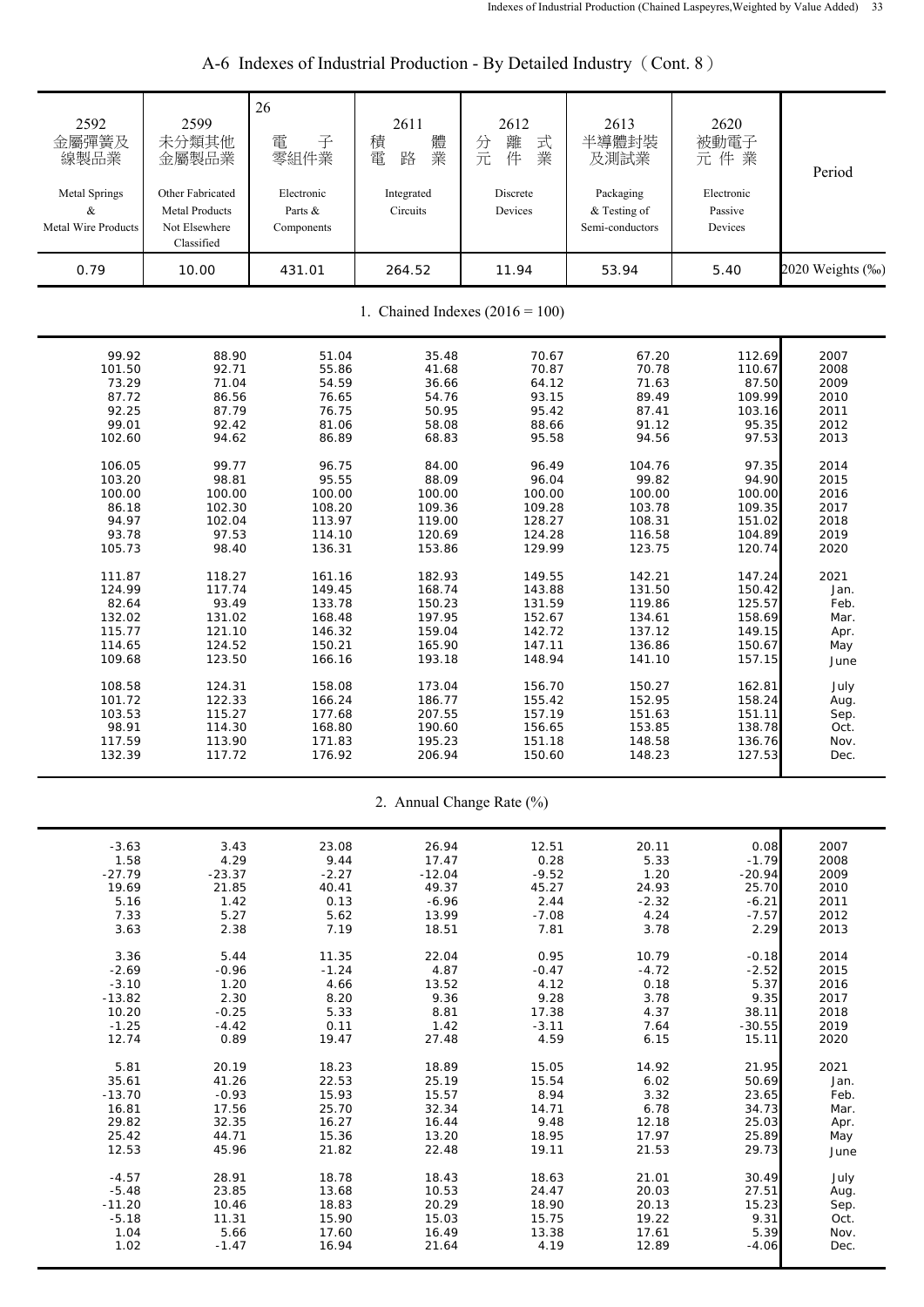A-6 工業生產指數-按細分類(續9)

| 年月別<br>109年權數 (%) | 2630<br>刷<br>印<br>電路板業<br><b>Bare Printed</b><br>Circuit<br><b>Boards</b><br>25.00 | 2641<br>液晶面板<br>及其組件業<br>Liquid<br>Crystal Panel<br>&<br>Components<br>44.07 | 2642<br>發<br>光<br>二極體業<br>Light<br>Emitting<br>Diodes<br>(LED)<br>4.35 | 2643<br>陽<br>太<br>能<br>業<br>電<br>池<br>Solar<br>Cells<br>1.27 | 2649<br>其他光電<br>材料及<br>元件業<br>Other<br>Optoelectronic<br>Materials<br>& Components<br>5.87 | 2691<br>印刷電路板<br>件<br>業<br>組<br>Printed<br>Circuit<br>Assembly<br>7.81 | 2699<br>未分類<br>其他電子<br>零組件業<br>Other Electronic<br>Parts & Components<br>Not Elsewhere<br>Classified<br>6.85 |
|-------------------|------------------------------------------------------------------------------------|------------------------------------------------------------------------------|------------------------------------------------------------------------|--------------------------------------------------------------|--------------------------------------------------------------------------------------------|------------------------------------------------------------------------|--------------------------------------------------------------------------------------------------------------|
|                   |                                                                                    | $1$ .                                                                        |                                                                        | 連鎖指數(民國105年=100)                                             |                                                                                            |                                                                        |                                                                                                              |
| 96年               | 95.06                                                                              | 79.57                                                                        | 45.85                                                                  | 12.38                                                        | 54.24                                                                                      | 87.21                                                                  | 109.01                                                                                                       |
| 97年               | 92.86                                                                              | 81.67                                                                        | 50.53                                                                  | 28.10                                                        | 59.84                                                                                      | 122.87                                                                 | 98.15                                                                                                        |
| 98年               | 90.35                                                                              | 86.87                                                                        | 58.36                                                                  | 33.18                                                        | 70.05                                                                                      | 110.13                                                                 | 83.85                                                                                                        |
| 99年               | 113.30                                                                             | 112.82                                                                       | 110.82                                                                 | 73.46                                                        | 98.62                                                                                      | 127.04                                                                 | 101.35                                                                                                       |
| 100年              | 110.74                                                                             | 120.58                                                                       | 136.73                                                                 | 70.05                                                        | 114.83                                                                                     | 121.02                                                                 | 101.92                                                                                                       |
| 101年              | 102.48                                                                             | 129.60                                                                       | 135.87                                                                 | 52.23                                                        | 119.57                                                                                     | 109.52                                                                 | 98.42                                                                                                        |
| 102年              | 101.39                                                                             | 126.71                                                                       | 129.28                                                                 | 71.89                                                        | 119.07                                                                                     | 93.25                                                                  | 91.98                                                                                                        |
| 103年              | 104.69                                                                             | 124.79                                                                       | 139.66                                                                 | 98.73                                                        | 110.30                                                                                     | 92.60                                                                  | 98.44                                                                                                        |
| 104年              | 99.56                                                                              | 110.72                                                                       | 118.55                                                                 | 110.10                                                       | 105.79                                                                                     | 95.23                                                                  | 99.20                                                                                                        |
| 105年              | 100.00                                                                             | 100.00                                                                       | 100.00                                                                 | 100.00                                                       | 100.00                                                                                     | 100.00                                                                 | 100.00                                                                                                       |
| 106年              | 108.71                                                                             | 117.69                                                                       | 91.20                                                                  | 83.41                                                        | 88.75                                                                                      | 101.20                                                                 | 89.87                                                                                                        |
| 107年              | 109.72                                                                             | 113.52                                                                       | 83.98                                                                  | 74.02                                                        | 84.48                                                                                      | 102.92                                                                 | 90.07                                                                                                        |
| 108年              | 107.36                                                                             | 102.54                                                                       | 68.97                                                                  | 46.18                                                        | 83.25                                                                                      | 137.95                                                                 | 122.55                                                                                                       |
| 109年              | 120.13                                                                             | 108.41                                                                       | 64.53                                                                  | 44.53                                                        | 82.49                                                                                      | 193.85                                                                 | 153.73                                                                                                       |
| 110年              | 137.46                                                                             | 133.57                                                                       | 83.71                                                                  | 45.26                                                        | 93.75                                                                                      | 199.79                                                                 | 184.60                                                                                                       |
| 1月                | 129.18                                                                             | 123.00                                                                       | 83.02                                                                  | 40.84                                                        | 89.64                                                                                      | 187.95                                                                 | 170.28                                                                                                       |
| 2月                | 111.00                                                                             | 116.15                                                                       | 73.82                                                                  | 38.47                                                        | 80.06                                                                                      | 149.46                                                                 | 149.88                                                                                                       |
| 3月                | 128.74                                                                             | 134.45                                                                       | 85.21                                                                  | 43.70                                                        | 97.43                                                                                      | 210.67                                                                 | 196.67                                                                                                       |
| 4月                | 130.02                                                                             | 132.01                                                                       | 75.51                                                                  | 43.47                                                        | 86.74                                                                                      | 200.39                                                                 | 188.47                                                                                                       |
| 5月                | 131.96                                                                             | 130.31                                                                       | 80.59                                                                  | 40.73                                                        | 91.33                                                                                      | 202.41                                                                 | 183.26                                                                                                       |
| 6月                | 134.13                                                                             | 130.16                                                                       | 84.29                                                                  | 41.39                                                        | 89.67                                                                                      | 213.96                                                                 | 188.12                                                                                                       |
| 7月                | 138.62                                                                             | 136.12                                                                       | 96.11                                                                  | 48.44                                                        | 89.36                                                                                      | 203.91                                                                 | 191.98                                                                                                       |
| 8月                | 146.86                                                                             | 136.85                                                                       | 89.78                                                                  | 46.50                                                        | 89.32                                                                                      | 196.99                                                                 | 194.22                                                                                                       |
| 9月                | 144.00                                                                             | 141.15                                                                       | 88.79                                                                  | 44.69                                                        | 90.97                                                                                      | 198.51                                                                 | 193.92                                                                                                       |
| 10月               | 150.57                                                                             | 138.65                                                                       | 86.34                                                                  | 49.89                                                        | 99.92                                                                                      | 196.04                                                                 | 189.50                                                                                                       |
| 11月               | 152.21                                                                             | 146.00                                                                       | 83.24                                                                  | 47.49                                                        | 113.05                                                                                     | 211.83                                                                 | 187.35                                                                                                       |
| 12月               | 152.18                                                                             | 138.03                                                                       | 77.85                                                                  | 57.50                                                        | 107.46                                                                                     | 225.39                                                                 | 181.55                                                                                                       |
|                   |                                                                                    | $2$ .                                                                        |                                                                        | 較上年同期(月)之增減率(%)                                              |                                                                                            |                                                                        |                                                                                                              |
| 96年               | 4.07                                                                               | 36.77                                                                        | 23.02                                                                  | 196.88                                                       | 37.70                                                                                      | 5.34                                                                   | $-8.60$                                                                                                      |
| 97年               | $-2.31$                                                                            | 2.64                                                                         | 10.21                                                                  | 126.98                                                       | 10.32                                                                                      | 40.89                                                                  | $-9.96$                                                                                                      |
| 98年               | $-2.70$                                                                            | 6.37                                                                         | 15.50                                                                  | 18.08                                                        | 17.06                                                                                      | $-10.37$                                                               | $-14.57$                                                                                                     |
| 99年               | 25.40                                                                              | 29.87                                                                        | 89.89                                                                  | 121.40                                                       | 40.79                                                                                      | 15.35                                                                  | 20.87                                                                                                        |
| 100年              | $-2.26$                                                                            | 6.88                                                                         | 23.38                                                                  | $-4.64$                                                      | 16.44                                                                                      | $-4.74$                                                                | 0.56                                                                                                         |
| 101年              | $-7.46$                                                                            | 7.48                                                                         | $-0.63$                                                                | $-25.44$                                                     | 4.13                                                                                       | $-9.50$                                                                | $-3.43$                                                                                                      |
| 102年              | $-1.06$                                                                            | $-2.23$                                                                      | $-4.85$                                                                | 37.64                                                        | $-0.42$                                                                                    | $-14.86$                                                               | $-6.54$                                                                                                      |
| 103年              | 3.25                                                                               | $-1.52$                                                                      | 8.03                                                                   | 37.33                                                        | $-7.37$                                                                                    | $-0.70$                                                                | 7.02                                                                                                         |
| 104年              | $-4.90$                                                                            | $-11.27$                                                                     | $-15.12$                                                               | 11.52                                                        | $-4.09$                                                                                    | 2.84                                                                   | 0.77                                                                                                         |
| 105年              | 0.44                                                                               | $-9.68$                                                                      | $-15.65$                                                               | $-9.17$                                                      | $-5.47$                                                                                    | 5.01                                                                   | 0.81                                                                                                         |
| 106年              | 8.71                                                                               | 17.69                                                                        | $-8.80$                                                                | $-16.59$                                                     | $-11.25$                                                                                   | 1.20                                                                   | $-10.13$                                                                                                     |
| 107年              | 0.93                                                                               | $-3.54$                                                                      | $-7.92$                                                                | $-11.26$                                                     | $-4.81$                                                                                    | 1.70                                                                   | 0.22                                                                                                         |
| 108年              | $-2.15$                                                                            | $-9.67$                                                                      | $-17.87$                                                               | $-37.61$                                                     | $-1.46$                                                                                    | 34.04                                                                  | 36.06                                                                                                        |
| 109年              | 11.89                                                                              | 5.72                                                                         | $-6.44$                                                                | $-3.57$                                                      | $-0.91$                                                                                    | 40.52                                                                  | 25.44                                                                                                        |
| 110年              | 14.43                                                                              | 23.21                                                                        | 29.72                                                                  | 1.64                                                         | 13.65                                                                                      | 3.06                                                                   | 20.08                                                                                                        |
| 1月                | 27.32                                                                              | 24.17                                                                        | 26.27                                                                  | 5.04                                                         | 22.49                                                                                      | 14.51                                                                  | 35.97                                                                                                        |
| 2月                | 2.65                                                                               | 53.45                                                                        | 29.87                                                                  | $-1.13$                                                      | 8.01                                                                                       | $-12.13$                                                               | 24.85                                                                                                        |
| 3月                | 8.99                                                                               | 27.76                                                                        | 22.36                                                                  | $-3.64$                                                      | 16.65                                                                                      | 0.97                                                                   | 31.33                                                                                                        |
| 4月                | 9.93                                                                               | 26.65                                                                        | 13.48                                                                  | 4.39                                                         | $-0.17$                                                                                    | 15.40                                                                  | 19.76                                                                                                        |
| 5月                | 12.39                                                                              | 22.14                                                                        | 42.71                                                                  | $-1.00$                                                      | 12.03                                                                                      | 10.66                                                                  | 25.43                                                                                                        |
| 6月                | 18.29                                                                              | 21.87                                                                        | 60.16                                                                  | $-12.81$                                                     | 13.82                                                                                      | 6.63                                                                   | 25.93                                                                                                        |
| 7月                | 17.08                                                                              | 21.95                                                                        | 52.82                                                                  | 11.43                                                        | 10.48                                                                                      | $-15.60$                                                               | 23.14                                                                                                        |
| 8月                | 18.20                                                                              | 20.24                                                                        | 44.95                                                                  | $-4.79$                                                      | 12.23                                                                                      | $-2.10$                                                                | 15.74                                                                                                        |
| 9月                | 14.46                                                                              | 19.46                                                                        | 37.15                                                                  | $-17.59$                                                     | 6.82                                                                                       | $-11.69$                                                               | 15.24                                                                                                        |
| 10月               | 14.92                                                                              | 18.25                                                                        | 26.23                                                                  | 7.68                                                         | 13.86                                                                                      | 12.29                                                                  | 19.79                                                                                                        |
| 11月               | 16.69                                                                              | 26.39                                                                        | 19.55                                                                  | 9.27                                                         | 33.99                                                                                      | 21.26                                                                  | 11.42                                                                                                        |
| 12月               | 12.84                                                                              | 8.87                                                                         | $-1.28$                                                                | 28.72                                                        | 14.21                                                                                      | 7.71                                                                   | 1.69                                                                                                         |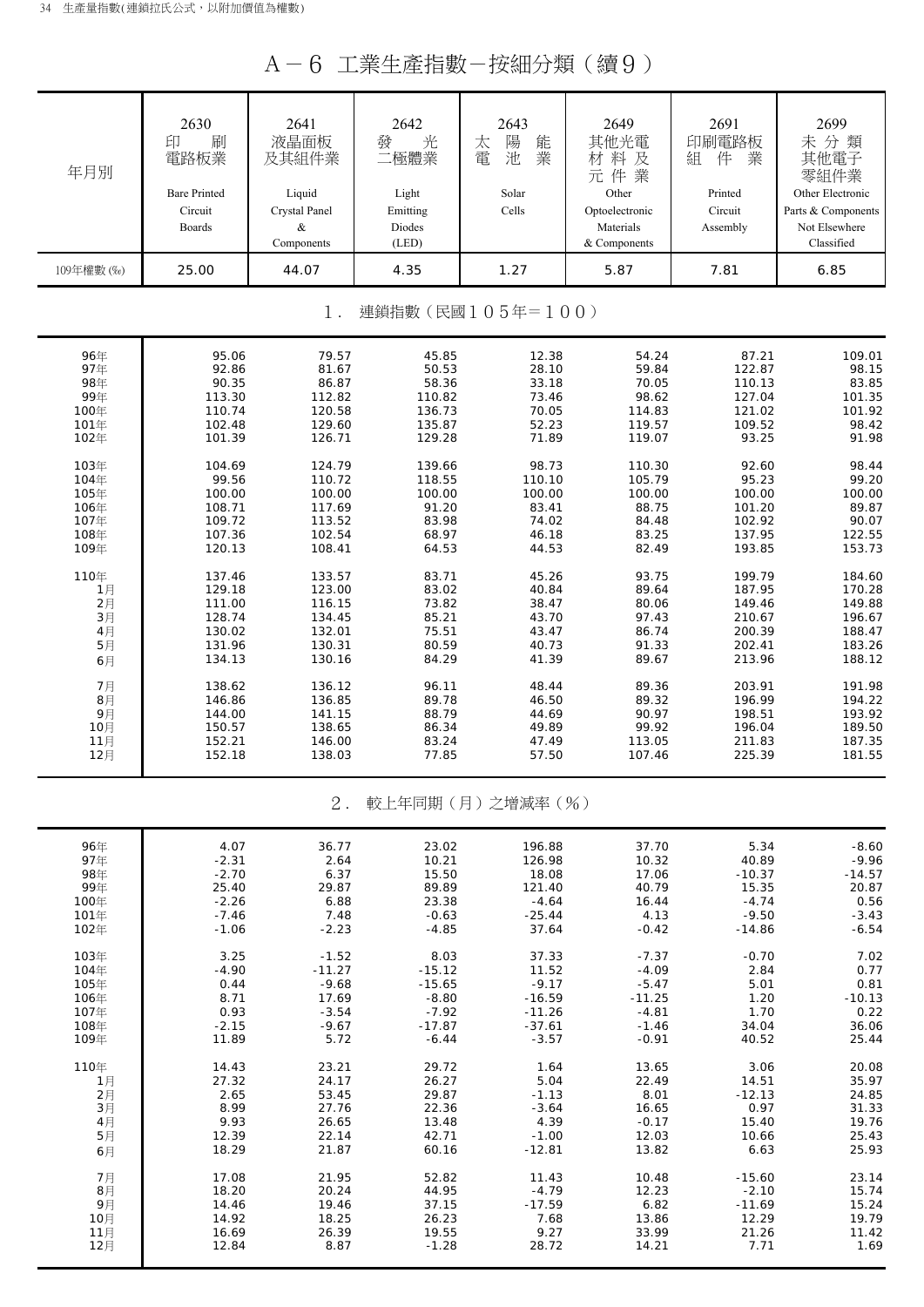| 27<br>電腦、電子<br>產品及光學<br>$\frac{\Box}{\Box \Box}$<br>製<br>業<br>Computers,<br>Electronic<br>& Optical<br>Products | 2711<br>業<br>腦<br>電<br>Computers | 2712<br>顯示器及<br>終端機業<br>Monitors<br>&<br>Terminals | 2719<br>其他電腦<br>週邊設備業<br>Other Computer<br>Peripheral<br>Equipment | 2721<br>話<br>電<br>及<br>機<br>業<br>手<br>Telephones<br>&<br>Cellular<br>Phones | 2729<br>其他通訊<br>傳播設備業<br>Other<br>Communication<br>Equipment | 2730<br>視聽電子<br>產品業<br>Audio<br>& Video<br>Equipment | Period           |  |
|-----------------------------------------------------------------------------------------------------------------|----------------------------------|----------------------------------------------------|--------------------------------------------------------------------|-----------------------------------------------------------------------------|--------------------------------------------------------------|------------------------------------------------------|------------------|--|
| 57.77                                                                                                           | 13.67                            | 0.59                                               | 8.07                                                               | 0.03                                                                        | 11.01                                                        | 2.01                                                 | 2020 Weights (%) |  |
| 1. Chained Indexes $(2016 = 100)$                                                                               |                                  |                                                    |                                                                    |                                                                             |                                                              |                                                      |                  |  |
| 59.55                                                                                                           | 49.73                            | 88.19                                              | 47.86                                                              | 241.12                                                                      | 75.62                                                        | 249.88                                               | 2007             |  |
| 61.91                                                                                                           | 38.26                            | 62.98                                              | 59.22                                                              | 272.08                                                                      | 75.59                                                        | 136.93                                               | 2008             |  |
| 52.42                                                                                                           | 28.17                            | 59.05                                              | 49.48                                                              | 169.98                                                                      | 59.77                                                        | 98.33                                                | 2009             |  |
| 80.86                                                                                                           | 38.13                            | 65.96                                              | 59.25                                                              | 377.09                                                                      | 80.20                                                        | 117.87                                               | 2010             |  |
| 109.64                                                                                                          | 87.35                            | 77.97                                              | 61.31                                                              | 672.65                                                                      | 79.34                                                        | 101.34                                               | 2011             |  |
| 91.37                                                                                                           | 72.15                            | 78.06                                              | 68.36                                                              | 388.87                                                                      | 81.53                                                        | 100.26                                               | 2012             |  |
| 92.12                                                                                                           | 73.71                            | 74.85                                              | 79.03                                                              | 330.73                                                                      | 83.57                                                        | 93.39                                                | 2013             |  |
| 101.83                                                                                                          | 97.14                            | 97.24                                              | 85.87                                                              | 229.63                                                                      | 95.39                                                        | 89.60                                                | 2014             |  |
| 104.13                                                                                                          | 97.39                            | 105.96                                             | 99.30                                                              | 143.12                                                                      | 102.83                                                       | 86.54                                                | 2015             |  |
| 100.00                                                                                                          | 100.00                           | 100.00                                             | 100.00                                                             | 100.00                                                                      | 100.00                                                       | 100.00                                               | 2016             |  |
| 104.49                                                                                                          | 122.89                           | 86.90                                              | 92.97                                                              | 84.26                                                                       | 104.11                                                       | 105.91                                               | 2017             |  |
| 116.50                                                                                                          | 172.77                           | 91.74                                              | 115.42                                                             | 27.74                                                                       | 104.63                                                       | 100.85                                               | 2018             |  |
| 149.71                                                                                                          | 308.71                           | 88.58                                              | 132.09                                                             | 11.01                                                                       | 142.34                                                       | 108.94                                               | 2019             |  |
| 166.88                                                                                                          | 385.95                           | 92.26                                              | 158.83                                                             | 13.43                                                                       | 160.53                                                       | 135.08                                               | 2020             |  |
| 181.40                                                                                                          | 380.79                           | 88.91                                              | 198.13                                                             | 11.40                                                                       | 173.35                                                       | 179.66                                               | 2021             |  |
| 175.55                                                                                                          | 377.13                           | 87.05                                              | 172.59                                                             | 6.90                                                                        | 156.17                                                       | 155.43                                               | Jan.             |  |
| 135.96                                                                                                          | 261.19                           | 57.49                                              | 136.36                                                             | 12.02                                                                       | 144.46                                                       | 121.61                                               | Feb.             |  |
| 174.04                                                                                                          | 315.51                           | 72.84                                              | 192.77                                                             | 7.04                                                                        | 169.15                                                       | 186.63                                               | Mar.             |  |
| 162.49                                                                                                          | 342.99                           | 77.99                                              | 170.32                                                             | 12.90                                                                       | 157.53                                                       | 163.89                                               | Apr.             |  |
| 179.65                                                                                                          | 321.37                           | 97.34                                              | 222.75                                                             | 10.25                                                                       | 171.24                                                       | 163.60                                               | May              |  |
| 181.78                                                                                                          | 386.00                           | 87.01                                              | 203.41                                                             | 13.41                                                                       | 165.88                                                       | 174.11                                               | June             |  |
| 187.29                                                                                                          | 402.29                           | 85.35                                              | 201.20                                                             | 14.18                                                                       | 181.34                                                       | 189.40                                               | July             |  |
| 188.77                                                                                                          | 400.61                           | 95.88                                              | 203.49                                                             | 10.08                                                                       | 183.68                                                       | 168.54                                               | Aug.             |  |
| 192.07                                                                                                          | 424.67                           | 86.94                                              | 193.81                                                             | 10.57                                                                       | 183.79                                                       | 193.77                                               | Sep.             |  |
| 187.84                                                                                                          | 430.44                           | 86.99                                              | 206.07                                                             | 12.20                                                                       | 167.54                                                       | 224.30                                               | Oct.             |  |
| 205.33                                                                                                          | 467.13                           | 110.71                                             | 244.16                                                             | 13.96                                                                       | 188.48                                                       | 212.80                                               | Nov.             |  |
| 206.06                                                                                                          | 440.14                           | 121.38                                             | 230.60                                                             | 13.31                                                                       | 210.90                                                       | 201.88                                               | Dec.             |  |
|                                                                                                                 |                                  |                                                    |                                                                    | 2. Annual Change Rate (%)                                                   |                                                              |                                                      |                  |  |
| 8.15                                                                                                            | $-37.18$                         | $-7.01$                                            | $-13.81$                                                           | $-21.08$                                                                    | 6.69                                                         | $-9.98$                                              | 2007             |  |
| 3.96                                                                                                            | $-23.06$                         | $-28.59$                                           | 23.74                                                              | 12.84                                                                       | $-0.04$                                                      | $-45.20$                                             | 2008             |  |
| $-15.33$                                                                                                        | $-26.37$                         | $-6.24$                                            | $-16.45$                                                           | $-37.53$                                                                    | $-20.93$                                                     | $-28.19$                                             | 2009             |  |
| 54.25                                                                                                           | 35.36                            | 11.70                                              | 19.75                                                              | 121.84                                                                      | 34.18                                                        | 19.87                                                | 2010             |  |
| 35.59                                                                                                           | 129.08                           | 18.21                                              | 3.48                                                               | 78.38                                                                       | $-1.07$                                                      | $-14.02$                                             | 2011             |  |
| $-16.66$                                                                                                        | $-17.40$                         | 0.12                                               | 11.50                                                              | $-42.19$                                                                    | 2.76                                                         | $-1.07$                                              | 2012             |  |
| 0.82                                                                                                            | 2.16                             | $-4.11$                                            | 15.61                                                              | $-14.95$                                                                    | 2.50                                                         | $-6.85$                                              | 2013             |  |
| 10.54                                                                                                           | 31.79                            | 29.91                                              | 8.65                                                               | $-30.57$                                                                    | 14.14                                                        | $-4.06$                                              | 2014             |  |
| 2.26                                                                                                            | 0.26                             | 8.97                                               | 15.64                                                              | $-37.67$                                                                    | 7.80                                                         | $-3.42$                                              | 2015             |  |
| $-3.97$                                                                                                         | 2.68                             | $-5.62$                                            | 0.70                                                               | $-30.13$                                                                    | $-2.75$                                                      | 15.55                                                | 2016             |  |
| 4.49                                                                                                            | 22.89                            | $-13.10$                                           | $-7.03$                                                            | $-15.74$                                                                    | 4.11                                                         | 5.91                                                 | 2017             |  |
| 11.49                                                                                                           | 40.59                            | 5.57                                               | 24.15                                                              | $-67.08$                                                                    | 0.50                                                         | $-4.78$                                              | 2018             |  |
| 28.51                                                                                                           | 78.68                            | $-3.44$                                            | 14.44                                                              | $-60.31$                                                                    | 36.04                                                        | 8.02                                                 | 2019             |  |
| 11.47                                                                                                           | 25.02                            | 4.15                                               | 20.24                                                              | 21.98                                                                       | 12.78                                                        | 23.99                                                | 2020             |  |
| 8.70                                                                                                            | $-1.34$                          | $-3.63$                                            | 24.74                                                              | $-15.12$                                                                    | 7.99                                                         | 33.00                                                | 2021             |  |
| 25.37                                                                                                           | 24.68                            | 1.06                                               | 27.00                                                              | $-43.44$                                                                    | 20.34                                                        | 25.28                                                | Jan.             |  |
| 5.81                                                                                                            | 5.42                             | $-33.74$                                           | 17.93                                                              | 13.29                                                                       | 16.64                                                        | $-1.12$                                              | Feb.             |  |
| 8.11                                                                                                            | $-5.30$                          | $-10.66$                                           | 35.02                                                              | $-27.05$                                                                    | 12.60                                                        | 77.59                                                | Mar.             |  |
| 5.87                                                                                                            | $-0.20$                          | $-4.32$                                            | 9.86                                                               | 8.40                                                                        | 10.45                                                        | 25.72                                                | Apr.             |  |
| 11.72                                                                                                           | $-22.61$                         | 15.84                                              | 30.62                                                              | $-4.74$                                                                     | 9.58                                                         | 49.19                                                | May              |  |
| 8.43                                                                                                            | $-14.16$                         | $-9.64$                                            | 36.82                                                              | 11.94                                                                       | $-1.77$                                                      | 47.70                                                | June             |  |
| 3.74                                                                                                            | $-15.14$                         | $-25.07$                                           | 33.76                                                              | 8.66                                                                        | 2.65                                                         | 19.71                                                | July             |  |
| 8.56                                                                                                            | $-1.05$                          | 7.50                                               | 20.25                                                              | $-34.46$                                                                    | 2.51                                                         | 19.71                                                | Aug.             |  |
| 2.67                                                                                                            | $-9.95$                          | $-6.26$                                            | 10.43                                                              | $-57.29$                                                                    | 8.53                                                         | 33.91                                                | Sep.             |  |
| 6.41                                                                                                            | 6.29                             | $-9.04$                                            | 26.35                                                              | $-28.78$                                                                    | $-0.14$                                                      | 65.28                                                | Oct.             |  |
| 14.02                                                                                                           | 24.74                            | 26.31                                              | 30.57                                                              | 42.59                                                                       | 10.23                                                        | 43.79                                                | Nov.             |  |
| 6.76                                                                                                            | 7.51                             | 8.60                                               | 20.00                                                              | $-4.38$                                                                     | 10.51                                                        | 9.99                                                 | Dec.             |  |

# A-6 Indexes of Industrial Production - By Detailed Industry (Cont. 9)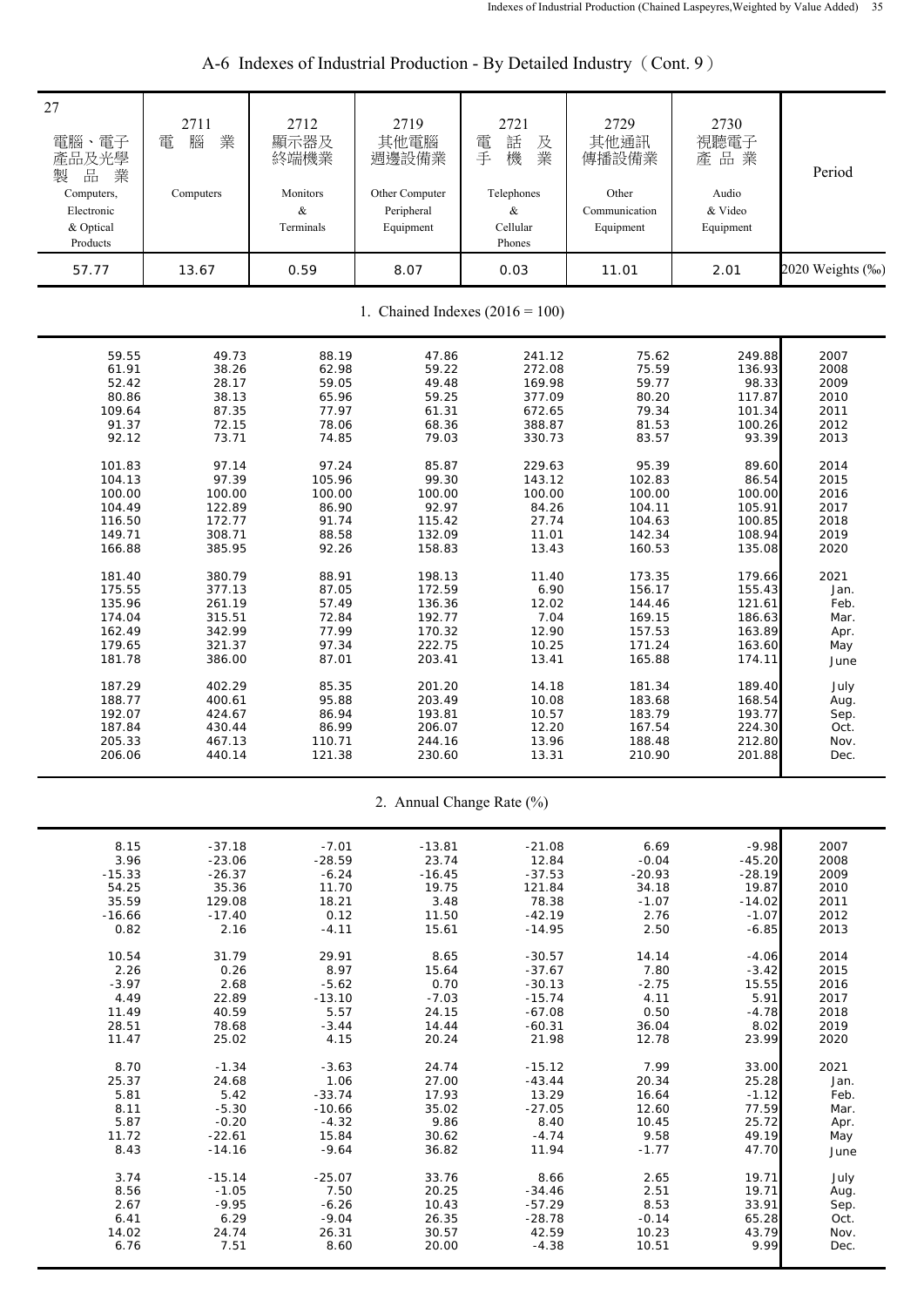A-6 工業生產指數-按細分類(續10)

| 年月別        | 2740<br>資料儲存<br>媒體業<br>Magnetic &<br>Optical Media | 2751<br>量測、導航<br>及<br>控<br>制<br>設<br>備<br>業<br>Measuring,<br>Navigating<br>& Control<br>Equipment | 2752<br>錶<br>業<br>鐘<br>Watches<br>$\&$<br>Clocks | 2760<br>輻射及電子<br>醫學設備業<br>Irradiation<br>$\&$<br>Electromedical<br>Equipment | 2771<br>照相機業<br>Cameras | 2779<br>其他光學<br>器及<br>儀<br>設備業<br>Other Optical<br>Instruments<br>$\&$<br>Equipment | 28<br>電力設備<br>及設備業<br>Electrical<br>Equipment |
|------------|----------------------------------------------------|---------------------------------------------------------------------------------------------------|--------------------------------------------------|------------------------------------------------------------------------------|-------------------------|-------------------------------------------------------------------------------------|-----------------------------------------------|
| 109年權數 (‰) | 0.56                                               | 7.35                                                                                              | 0.90                                             | 0.71                                                                         | 0.55                    | 12.33                                                                               | 16.74                                         |
|            |                                                    | $1$ .                                                                                             |                                                  | 連鎖指數(民國105年=100)                                                             |                         |                                                                                     |                                               |
| 96年        | 228.33                                             | 65.86                                                                                             | 57.96                                            | 33.76                                                                        | 20.66                   | 19.30                                                                               | 102.40                                        |
| 97年        | 205.52                                             | 75.70                                                                                             | 47.47                                            | 40.65                                                                        | 25.10                   | 27.27                                                                               | 96.71                                         |
| 98年        | 210.61                                             | 70.14                                                                                             | 38.02                                            | 51.47                                                                        | 38.61                   | 23.72                                                                               | 81.10                                         |
| 99年        | 219.12                                             | 99.89                                                                                             | 40.92                                            | 64.37                                                                        | 93.07                   | 37.26                                                                               | 98.18                                         |
| 100年       | 179.11                                             | 98.04                                                                                             | 43.39                                            | 77.01                                                                        | 155.50                  | 55.82                                                                               | 92.94                                         |
| 101年       | 164.55                                             | 92.97                                                                                             | 37.33                                            | 98.47                                                                        | 185.25                  | 64.24                                                                               | 92.40                                         |
| 102年       | 140.04                                             | 94.47                                                                                             | 32.85                                            | 94.15                                                                        | 163.68                  | 80.83                                                                               | 91.65                                         |
| 103年       | 156.07                                             | 102.97                                                                                            | 60.46                                            | 93.23                                                                        | 115.76                  | 111.07                                                                              | 96.33                                         |
| 104年       | 141.58                                             | 95.78                                                                                             | 72.89                                            | 91.50                                                                        | 107.65                  | 117.36                                                                              | 98.19                                         |
| 105年       | 100.00                                             | 100.00                                                                                            | 100.00                                           | 100.00                                                                       | 100.00                  | 100.00                                                                              | 100.00                                        |
| 106年       | 78.94                                              | 105.65                                                                                            | 79.46                                            | 92.74                                                                        | 103.66                  | 115.07                                                                              | 97.94                                         |
| 107年       | 78.64                                              | 116.97                                                                                            | 92.46                                            | 122.89                                                                       | 103.85                  | 116.15                                                                              | 100.47                                        |
| 108年       | 65.94                                              | 135.94                                                                                            | 120.57                                           | 142.70                                                                       | 85.45                   | 145.27                                                                              | 97.54                                         |
| 109年       | 54.13                                              | 139.22                                                                                            | 111.57                                           | 187.02                                                                       | 53.04                   | 148.91                                                                              | 101.06                                        |
| 110年       | 50.51                                              | 174.26                                                                                            | 118.72                                           | 178.28                                                                       | 62.75                   | 146.03                                                                              | 112.81                                        |
| 1月         | 50.15                                              | 158.04                                                                                            | 80.71                                            | 237.02                                                                       | 57.31                   | 169.70                                                                              | 107.57                                        |
| 2月         | 36.92                                              | 118.29                                                                                            | 71.93                                            | 182.31                                                                       | 50.20                   | 125.14                                                                              | 82.34                                         |
| 3月         | 61.16                                              | 175.55                                                                                            | 111.46                                           | 151.84                                                                       | 78.41                   | 147.85                                                                              | 117.79                                        |
| 4月         | 45.03                                              | 157.25                                                                                            | 90.07                                            | 126.11                                                                       | 54.77                   | 134.60                                                                              | 110.91                                        |
| 5月         | 51.16                                              | 176.71                                                                                            | 102.09                                           | 160.35                                                                       | 69.39                   | 152.97                                                                              | 115.31                                        |
| 6月         | 53.56                                              | 189.02                                                                                            | 165.50                                           | 244.05                                                                       | 65.06                   | 131.77                                                                              | 113.96                                        |
| 7月         | 47.79                                              | 172.53                                                                                            | 131.14                                           | 243.11                                                                       | 57.22                   | 149.36                                                                              | 120.93                                        |
| 8月         | 55.67                                              | 196.84                                                                                            | 142.61                                           | 162.11                                                                       | 40.42                   | 144.15                                                                              | 120.57                                        |
| 9月         | 49.66                                              | 190.22                                                                                            | 123.76                                           | 151.73                                                                       | 55.31                   | 155.11                                                                              | 112.53                                        |
| 10月        | 51.31                                              | 179.37                                                                                            | 84.26                                            | 138.24                                                                       | 70.58                   | 144.61                                                                              | 115.91                                        |
| 11月        | 53.12                                              | 177.42                                                                                            | 141.51                                           | 186.38                                                                       | 73.46                   | 154.41                                                                              | 115.67                                        |
| 12月        | 50.57                                              | 199.92                                                                                            | 179.57                                           | 156.15                                                                       | 80.87                   | 142.66                                                                              | 120.26                                        |
|            |                                                    | $2$ .                                                                                             |                                                  | 較上年同期(月)之增減率(%)                                                              |                         |                                                                                     |                                               |
| 96年        | $-3.11$                                            | 118.80                                                                                            | $-11.19$                                         | $-1.52$                                                                      | 6.11                    | $-31.44$                                                                            | $-6.65$                                       |
| 97年        | $-9.99$                                            | 14.94                                                                                             | $-18.10$                                         | 20.41                                                                        | 21.49                   | 41.30                                                                               | $-5.56$                                       |
| 98年        | 2.48                                               | $-7.34$                                                                                           | $-19.91$                                         | 26.62                                                                        | 53.82                   | $-13.02$                                                                            | $-16.14$                                      |
| 99年        | 4.04                                               | 42.42                                                                                             | 7.63                                             | 25.06                                                                        | 141.05                  | 57.08                                                                               | 21.06                                         |
| 100年       | $-18.26$                                           | $-1.85$                                                                                           | 6.04                                             | 19.64                                                                        | 67.08                   | 49.81                                                                               | $-5.34$                                       |
| 101年       | $-8.13$                                            | $-5.17$                                                                                           | $-13.97$                                         | 27.87                                                                        | 19.13                   | 15.08                                                                               | $-0.58$                                       |
| 102年       | $-14.90$                                           | 1.61                                                                                              | $-12.00$                                         | $-4.39$                                                                      | $-11.64$                | 25.83                                                                               | $-0.81$                                       |
| 103年       | 11.45                                              | 9.00                                                                                              | 84.05                                            | $-0.98$                                                                      | $-29.28$                | 37.41                                                                               | 5.11                                          |
| 104年       | $-9.28$                                            | $-6.98$                                                                                           | 20.56                                            | $-1.86$                                                                      | $-7.01$                 | 5.66                                                                                | 1.93                                          |
| 105年       | $-29.37$                                           | 4.41                                                                                              | 37.19                                            | 9.29                                                                         | $-7.11$                 | $-14.79$                                                                            | 1.84                                          |
| 106年       | $-21.06$                                           | 5.65                                                                                              | $-20.54$                                         | $-7.26$                                                                      | 3.66                    | 15.07                                                                               | $-2.06$                                       |
| 107年       | $-0.38$                                            | 10.71                                                                                             | 16.36                                            | 32.51                                                                        | 0.18                    | 0.94                                                                                | 2.58                                          |
| 108年       | $-16.15$                                           | 16.22                                                                                             | 30.40                                            | 16.12                                                                        | $-17.72$                | 25.07                                                                               | $-2.92$                                       |
| 109年       | $-17.91$                                           | 2.41                                                                                              | $-7.46$                                          | 31.06                                                                        | $-37.93$                | 2.51                                                                                | 3.61                                          |
| 110年       | $-6.69$                                            | 25.17                                                                                             | 6.41                                             | $-4.67$                                                                      | 18.31                   | $-1.93$                                                                             | 11.63                                         |
| 1月         | 0.60                                               | 46.88                                                                                             | $-11.31$                                         | 96.27                                                                        | 18.46                   | 20.48                                                                               | 27.41                                         |
| 2月         | $-38.32$                                           | 3.50                                                                                              | $-30.33$                                         | 38.00                                                                        | $-9.76$                 | $-0.76$                                                                             | $-9.45$                                       |
| 3月         | $-3.24$                                            | 20.17                                                                                             | $-17.63$                                         | $-16.89$                                                                     | 30.73                   | $-9.87$                                                                             | 12.41                                         |
| 4月         | $-26.78$                                           | 17.16                                                                                             | 10.26                                            | $-42.54$                                                                     | 22.28                   | 0.33                                                                                | 5.15                                          |
| 5月         | $-14.89$                                           | 37.36                                                                                             | 62.20                                            | $-31.89$                                                                     | 2292.76                 | 21.39                                                                               | 20.03                                         |
| 6月         | 11.72                                              | 32.20                                                                                             | 57.48                                            | 7.25                                                                         | 84.93                   | 4.36                                                                                | 17.42                                         |
| 7月         | $-10.20$                                           | 22.58                                                                                             | 59.52                                            | 22.89                                                                        | 35.50                   | $-5.10$                                                                             | 16.01                                         |
| 8月         | 5.26                                               | 54.36                                                                                             | 17.42                                            | $-1.73$                                                                      | $-18.33$                | $-7.14$                                                                             | 18.67                                         |
| 9月         | $-0.98$                                            | 24.89                                                                                             | $-18.76$                                         | $-12.28$                                                                     | $-27.41$                | $-5.02$                                                                             | 8.72                                          |
| 10月        | 21.99                                              | 22.18                                                                                             | $-31.49$                                         | $-21.89$                                                                     | $-1.82$                 | $-12.82$                                                                            | 17.45                                         |
| 11月        | $-8.85$                                            | 18.02                                                                                             | 2.10                                             | 4.08                                                                         | $-5.35$                 | $-8.09$                                                                             | 7.32                                          |
| 12月        | 0.12                                               | 11.59                                                                                             | 26.51                                            | $-33.40$                                                                     | 11.95                   | $-10.63$                                                                            | 1.79                                          |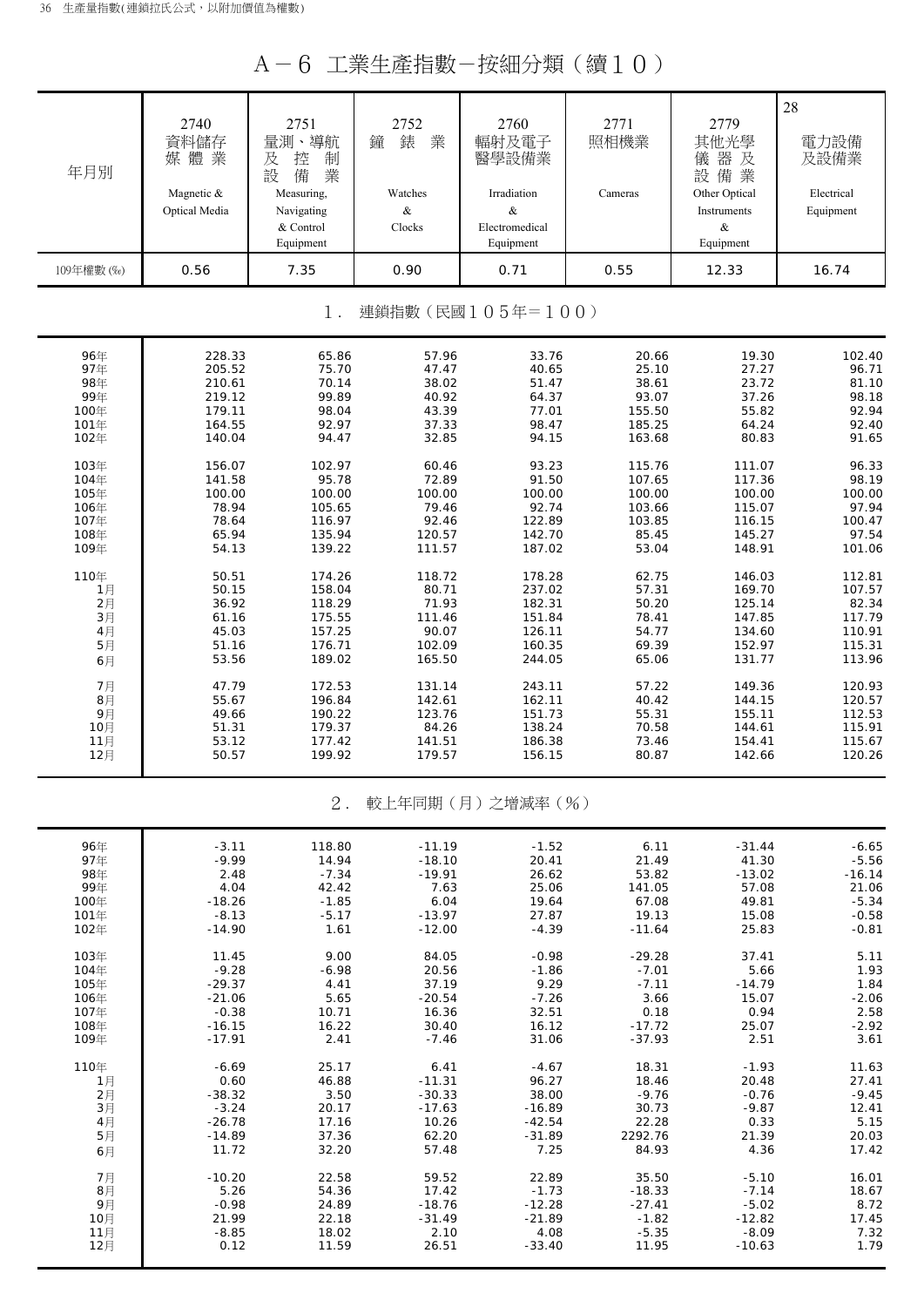| 2810<br>發電、輸<br>電及配電<br>機械業<br>Power Generation,<br>Transmission<br>& Distribution<br>Machinery | 2820<br>業<br>池<br>電<br><b>Batteries</b> | 2831<br>線<br>電<br>及<br>業<br>纜<br>電<br>Electric<br>Wires<br>& Cables | 2832<br>配<br>線<br>器<br>業<br>材<br>Wiring<br>Devices | 2841<br>電燈泡<br>及燈管業<br>Light<br><b>Bulbs</b><br>& Tubes | 2842<br>照<br>明<br>器<br>業<br>具<br>Lighting<br>Fixture | 2851<br>家用空調<br>器具業<br>Domestic<br>Air-conditioning<br>Equipment | Period           |
|-------------------------------------------------------------------------------------------------|-----------------------------------------|---------------------------------------------------------------------|----------------------------------------------------|---------------------------------------------------------|------------------------------------------------------|------------------------------------------------------------------|------------------|
| 3.01                                                                                            | 1.56                                    | 2.97                                                                | 0.61                                               | 0.03                                                    | 0.66                                                 | 1.22                                                             | 2020 Weights (‰) |
|                                                                                                 |                                         |                                                                     |                                                    | 1. Chained Indexes $(2016 = 100)$                       |                                                      |                                                                  |                  |
| 100.76                                                                                          | 140.94                                  | 122.98                                                              | 92.25                                              | 77.31                                                   | 73.15                                                | 67.34                                                            | 2007             |
| 99.69                                                                                           | 135.54                                  | 115.47                                                              | 83.59                                              | 56.81                                                   | 70.13                                                | 62.80                                                            | 2008             |
| 80.49                                                                                           | 96.36                                   | 101.27                                                              | 67.63                                              | 46.16                                                   | 62.35                                                | 74.22                                                            | 2009             |
| 95.94                                                                                           | 89.48                                   | 106.55                                                              | 81.48                                              | 84.16                                                   | 71.45                                                | 107.50                                                           | 2010             |
| 92.60                                                                                           | 83.76                                   | 99.93                                                               | 87.45                                              | 81.33                                                   | 71.19                                                | 94.22                                                            | 2011             |
| 92.00                                                                                           | 83.46                                   | 97.82                                                               | 87.81                                              | 91.65                                                   | 67.95                                                | 118.44                                                           | 2012             |
| 99.13                                                                                           | 78.51                                   | 94.83                                                               | 91.30                                              | 109.39                                                  | 70.67                                                | 97.91                                                            | 2013             |
| 102.08                                                                                          | 84.32                                   | 98.34                                                               | 98.28                                              | 114.79                                                  | 80.55                                                | 114.18                                                           | 2014             |
| 103.16                                                                                          | 90.00                                   | 97.76                                                               | 97.48                                              | 149.63                                                  | 85.59                                                | 120.56                                                           | 2015             |
| 100.00                                                                                          | 100.00                                  | 100.00                                                              | 100.00                                             | 100.00                                                  | 100.00                                               | 100.00                                                           | 2016             |
| 102.52                                                                                          | 89.56                                   | 98.19                                                               | 99.05                                              | 50.08                                                   | 101.95                                               | 101.86                                                           | 2017             |
| 109.62                                                                                          | 93.73                                   | 99.00                                                               | 98.91                                              | 29.78                                                   | 99.45                                                | 99.78                                                            | 2018             |
| 106.38                                                                                          | 91.23                                   | 91.29                                                               | 99.06                                              | 22.58                                                   | 84.23                                                | 101.05                                                           | 2019             |
| 106.97                                                                                          | 85.21                                   | 95.50                                                               | 102.25                                             | 25.18                                                   | 80.79                                                | 116.93                                                           | 2020             |
| 123.14                                                                                          | 94.34                                   | 105.45                                                              | 113.28                                             | 19.92                                                   | 85.94                                                | 132.92                                                           | 2021             |
| 105.92                                                                                          | 90.16                                   | 106.10                                                              | 103.48                                             | 19.76                                                   | 79.54                                                | 134.47                                                           | Jan.             |
| 84.37                                                                                           | 70.04                                   | 78.70                                                               | 82.01                                              | 12.91                                                   | 57.45                                                | 107.95                                                           | Feb.             |
| 119.25                                                                                          | 96.34                                   | 108.62                                                              | 117.14                                             | 19.90                                                   | 76.52                                                | 171.48                                                           | Mar.             |
| 110.17                                                                                          | 88.13                                   | 99.66                                                               | 111.87                                             | 22.08                                                   | 75.38                                                | 161.33                                                           | Apr.             |
| 116.44                                                                                          | 87.77                                   | 107.21                                                              | 123.28                                             | 22.27                                                   | 83.02                                                | 168.11                                                           | May              |
| 124.89                                                                                          | 92.08                                   | 106.41                                                              | 125.24                                             | 21.37                                                   | 93.12                                                | 159.28                                                           | June             |
| 127.81                                                                                          | 97.41                                   | 106.22                                                              | 131.81                                             | 22.65                                                   | 90.98                                                | 146.89                                                           | July             |
| 153.89                                                                                          | 105.36                                  | 113.04                                                              | 117.98                                             | 18.78                                                   | 104.91                                               | 110.55                                                           | Aug.             |
| 130.82                                                                                          | 92.69                                   | 111.56                                                              | 107.55                                             | 17.18                                                   | 93.65                                                | 96.36                                                            | Sep.             |
| 144.78                                                                                          | 98.21                                   | 105.87                                                              | 121.78                                             | 21.67                                                   | 94.36                                                | 113.60                                                           | Oct.             |
| 123.58                                                                                          | 107.28                                  | 111.98                                                              | 109.24                                             | 19.66                                                   | 90.24                                                | 105.39                                                           | Nov.             |
| 135.79                                                                                          | 106.62                                  | 110.08                                                              | 107.94                                             | 20.81                                                   | 92.14                                                | 119.65                                                           | Dec.             |
|                                                                                                 |                                         |                                                                     |                                                    | 2. Annual Change Rate (%)                               |                                                      |                                                                  |                  |
| $-0.71$                                                                                         | $-34.48$                                | $-7.25$                                                             | $-2.32$                                            | $-12.95$                                                | 10.50                                                | $-17.49$                                                         | 2007             |
| $-1.06$                                                                                         | $-3.83$                                 | $-6.11$                                                             | $-9.39$                                            | $-26.52$                                                | $-4.13$                                              | $-6.74$                                                          | 2008             |
| $-19.26$                                                                                        | $-28.91$                                | $-12.30$                                                            | $-19.09$                                           | $-18.75$                                                | $-11.09$                                             | 18.18                                                            | 2009             |
| 19.19                                                                                           | $-7.14$                                 | 5.21                                                                | 20.48                                              | 82.32                                                   | 14.60                                                | 44.84                                                            | 2010             |
| $-3.48$                                                                                         | $-6.39$                                 | $-6.21$                                                             | 7.33                                               | $-3.36$                                                 | $-0.36$                                              | $-12.35$                                                         | 2011             |
| $-0.65$                                                                                         | $-0.36$                                 | $-2.11$                                                             | 0.41                                               | 12.69                                                   | $-4.55$                                              | 25.71                                                            | 2012             |
| 7.75                                                                                            | $-5.93$                                 | $-3.06$                                                             | 3.97                                               | 19.36                                                   | 4.00                                                 | $-17.33$                                                         | 2013             |
| 2.98                                                                                            | 7.40                                    | 3.70                                                                | 7.65                                               | 4.94                                                    | 13.98                                                | 16.62                                                            | 2014             |
| 1.06                                                                                            | 6.74                                    | $-0.59$                                                             | $-0.81$                                            | 30.35                                                   | 6.26                                                 | 5.59                                                             | 2015             |
| $-3.06$                                                                                         | 11.11                                   | 2.29                                                                | 2.59                                               | $-33.17$                                                | 16.84                                                | $-17.05$                                                         | 2016             |
| 2.52                                                                                            | $-10.44$                                | $-1.81$                                                             | $-0.95$                                            | $-49.92$                                                | 1.95                                                 | 1.86                                                             | 2017             |
| 6.93                                                                                            | 4.66                                    | 0.82                                                                | $-0.14$                                            | $-40.54$                                                | $-2.45$                                              | $-2.04$                                                          | 2018             |
| $-2.96$                                                                                         | $-2.67$                                 | $-7.79$                                                             | 0.15                                               | $-24.18$                                                | $-15.30$                                             | 1.27                                                             | 2019             |
| 0.55                                                                                            | $-6.60$                                 | 4.61                                                                | 3.22                                               | 11.51                                                   | $-4.08$                                              | 15.71                                                            | 2020             |
| 15.12                                                                                           | 10.71                                   | 10.42                                                               | 10.79                                              | $-20.89$                                                | 6.37                                                 | 13.67                                                            | 2021             |
| 21.19                                                                                           | 26.93                                   | 49.80                                                               | 14.41                                              | $-34.33$                                                | 4.89                                                 | 23.15                                                            | Jan.             |
| $-6.84$                                                                                         | $-7.28$                                 | $-18.72$                                                            | $-10.95$                                           | $-47.46$                                                | $-48.20$                                             | 9.86                                                             | Feb.             |
| 1.75                                                                                            | 16.69                                   | 5.56                                                                | 7.47                                               | $-25.58$                                                | $-9.37$                                              | 11.54                                                            | Mar.             |
| $-3.35$                                                                                         | 9.22                                    | $-0.70$                                                             | 6.99                                               | $-17.95$                                                | $-23.80$                                             | 27.19                                                            | Apr.             |
| 15.96                                                                                           | 0.38                                    | 9.15                                                                | 20.46                                              | $-7.82$                                                 | 11.62                                                | 25.24                                                            | May              |
| 21.62                                                                                           | $-2.50$                                 | 14.24                                                               | 21.84                                              | 12.36                                                   | 28.32                                                | 40.78                                                            | June             |
| 31.97                                                                                           | 11.48                                   | $-1.13$                                                             | 27.30                                              | $-35.84$                                                | 3.69                                                 | 6.65                                                             | July             |
| 46.81                                                                                           | 21.87                                   | 16.92                                                               | 15.79                                              | $-35.95$                                                | 45.63                                                | 9.39                                                             | Aug.             |
| 12.98                                                                                           | 4.96                                    | 16.39                                                               | 14.90                                              | $-4.50$                                                 | 32.78                                                | 45.87                                                            | Sep.             |
| 43.79                                                                                           | 14.37                                   | 16.57                                                               | 22.74                                              | 14.17                                                   | 33.15                                                | 15.58                                                            | Oct.             |
| $-0.38$                                                                                         | 16.44                                   | 15.78                                                               | $-2.81$                                            | $-9.82$                                                 | 26.40                                                | $-13.22$                                                         | Nov.             |
| 5.08                                                                                            | 17.66                                   | 14.44                                                               | $-6.26$                                            | $-23.69$                                                | 15.28                                                | $-16.40$                                                         | Dec.             |

A-6 Indexes of Industrial Production - By Detailed Industry (Cont. 10)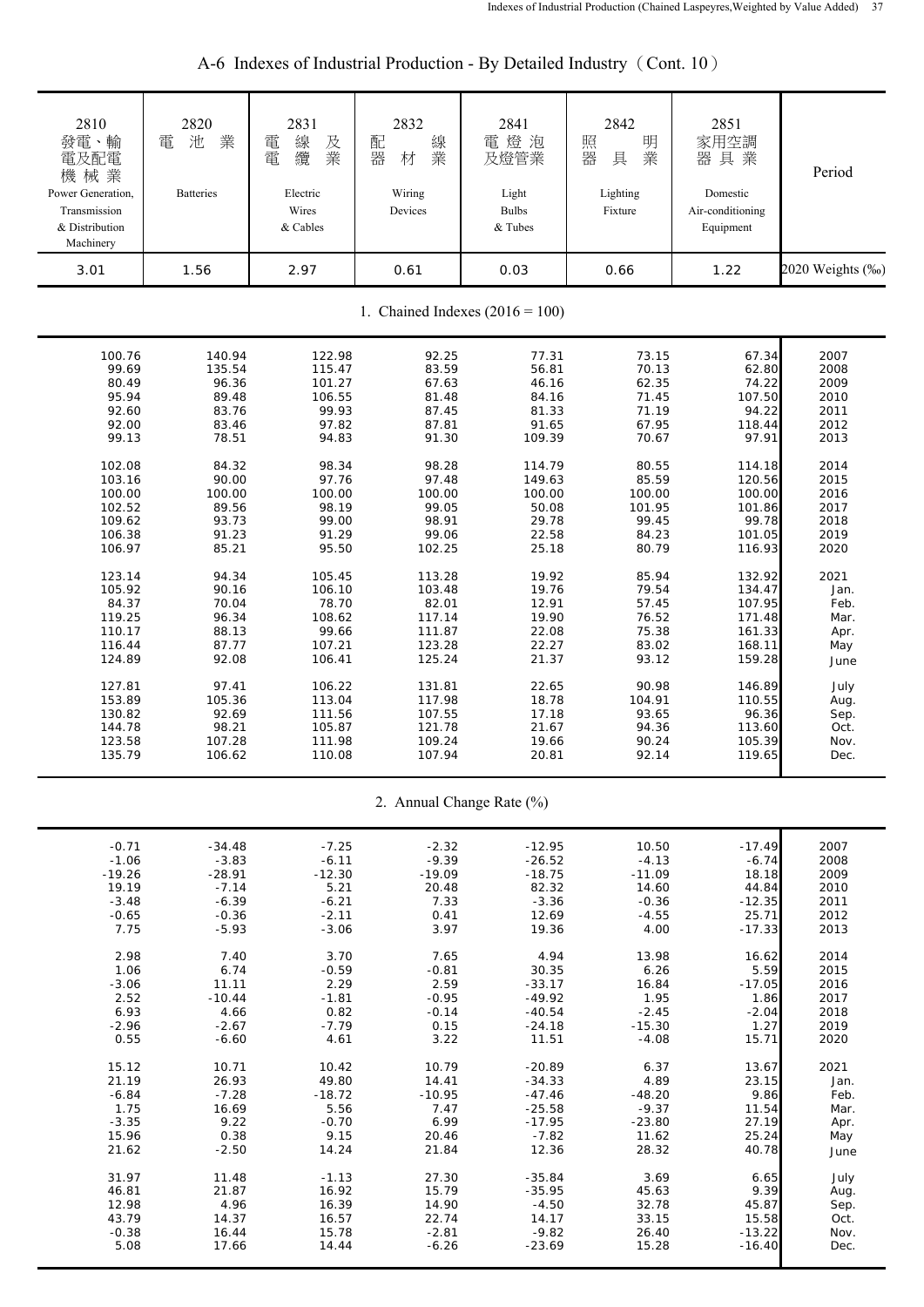A-6 工業生產指數-按細分類(續11)

| 年月別        | 2859<br>其他家用<br>電器業<br>Other<br>Domestic<br>Appliances | 2890<br>他<br>其<br>電力設備<br>及配備業<br>Other<br>Electrical<br>Equipment | 29<br>機<br>械<br>設<br>業<br>備<br>Machinery<br>$\&$<br>Equipment | 2912<br>金屬切削<br>工具機業<br>Machine Tool<br>(Metal Cutting<br>Types) | 2919<br>其他金屬<br>加工用<br>機械設備業<br>Other<br>Metalworking<br>Machinery | 2921<br>農用及林用<br>機械設備業<br>Agricultural<br>$\&$<br>Forestry<br>Machinery | 2922<br>採<br>礦<br>及<br>營<br>造<br>用<br>機械設備業<br>Machinery<br>for Mining,<br>Quarrying &<br>Construction |
|------------|--------------------------------------------------------|--------------------------------------------------------------------|---------------------------------------------------------------|------------------------------------------------------------------|--------------------------------------------------------------------|-------------------------------------------------------------------------|--------------------------------------------------------------------------------------------------------|
| 109年權數 (%) | 1.65                                                   | 5.02                                                               | 36.69                                                         | 3.07                                                             | 1.45                                                               | 0.21                                                                    | 0.07                                                                                                   |
|            |                                                        | 1.                                                                 |                                                               | 連鎖指數(民國105年=100)                                                 |                                                                    |                                                                         |                                                                                                        |
| 96年        | 97.92                                                  | 101.47                                                             | 103.00                                                        | 142.47                                                           | 115.90                                                             | 61.55                                                                   | 102.04                                                                                                 |
| 97年        | 86.56                                                  | 95.21                                                              | 97.11                                                         | 135.08                                                           | 110.90                                                             | 65.10                                                                   | 131.77                                                                                                 |
| 98年        | 78.69                                                  | 76.33                                                              | 66.24                                                         | 59.39                                                            | 66.46                                                              | 66.67                                                                   | 73.18                                                                                                  |
| 99年        | 84.64                                                  | 104.51                                                             | 103.52                                                        | 120.23                                                           | 108.90                                                             | 86.63                                                                   | 112.96                                                                                                 |
| 100年       | 83.25                                                  | 97.61                                                              | 109.94                                                        | 143.62                                                           | 113.59                                                             | 93.97                                                                   | 113.45                                                                                                 |
| 101年       | 94.27                                                  | 91.24                                                              | 103.34                                                        | 135.35                                                           | 126.61                                                             | 108.69                                                                  | 107.83                                                                                                 |
| 102年       | 92.56                                                  | 91.02                                                              | 99.03                                                         | 111.70                                                           | 94.49                                                              | 98.89                                                                   | 108.42                                                                                                 |
| 103年       | 93.97                                                  | 95.00                                                              | 107.52                                                        | 125.77                                                           | 116.88                                                             | 110.41                                                                  | 114.21                                                                                                 |
| 104年       | 96.90                                                  | 95.48                                                              | 106.11                                                        | 113.93                                                           | 98.13                                                              | 100.63                                                                  | 104.21                                                                                                 |
| 105年       | 100.00                                                 | 100.00                                                             | 100.00                                                        | 100.00                                                           | 100.00                                                             | 100.00                                                                  | 100.00                                                                                                 |
| 106年       | 93.56                                                  | 99.06                                                              | 110.86                                                        | 120.35                                                           | 95.00                                                              | 106.81                                                                  | 112.21                                                                                                 |
| 107年       | 99.66                                                  | 101.08                                                             | 119.98                                                        | 127.12                                                           | 88.73                                                              | 101.51                                                                  | 114.80                                                                                                 |
| 108年       | 101.77                                                 | 100.89                                                             | 103.49                                                        | 97.85                                                            | 76.73                                                              | 103.97                                                                  | 141.76                                                                                                 |
| 109年       | 106.10                                                 | 107.75                                                             | 101.94                                                        | 74.48                                                            | 67.33                                                              | 95.83                                                                   | 153.33                                                                                                 |
| 110年       | 119.51                                                 | 119.32                                                             | 128.38                                                        | 107.05                                                           | 81.34                                                              | 116.33                                                                  | 224.37                                                                                                 |
| 1月         | 130.99                                                 | 110.49                                                             | 115.84                                                        | 88.94                                                            | 65.21                                                              | 92.85                                                                   | 145.58                                                                                                 |
| 2月         | 94.61                                                  | 84.96                                                              | 94.39                                                         | 69.18                                                            | 67.65                                                              | 84.25                                                                   | 97.13                                                                                                  |
| 3月         | 122.11                                                 | 128.13                                                             | 130.72                                                        | 112.00                                                           | 74.39                                                              | 136.27                                                                  | 186.77                                                                                                 |
| 4月         | 114.06                                                 | 124.14                                                             | 123.48                                                        | 105.82                                                           | 65.82                                                              | 96.94                                                                   | 178.96                                                                                                 |
| 5月         | 125.77                                                 | 122.85                                                             | 128.93                                                        | 107.01                                                           | 76.41                                                              | 124.07                                                                  | 148.15                                                                                                 |
| 6月         | 112.70                                                 | 116.10                                                             | 134.82                                                        | 113.15                                                           | 87.15                                                              | 115.80                                                                  | 183.37                                                                                                 |
| 7月         | 115.51                                                 | 138.55                                                             | 135.97                                                        | 118.38                                                           | 84.05                                                              | 122.35                                                                  | 300.04                                                                                                 |
| 8月         | 113.03                                                 | 122.17                                                             | 134.39                                                        | 115.25                                                           | 79.07                                                              | 103.49                                                                  | 368.89                                                                                                 |
| 9月         | 120.53                                                 | 117.54                                                             | 133.28                                                        | 111.33                                                           | 80.71                                                              | 122.16                                                                  | 199.19                                                                                                 |
| 10月        | 121.11                                                 | 116.64                                                             | 132.33                                                        | 111.68                                                           | 87.44                                                              | 127.98                                                                  | 291.03                                                                                                 |
| 11月        | 131.78                                                 | 121.62                                                             | 135.28                                                        | 114.60                                                           | 95.96                                                              | 134.96                                                                  | 289.01                                                                                                 |
| 12月        | 131.94                                                 | 128.62                                                             | 141.15                                                        | 117.28                                                           | 112.24                                                             | 134.78                                                                  | 304.34                                                                                                 |
|            |                                                        | $2$ .                                                              |                                                               | 較上年同期(月)之增減率(%)                                                  |                                                                    |                                                                         |                                                                                                        |
| 96年        | $-3.54$                                                | 1.06                                                               | 9.41                                                          | 13.57                                                            | 16.59                                                              | $-11.09$                                                                | 4.84                                                                                                   |
| 97年        | $-11.60$                                               | $-6.17$                                                            | $-5.72$                                                       | $-5.19$                                                          | $-4.31$                                                            | 5.77                                                                    | 29.14                                                                                                  |
| 98年        | $-9.09$                                                | $-19.83$                                                           | $-31.79$                                                      | $-56.03$                                                         | $-40.07$                                                           | 2.41                                                                    | $-44.46$                                                                                               |
| 99年        | 7.56                                                   | 36.92                                                              | 56.28                                                         | 102.44                                                           | 63.86                                                              | 29.94                                                                   | 54.36                                                                                                  |
| 100年       | $-1.64$                                                | $-6.60$                                                            | 6.20                                                          | 19.45                                                            | 4.31                                                               | 8.47                                                                    | 0.43                                                                                                   |
| 101年       | 13.24                                                  | $-6.53$                                                            | $-6.00$                                                       | $-5.76$                                                          | 11.46                                                              | 15.66                                                                   | $-4.95$                                                                                                |
| 102年       | $-1.81$                                                | $-0.24$                                                            | $-4.17$                                                       | $-17.47$                                                         | $-25.37$                                                           | $-9.02$                                                                 | 0.55                                                                                                   |
| 103年       | 1.52                                                   | 4.37                                                               | 8.57                                                          | 12.60                                                            | 23.70                                                              | 11.65                                                                   | 5.34                                                                                                   |
| 104年       | 3.12                                                   | 0.51                                                               | $-1.31$                                                       | $-9.41$                                                          | $-16.04$                                                           | $-8.86$                                                                 | $-8.76$                                                                                                |
| 105年       | 3.20                                                   | 4.73                                                               | $-5.76$                                                       | $-12.23$                                                         | 1.91                                                               | $-0.63$                                                                 | $-4.04$                                                                                                |
| 106年       | $-6.44$                                                | $-0.94$                                                            | 10.86                                                         | 20.35                                                            | $-5.00$                                                            | 6.81                                                                    | 12.21                                                                                                  |
| 107年       | 6.52                                                   | 2.04                                                               | 8.23                                                          | 5.63                                                             | $-6.60$                                                            | $-4.96$                                                                 | 2.31                                                                                                   |
| 108年       | 2.12                                                   | $-0.19$                                                            | $-13.74$                                                      | $-23.03$                                                         | $-13.52$                                                           | 2.42                                                                    | 23.48                                                                                                  |
| 109年       | 4.25                                                   | 6.80                                                               | $-1.50$                                                       | $-23.88$                                                         | $-12.25$                                                           | $-7.83$                                                                 | 8.16                                                                                                   |
| 110年       | 12.64                                                  | 10.74                                                              | 25.94                                                         | 43.73                                                            | 20.81                                                              | 21.39                                                                   | 46.33                                                                                                  |
| 1月         | 29.91                                                  | 24.55                                                              | 41.96                                                         | 39.80                                                            | 41.73                                                              | 6.15                                                                    | $-4.63$                                                                                                |
| 2月         | 9.34                                                   | $-6.63$                                                            | 3.42                                                          | 5.49                                                             | 3.36                                                               | $-23.14$                                                                | $-30.65$                                                                                               |
| 3月         | 31.68                                                  | 20.73                                                              | 24.36                                                         | 29.82                                                            | 3.18                                                               | 40.77                                                                   | 18.21                                                                                                  |
| 4月         | 15.81                                                  | 8.39                                                               | 30.02                                                         | 34.72                                                            | 34.08                                                              | $-0.67$                                                                 | 66.96                                                                                                  |
| 5月         | 39.26                                                  | 30.71                                                              | 36.81                                                         | 52.20                                                            | 38.47                                                              | 54.60                                                                   | 44.20                                                                                                  |
| 6月         | 12.03                                                  | 18.11                                                              | 34.64                                                         | 76.00                                                            | 34.02                                                              | 52.31                                                                   | 61.12                                                                                                  |
| 7月         | 5.44                                                   | 27.59                                                              | 32.04                                                         | 64.53                                                            | 38.65                                                              | 26.30                                                                   | 22.02                                                                                                  |
| 8月         | 6.52                                                   | 6.94                                                               | 33.48                                                         | 75.15                                                            | 50.78                                                              | $-3.79$                                                                 | 246.60                                                                                                 |
| 9月         | 3.66                                                   | $-2.14$                                                            | 25.40                                                         | 51.24                                                            | 16.31                                                              | 9.17                                                                    | 4.98                                                                                                   |
| 10月        | 2.72                                                   | 7.67                                                               | 29.49                                                         | 49.62                                                            | 27.37                                                              | 25.61                                                                   | 17.51                                                                                                  |
| 11月        | 8.33                                                   | 8.07                                                               | 20.63                                                         | 42.13                                                            | 12.66                                                              | 48.65                                                                   | 103.73                                                                                                 |
| 12月        | $-0.19$                                                | $-5.83$                                                            | 7.18                                                          | 19.09                                                            | $-5.57$                                                            | 44.64                                                                   | 127.27                                                                                                 |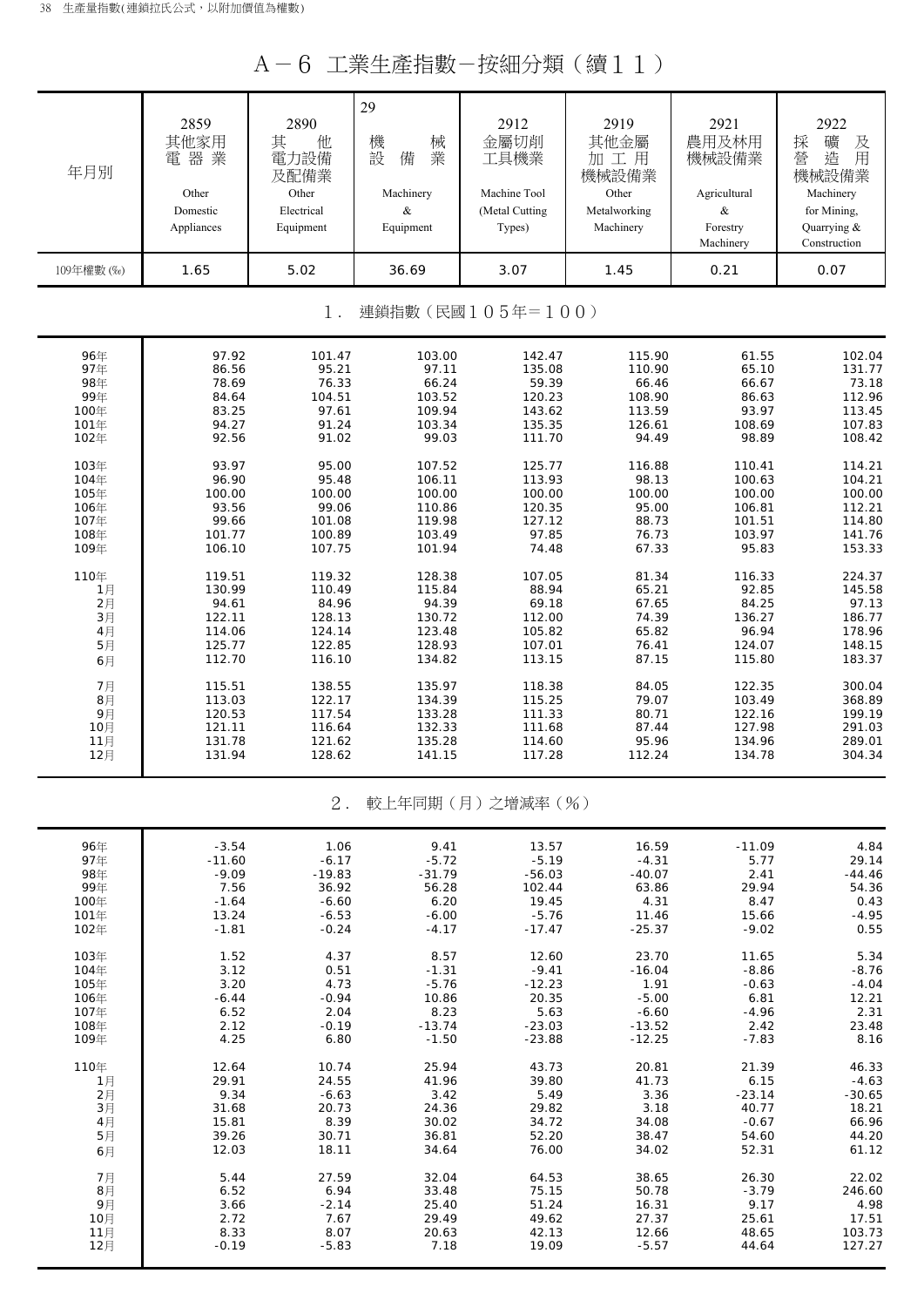| 2923<br>食品、飲料及<br>菸草製作用<br>機械設備業<br>Machinery<br>for Food,<br>Beverage &<br><b>Tobacco Processing</b> | 2924<br>紡織、成衣及<br>皮革生產用<br>機械設備業<br>Machinery<br>for Textile,<br>Apparel &<br>Leather Production | 2925<br>木工機械<br>設備業<br>Woodworking<br>Machinery | 2926<br>化工機械<br>設備業<br>Chemical<br>Processing<br>Machinery | 2927<br>橡膠及塑膠<br>加工用機械<br>設<br>備<br>業<br>Plastic<br>& Rubber<br>Processing<br>Machinery | 2928<br>電子及半導體<br>生產用機械<br>設<br>備<br>業<br>Electronic &<br>Semi-conductors<br>Production<br>Equipment | 2929<br>未分類<br>其他專用<br>機械設備業<br>Other Special-<br>Purpose Machinery<br>Not Elsewhere<br>Classified | Period           |  |
|-------------------------------------------------------------------------------------------------------|--------------------------------------------------------------------------------------------------|-------------------------------------------------|------------------------------------------------------------|-----------------------------------------------------------------------------------------|------------------------------------------------------------------------------------------------------|----------------------------------------------------------------------------------------------------|------------------|--|
| 0.36                                                                                                  | 1.12                                                                                             | 0.74                                            | 0.90                                                       | 1.16                                                                                    | 6.29                                                                                                 | 1.88                                                                                               | 2020 Weights (%) |  |
| 1. Chained Indexes $(2016 = 100)$                                                                     |                                                                                                  |                                                 |                                                            |                                                                                         |                                                                                                      |                                                                                                    |                  |  |
| 90.08                                                                                                 | 101.34                                                                                           | 113.53                                          | 118.92                                                     | 140.98                                                                                  | 70.96                                                                                                | 98.44                                                                                              | 2007             |  |
| 106.75                                                                                                | 83.52                                                                                            | 91.51                                           | 117.99                                                     | 114.40                                                                                  | 70.46                                                                                                | 99.33                                                                                              | 2008             |  |
| 79.79                                                                                                 | 64.71                                                                                            | 54.76                                           | 84.83                                                      | 85.59                                                                                   | 51.70                                                                                                | 78.32                                                                                              | 2009             |  |
| 103.79                                                                                                | 103.95                                                                                           | 73.13                                           | 99.04                                                      | 112.59                                                                                  | 111.08                                                                                               | 103.91                                                                                             | 2010             |  |
| 114.41                                                                                                | 102.54                                                                                           | 65.63                                           | 118.55                                                     | 105.58                                                                                  | 109.64                                                                                               | 113.16                                                                                             | 2011             |  |
| 125.29                                                                                                | 98.48                                                                                            | 61.59                                           | 135.80                                                     | 105.14                                                                                  | 84.13                                                                                                | 117.11                                                                                             | 2012             |  |
| 120.25                                                                                                | 107.93                                                                                           | 82.01                                           | 100.08                                                     | 108.03                                                                                  | 82.99                                                                                                | 118.74                                                                                             | 2013             |  |
| 123.21                                                                                                | 106.64                                                                                           | 90.29                                           | 105.04                                                     | 113.22                                                                                  | 86.68                                                                                                | 118.05                                                                                             | 2014             |  |
| 113.53                                                                                                | 99.25                                                                                            | 88.99                                           | 106.88                                                     | 112.61                                                                                  | 95.67                                                                                                | 116.93                                                                                             | 2015             |  |
| 100.00                                                                                                | 100.00                                                                                           | 100.00                                          | 100.00                                                     | 100.00                                                                                  | 100.00                                                                                               | 100.00                                                                                             | 2016             |  |
| 107.03                                                                                                | 105.34                                                                                           | 110.56                                          | 86.41                                                      | 96.75                                                                                   | 136.34                                                                                               | 107.39                                                                                             | 2017             |  |
| 117.28                                                                                                | 97.57                                                                                            | 108.33                                          | 91.84                                                      | 86.05                                                                                   | 161.07                                                                                               | 119.51                                                                                             | 2018             |  |
| 114.51                                                                                                | 91.89                                                                                            | 104.22                                          | 97.65                                                      | 75.83                                                                                   | 130.22                                                                                               | 106.76                                                                                             | 2019             |  |
| 125.24                                                                                                | 85.51                                                                                            | 133.82                                          | 110.27                                                     | 69.86                                                                                   | 134.60                                                                                               | 104.67                                                                                             | 2020             |  |
| 148.32                                                                                                | 109.12                                                                                           | 168.21                                          | 121.52                                                     | 75.34                                                                                   | 179.33                                                                                               | 123.01                                                                                             | 2021             |  |
| 117.62                                                                                                | 103.77                                                                                           | 150.64                                          | 132.53                                                     | 76.96                                                                                   | 150.12                                                                                               | 109.18                                                                                             | Jan.             |  |
| 138.18                                                                                                | 79.99                                                                                            | 120.75                                          | 79.18                                                      | 56.22                                                                                   | 134.49                                                                                               | 73.93                                                                                              | Feb.             |  |
| 123.73                                                                                                | 120.47                                                                                           | 180.47                                          | 145.95                                                     | 78.81                                                                                   | 178.25                                                                                               | 121.47                                                                                             | Mar.             |  |
| 131.93                                                                                                | 114.87                                                                                           | 142.74                                          | 103.14                                                     | 82.09                                                                                   | 178.02                                                                                               | 111.01                                                                                             | Apr.             |  |
| 142.46                                                                                                | 112.41                                                                                           | 172.22                                          | 111.82                                                     | 72.04                                                                                   | 172.15                                                                                               | 127.97                                                                                             | May              |  |
| 184.56                                                                                                | 107.30                                                                                           | 173.46                                          | 136.29                                                     | 79.16                                                                                   | 188.53                                                                                               | 122.69                                                                                             | June             |  |
| 174.65                                                                                                | 106.87                                                                                           | 188.43                                          | 135.29                                                     | 80.80                                                                                   | 191.21                                                                                               | 122.59                                                                                             | July             |  |
| 147.10                                                                                                | 115.23                                                                                           | 187.43                                          | 110.43                                                     | 76.34                                                                                   | 191.99                                                                                               | 125.05                                                                                             | Aug.             |  |
| 157.51                                                                                                | 107.93                                                                                           | 165.19                                          | 104.30                                                     | 65.57                                                                                   | 185.50                                                                                               | 145.11                                                                                             | Sep.             |  |
| 122.94                                                                                                | 114.06                                                                                           | 178.20                                          | 133.13                                                     | 75.86                                                                                   | 191.52                                                                                               | 116.84                                                                                             | Oct.             |  |
| 153.82                                                                                                | 118.20                                                                                           | 172.65                                          | 150.92                                                     | 71.60                                                                                   | 181.49                                                                                               | 145.95                                                                                             | Nov.             |  |
| 185.29                                                                                                | 108.35                                                                                           | 186.30                                          | 115.31                                                     | 88.58                                                                                   | 208.74                                                                                               | 154.34                                                                                             | Dec.             |  |
|                                                                                                       |                                                                                                  |                                                 |                                                            | 2. Annual Change Rate (%)                                                               |                                                                                                      |                                                                                                    |                  |  |
| 15.86                                                                                                 | $-3.44$                                                                                          | 3.75                                            | $-12.15$                                                   | $-7.60$                                                                                 | 17.15                                                                                                | 6.55                                                                                               | 2007             |  |
| 18.51                                                                                                 | $-17.58$                                                                                         | $-19.40$                                        | $-0.78$                                                    | $-18.85$                                                                                | $-0.70$                                                                                              | 0.90                                                                                               | 2008             |  |
| $-25.26$                                                                                              | $-22.52$                                                                                         | $-40.16$                                        | $-28.10$                                                   | $-25.18$                                                                                | $-26.63$                                                                                             | $-21.15$                                                                                           | 2009             |  |
| 30.08                                                                                                 | 60.64                                                                                            | 33.55                                           | 16.75                                                      | 31.55                                                                                   | 114.85                                                                                               | 32.67                                                                                              | 2010             |  |
| 10.23                                                                                                 | $-1.36$                                                                                          | $-10.26$                                        | 19.70                                                      | $-6.23$                                                                                 | $-1.30$                                                                                              | 8.90                                                                                               | 2011             |  |
| 9.51                                                                                                  | $-3.96$                                                                                          | $-6.16$                                         | 14.55                                                      | $-0.42$                                                                                 | $-23.27$                                                                                             | 3.49                                                                                               | 2012             |  |
| $-4.02$                                                                                               | 9.60                                                                                             | 33.15                                           | $-26.30$                                                   | 2.75                                                                                    | $-1.36$                                                                                              | 1.39                                                                                               | 2013             |  |
| 2.46                                                                                                  | $-1.20$                                                                                          | 10.10                                           | 4.96                                                       | 4.80                                                                                    | 4.45                                                                                                 | $-0.58$                                                                                            | 2014             |  |
| $-7.86$                                                                                               | $-6.93$                                                                                          | $-1.44$                                         | 1.75                                                       | $-0.54$                                                                                 | 10.37                                                                                                | $-0.95$                                                                                            | 2015             |  |
| $-11.92$                                                                                              | 0.76                                                                                             | 12.37                                           | $-6.44$                                                    | $-11.20$                                                                                | 4.53                                                                                                 | $-14.48$                                                                                           | 2016             |  |
| 7.03                                                                                                  | 5.34                                                                                             | 10.56                                           | $-13.59$                                                   | $-3.25$                                                                                 | 36.34                                                                                                | 7.39                                                                                               | 2017             |  |
| 9.58                                                                                                  | $-7.38$                                                                                          | $-2.02$                                         | 6.28                                                       | $-11.06$                                                                                | 18.14                                                                                                | 11.29                                                                                              | 2018             |  |
| $-2.36$                                                                                               | $-5.82$                                                                                          | $-3.79$                                         | 6.33                                                       | $-11.88$                                                                                | $-19.15$                                                                                             | $-10.67$                                                                                           | 2019             |  |
| 9.37                                                                                                  | $-6.94$                                                                                          | 28.40                                           | 12.92                                                      | $-7.87$                                                                                 | 3.36                                                                                                 | $-1.96$                                                                                            | 2020             |  |
| 18.43                                                                                                 | 27.61                                                                                            | 25.70                                           | 10.20                                                      | 7.84                                                                                    | 33.23                                                                                                | 17.52                                                                                              | 2021             |  |
| 3.76                                                                                                  | 57.68                                                                                            | 41.42                                           | 25.35                                                      | 9.10                                                                                    | 46.79                                                                                                | 11.50                                                                                              | Jan.             |  |
| 29.30                                                                                                 | $-5.67$                                                                                          | 23.72                                           | $-24.36$                                                   | 1.88                                                                                    | 10.37                                                                                                | $-13.49$                                                                                           | Feb.             |  |
| 6.12                                                                                                  | 30.60                                                                                            | 52.45                                           | 32.71                                                      | $-5.57$                                                                                 | 23.32                                                                                                | 27.88                                                                                              | Mar.             |  |
| 53.55                                                                                                 | 75.27                                                                                            | 56.75                                           | 6.87                                                       | 27.97                                                                                   | 36.14                                                                                                | 15.14                                                                                              | Apr.             |  |
| 46.96                                                                                                 | 53.90                                                                                            | 60.94                                           | 8.81                                                       | 30.58                                                                                   | 42.01                                                                                                | 27.63                                                                                              | May              |  |
| 127.37                                                                                                | 64.27                                                                                            | 42.92                                           | 35.92                                                      | 30.22                                                                                   | 23.13                                                                                                | 33.07                                                                                              | June             |  |
| 23.13                                                                                                 | 35.62                                                                                            | 13.44                                           | 11.00                                                      | $-0.11$                                                                                 | 40.33                                                                                                | 17.30                                                                                              | July             |  |
| 7.38                                                                                                  | 36.74                                                                                            | 26.28                                           | 1.90                                                       | 25.52                                                                                   | 36.18                                                                                                | 29.85                                                                                              | Aug.             |  |
| 11.66                                                                                                 | 18.80                                                                                            | $-6.89$                                         | $-4.42$                                                    | $-11.16$                                                                                | 29.33                                                                                                | 34.16                                                                                              | Sep.             |  |
| $-9.56$                                                                                               | 21.31                                                                                            | 20.76                                           | 32.13                                                      | 12.14                                                                                   | 64.79                                                                                                | 11.39                                                                                              | Oct.             |  |
| 12.06                                                                                                 | 10.71                                                                                            | 18.04                                           | 16.24                                                      | $-19.87$                                                                                | 28.04                                                                                                | 33.00                                                                                              | Nov.             |  |
| $-11.33$                                                                                              | $-13.05$                                                                                         | 4.59                                            | $-13.55$                                                   | 15.72                                                                                   | 28.20                                                                                                | $-6.57$                                                                                            | Dec.             |  |

A-6 Indexes of Industrial Production - By Detailed Industry (Cont. 11)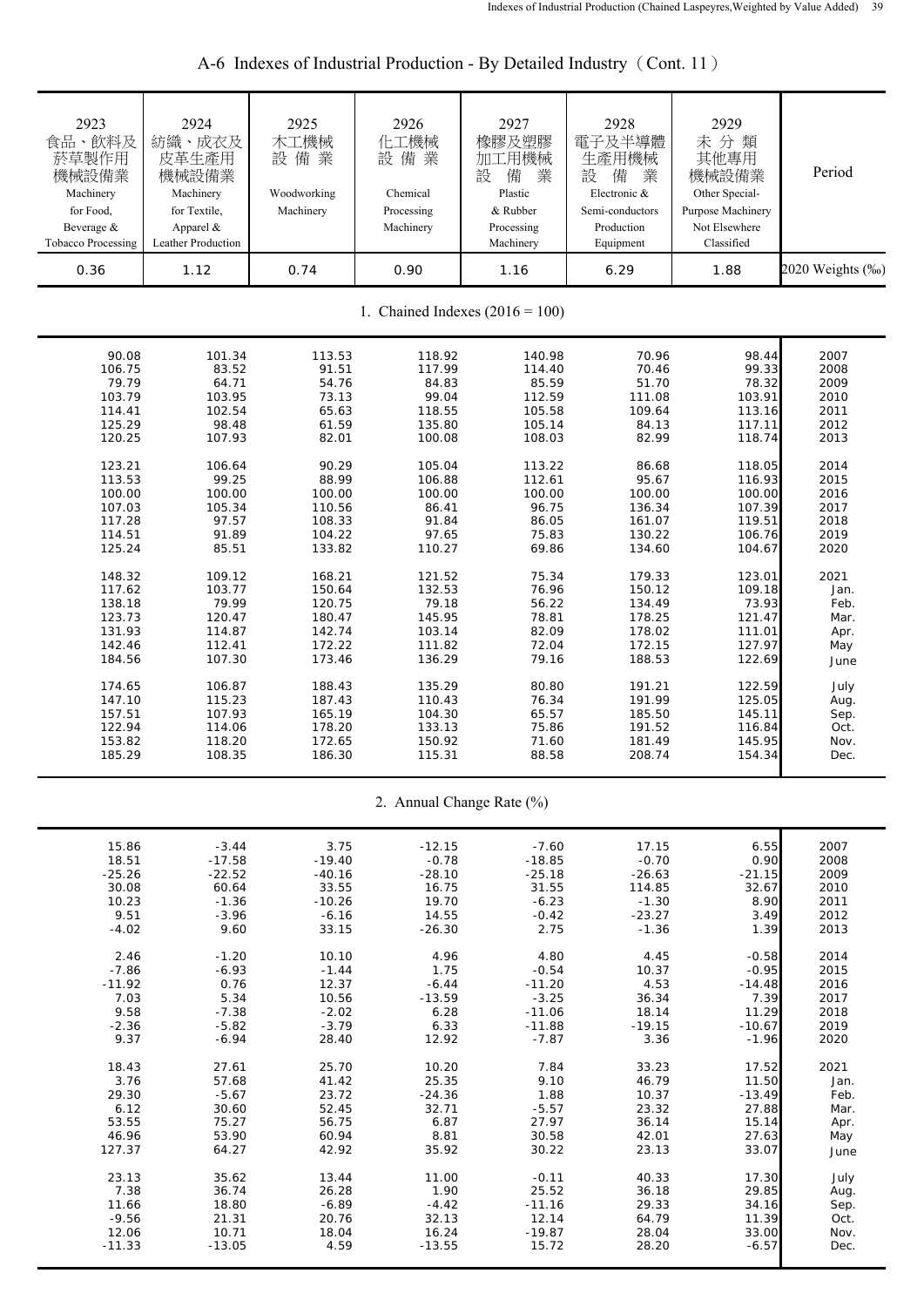A-6 工業生產指數-按細分類(續12)

| 年月別        | 2933<br>泵、壓縮<br>機、活栓<br>及活閥業<br>Pumps,<br>Compressors,<br>Taps<br>& Valves | 2934<br>機械傳動<br>設備業<br>Mechanical<br>Power<br>Transmission<br>Equipment | 2935<br>輸送機械<br>設備業<br>Conveying<br>Machinery | 2936<br>事務機械<br>設備業<br>Office<br>Machinery<br>& Equipment | 2937<br>污染防治<br>設備業<br>Pollution<br>Controlling<br>Equipment | 2938<br>力<br>動<br>手工具業<br>Power-driven<br>Hand<br>Tools | 2939<br>其他通用<br>機械設備業<br>Other<br>General-<br>Purpose<br>Machinery |
|------------|----------------------------------------------------------------------------|-------------------------------------------------------------------------|-----------------------------------------------|-----------------------------------------------------------|--------------------------------------------------------------|---------------------------------------------------------|--------------------------------------------------------------------|
| 109年權數 (%) | 2.71                                                                       | 5.82                                                                    | 2.33                                          | 0.41                                                      | 0.30                                                         | 1.06                                                    | 6.84                                                               |
|            |                                                                            | $1$ .                                                                   |                                               | 連鎖指數(民國105年=100)                                          |                                                              |                                                         |                                                                    |
|            |                                                                            |                                                                         |                                               |                                                           |                                                              |                                                         |                                                                    |
| 96年        | 108.70                                                                     | 80.64                                                                   | 112.99                                        | 98.10                                                     | 125.41                                                       | 81.12                                                   | 106.65                                                             |
| 97年        | 100.46                                                                     | 81.69                                                                   | 100.54                                        | 95.92                                                     | 139.41                                                       | 69.47                                                   | 100.72                                                             |
| 98年        | 73.41                                                                      | 57.72                                                                   | 69.06                                         | 71.38                                                     | 104.99                                                       | 44.84                                                   | 72.48                                                              |
| 99年        | 105.55                                                                     | 95.88                                                                   | 78.31                                         | 98.55                                                     | 121.16                                                       | 62.99                                                   | 109.42                                                             |
| 100年       | 116.07                                                                     | 100.25                                                                  | 82.60                                         | 92.10                                                     | 133.67                                                       | 74.22                                                   | 115.26                                                             |
| 101年       | 110.83                                                                     | 92.12                                                                   | 81.11                                         | 97.54                                                     | 124.81                                                       | 74.82                                                   | 103.40                                                             |
| 102年       | 109.29                                                                     | 98.12                                                                   | 79.91                                         | 104.88                                                    | 130.92                                                       | 75.10                                                   | 101.14                                                             |
| 103年       | 114.52                                                                     | 112.79                                                                  | 92.26                                         | 95.22                                                     | 107.96                                                       | 84.01                                                   | 109.84                                                             |
| 104年       | 105.89                                                                     | 107.76                                                                  | 102.93                                        | 97.02                                                     | 100.14                                                       | 90.28                                                   | 112.53                                                             |
| 105年       | 100.00                                                                     | 100.00                                                                  | 100.00                                        | 100.00                                                    | 100.00                                                       | 100.00                                                  | 100.00                                                             |
| 106年       | 109.37                                                                     | 129.69                                                                  | 105.49                                        | 106.67                                                    | 94.77                                                        | 108.84                                                  | 94.41                                                              |
| 107年       | 113.36                                                                     | 165.73                                                                  | 112.63                                        | 96.96                                                     | 99.34                                                        | 112.88                                                  | 95.27                                                              |
| 108年       | 109.88                                                                     | 120.20                                                                  | 110.91                                        | 85.19                                                     | 122.71                                                       | 111.96                                                  | 90.02                                                              |
| 109年       | 105.59                                                                     | 123.70                                                                  | 104.57                                        | 71.63                                                     | 120.87                                                       | 130.86                                                  | 94.59                                                              |
| 110年       | 128.78                                                                     | 169.09                                                                  | 116.70                                        | 98.30                                                     | 137.14                                                       | 162.13                                                  | 111.01                                                             |
| 1月         | 127.92                                                                     | 145.56                                                                  | 110.77                                        | 76.32                                                     | 153.62                                                       | 159.46                                                  | 108.00                                                             |
| 2月         | 95.49                                                                      | 121.08                                                                  | 75.04                                         | 68.24                                                     | 105.35                                                       | 116.86                                                  | 93.18                                                              |
| 3月         | 140.78                                                                     | 163.20                                                                  | 115.92                                        | 92.32                                                     | 134.34                                                       | 166.87                                                  | 116.94                                                             |
| 4月         | 130.38                                                                     | 159.18                                                                  | 108.40                                        | 76.61                                                     | 108.27                                                       | 152.98                                                  | 110.89                                                             |
| 5月         | 131.51                                                                     | 169.34                                                                  | 131.08                                        | 94.43                                                     | 145.45                                                       | 162.53                                                  | 114.48                                                             |
| 6月         | 135.66                                                                     | 181.66                                                                  | 119.14                                        | 87.06                                                     | 125.74                                                       | 166.32                                                  | 117.68                                                             |
| 7月         | 133.41                                                                     | 185.40                                                                  | 120.01                                        | 95.07                                                     | 114.19                                                       | 188.51                                                  | 113.16                                                             |
| 8月         | 130.58                                                                     | 185.84                                                                  | 117.79                                        | 112.87                                                    | 146.96                                                       | 169.95                                                  | 111.99                                                             |
| 9月         | 129.38                                                                     | 185.93                                                                  | 126.13                                        | 106.62                                                    | 155.76                                                       | 165.21                                                  | 112.18                                                             |
| 10月        | 123.58                                                                     | 180.67                                                                  | 112.09                                        | 110.68                                                    | 113.18                                                       | 163.64                                                  | 112.45                                                             |
| 11月        | 131.95                                                                     | 181.82                                                                  | 122.42                                        | 123.10                                                    | 148.76                                                       | 163.39                                                  | 110.35                                                             |
| 12月        | 134.72                                                                     | 169.41                                                                  | 141.64                                        | 136.25                                                    | 194.01                                                       | 169.81                                                  | 110.84                                                             |
|            |                                                                            | $2$ .                                                                   |                                               | 較上年同期(月)之增減率(%)                                           |                                                              |                                                         |                                                                    |
| 96年        | 3.67                                                                       | 17.21                                                                   | 18.95                                         | $-2.07$                                                   | 0.42                                                         | 3.26                                                    | 13.08                                                              |
| 97年        | $-7.58$                                                                    | 1.30                                                                    | $-11.02$                                      | $-2.22$                                                   | 11.16                                                        | $-14.36$                                                | $-5.56$                                                            |
| 98年        | $-26.93$                                                                   | $-29.34$                                                                | $-31.31$                                      | $-25.58$                                                  | $-24.69$                                                     | $-35.45$                                                | $-28.04$                                                           |
| 99年        | 43.78                                                                      | 66.11                                                                   | 13.39                                         | 38.06                                                     | 15.40                                                        | 40.48                                                   | 50.97                                                              |
| 100年       | 9.97                                                                       | 4.56                                                                    | 5.48                                          | $-6.54$                                                   | 10.33                                                        | 17.83                                                   | 5.34                                                               |
| 101年       | $-4.51$                                                                    | $-8.11$                                                                 | $-1.80$                                       | 5.91                                                      | $-6.63$                                                      | 0.81                                                    | $-10.29$                                                           |
| 102年       | $-1.39$                                                                    | 6.51                                                                    | $-1.48$                                       | 7.53                                                      | 4.90                                                         | 0.37                                                    | $-2.19$                                                            |
| 103年       | 4.79                                                                       | 14.95                                                                   | 15.45                                         | $-9.21$                                                   | $-17.54$                                                     | 11.86                                                   | 8.60                                                               |
| 104年       | $-7.54$                                                                    | $-4.46$                                                                 | 11.57                                         | 1.89                                                      | $-7.24$                                                      | 7.46                                                    | 2.45                                                               |
| 105年       | $-5.56$                                                                    | $-7.20$                                                                 | $-2.85$                                       | 3.07                                                      | $-0.14$                                                      | 10.77                                                   | $-11.13$                                                           |
| 106年       | 9.37                                                                       | 29.69                                                                   | 5.49                                          | 6.67                                                      | $-5.23$                                                      | 8.84                                                    | $-5.59$                                                            |
| 107年       | 3.65                                                                       | 27.79                                                                   | 6.77                                          | $-9.10$                                                   | 4.82                                                         | 3.71                                                    | 0.91                                                               |
| 108年       | $-3.07$                                                                    | $-27.47$                                                                | $-1.53$                                       | $-12.14$                                                  | 23.53                                                        | $-0.82$                                                 | $-5.51$                                                            |
| 109年       | $-3.90$                                                                    | 2.91                                                                    | $-5.72$                                       | $-15.92$                                                  | $-1.50$                                                      | 16.88                                                   | 5.08                                                               |
| 110年       | 21.96                                                                      | 36.69                                                                   | 11.60                                         | 37.23                                                     | 13.46                                                        | 23.90                                                   | 17.36                                                              |
| 1月         | 40.63                                                                      | 68.84                                                                   | 33.68                                         | 15.60                                                     | 35.36                                                        | 51.74                                                   | 44.79                                                              |
| 2月         | 0.29                                                                       | 13.20                                                                   | $-21.32$                                      | $-20.46$                                                  | $-1.12$                                                      | 11.80                                                   | 6.85                                                               |
| 3月         | 25.62                                                                      | 37.47                                                                   | 1.74                                          | 1.51                                                      | 15.28                                                        | 34.79                                                   | 25.38                                                              |
| 4月         | 27.39                                                                      | 33.66                                                                   | 10.80                                         | 0.37                                                      | 0.40                                                         | 55.01                                                   | 23.69                                                              |
| 5月         | 32.18                                                                      | 38.38                                                                   | 35.23                                         | 38.18                                                     | 33.61                                                        | 49.48                                                   | 25.58                                                              |
| 6月         | 41.70                                                                      | 45.26                                                                   | $-0.33$                                       | 56.16                                                     | $-5.87$                                                      | 34.67                                                   | 25.18                                                              |
| 7月         | 26.43                                                                      | 56.44                                                                   | 15.59                                         | 50.90                                                     | $-11.97$                                                     | 23.04                                                   | 16.80                                                              |
| 8月         | 30.92                                                                      | 47.10                                                                   | 6.38                                          | 90.31                                                     | 11.53                                                        | 23.26                                                   | 18.32                                                              |
| 9月         | 17.00                                                                      | 41.57                                                                   | 28.05                                         | 67.51                                                     | 34.40                                                        | 15.39                                                   | 15.14                                                              |
| 10月        | 16.24                                                                      | 34.42                                                                   | 6.12                                          | 61.51                                                     | $-2.94$                                                      | 13.96                                                   | 17.14                                                              |
| 11月        | 13.23                                                                      | 31.08                                                                   | 21.18                                         | 72.48                                                     | 15.13                                                        | 10.44                                                   | 5.78                                                               |
| 12月        | 1.66                                                                       | 8.09                                                                    | 10.11                                         | 50.59                                                     | 38.21                                                        | $-5.77$                                                 | $-4.37$                                                            |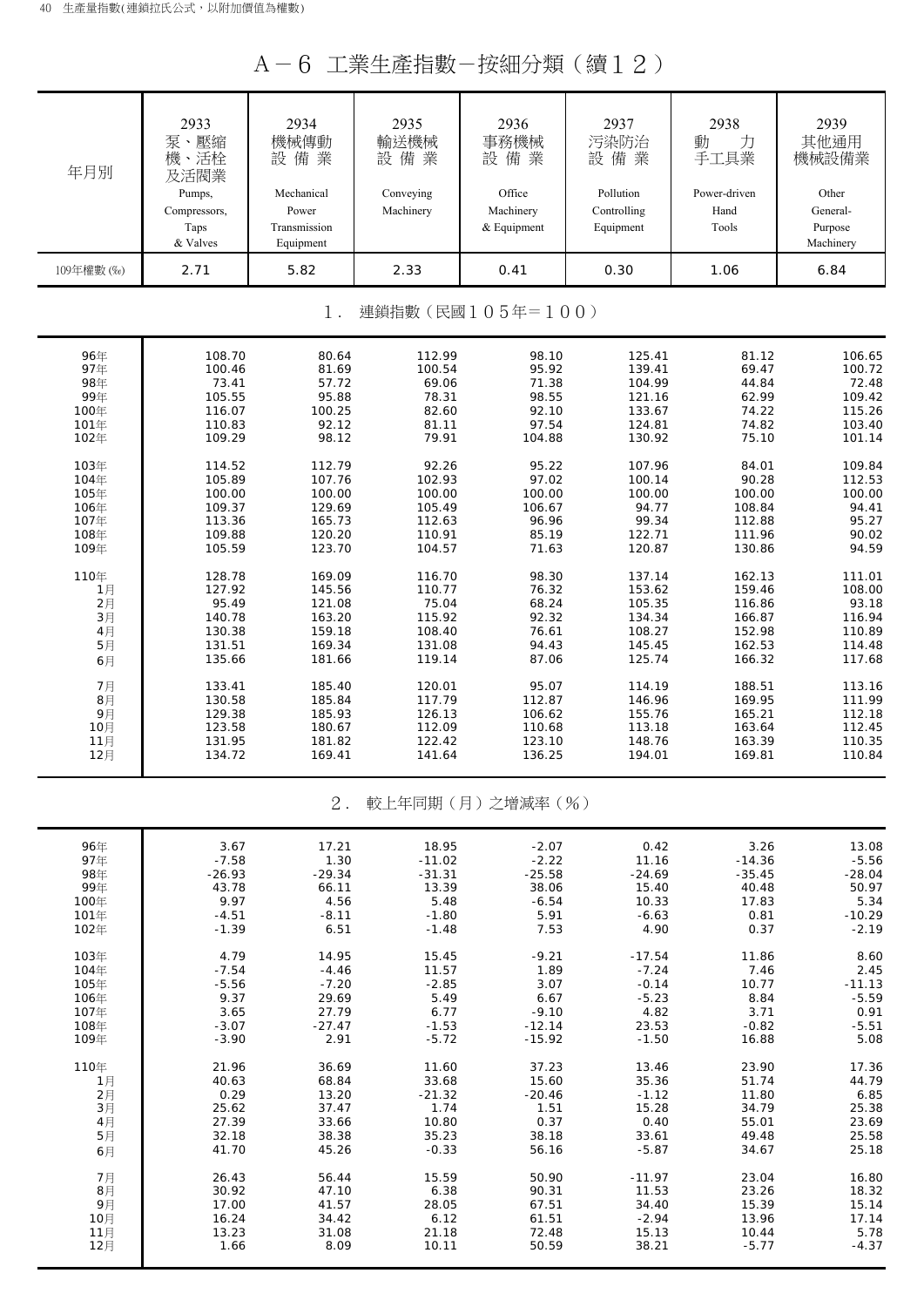| 30<br>汽車及<br>其零件業<br>Motor<br>Vehicles<br>& Parts | 3010<br>業<br>汽<br>車<br>Motor<br>Vehicles | 3020<br>體<br>業<br>車<br><b>Bodies</b><br>(Coachwork)<br>for Motor<br>Vehicle | 3030<br>汽<br>車業<br>零<br>件<br>Parts for<br>Motor<br>Vehicles | 31<br>其他運輸<br>工具及<br>其零件業<br>Other Transport<br>Equipment<br>& Parts | 3110<br>船<br>舶<br>及<br>浮動設施業<br>Ships,<br><b>Boats</b><br>& Floating<br>Structures | 3121<br>車<br>業<br>機<br>Motorcycles | Period           |
|---------------------------------------------------|------------------------------------------|-----------------------------------------------------------------------------|-------------------------------------------------------------|----------------------------------------------------------------------|------------------------------------------------------------------------------------|------------------------------------|------------------|
| 19.88                                             | 8.15                                     | 0.20                                                                        | 11.53                                                       | 15.44                                                                | 1.47                                                                               | 3.74                               | 2020 Weights (%) |
| 1. Chained Indexes $(2016 = 100)$                 |                                          |                                                                             |                                                             |                                                                      |                                                                                    |                                    |                  |
| 88.31                                             | 89.06                                    | 85.62                                                                       | 86.79                                                       | 95.49                                                                | 147.63                                                                             | 100.07                             | 2007             |
| 73.07                                             | 61.02                                    | 53.25                                                                       | 78.02                                                       | 105.22                                                               | 158.43                                                                             | 109.09                             | 2008             |
| 71.07                                             | 74.14                                    | 45.47                                                                       | 69.14                                                       | 77.15                                                                | 123.26                                                                             | 67.65                              | 2009             |
| 92.79                                             | 102.83                                   | 91.46                                                                       | 86.06                                                       | 85.14                                                                | 119.36                                                                             | 75.17                              | 2010             |
| 101.12                                            | 116.72                                   | 106.90                                                                      | 90.68                                                       | 90.80                                                                | 120.68                                                                             | 83.49                              | 2011             |
| 98.64                                             | 107.72                                   | 124.66                                                                      | 92.13                                                       | 95.71                                                                | 132.66                                                                             | 82.14                              | 2012             |
| 95.01                                             | 100.41                                   | 92.54                                                                       | 91.50                                                       | 98.26                                                                | 126.39                                                                             | 85.56                              | 2013             |
| 107.16                                            | 119.18                                   | 104.72                                                                      | 99.05                                                       | 105.76                                                               | 129.14                                                                             | 90.37                              | 2014             |
| 103.91                                            | 110.16                                   | 113.16                                                                      | 99.64                                                       | 105.76                                                               | 137.95                                                                             | 89.32                              | 2015             |
| 100.00                                            | 100.00                                   | 100.00                                                                      | 100.00                                                      | 100.00                                                               | 100.00                                                                             | 100.00                             | 2016             |
| 100.38                                            | 95.71                                    | 107.56                                                                      | 103.42                                                      | 105.72                                                               | 118.18                                                                             | 117.12                             | 2017             |
| 94.60                                             | 85.40                                    | 110.22                                                                      | 100.65                                                      | 107.30                                                               | 84.07                                                                              | 107.23                             | 2018             |
| 93.64                                             | 89.45                                    | 117.65                                                                      | 96.29                                                       | 115.24                                                               | 84.07                                                                              | 128.59                             | 2019             |
| 89.49                                             | 91.66                                    | 133.41                                                                      | 87.78                                                       | 117.55                                                               | 109.92                                                                             | 142.48                             | 2020             |
| 104.75                                            | 105.56                                   | 119.96                                                                      | 104.34                                                      | 133.34                                                               | 67.34                                                                              | 138.35                             | 2021             |
| 114.65                                            | 128.28                                   | 126.47                                                                      | 105.64                                                      | 128.55                                                               | 46.42                                                                              | 152.84                             | Jan.             |
| 78.81                                             | 77.35                                    | 92.65                                                                       | 79.87                                                       | 100.82                                                               | 46.31                                                                              | 131.41                             | Feb.             |
| 114.43                                            | 116.67                                   | 127.67                                                                      | 113.11                                                      | 135.67                                                               | 45.24                                                                              | 154.71                             | Mar.             |
| 105.07                                            | 111.93                                   | 113.18                                                                      | 100.64                                                      | 124.07                                                               | 59.05                                                                              | 132.95                             | Apr.             |
| 108.71                                            | 109.10                                   | 110.59                                                                      | 108.73                                                      | 126.89                                                               | 75.88                                                                              | 130.13                             | May              |
| 106.59                                            | 109.59                                   | 96.14                                                                       | 104.98                                                      | 127.43                                                               | 94.98                                                                              | 111.62                             | June             |
| 107.43                                            | 108.07                                   | 148.25                                                                      | 106.84                                                      | 141.68                                                               | 50.94                                                                              | 136.84                             | July             |
| 94.53                                             | 82.59                                    | 92.64                                                                       | 102.92                                                      | 145.56                                                               | 137.90                                                                             | 132.81                             | Aug.             |
| 101.30                                            | 96.22                                    | 129.28                                                                      | 104.71                                                      | 139.50                                                               | 51.84                                                                              | 141.14                             | Sep.             |
| 102.59                                            | 101.22                                   | 134.15                                                                      | 103.44                                                      | 134.57                                                               | 46.22                                                                              | 145.29                             | Oct.             |
| 109.10                                            | 107.75                                   | 133.17                                                                      | 110.06                                                      | 146.84                                                               | 90.21                                                                              | 147.89                             | Nov.             |
| 113.84                                            | 117.95                                   | 135.30                                                                      | 111.14                                                      | 148.49                                                               | 63.12                                                                              | 142.57                             | Dec.             |
|                                                   |                                          |                                                                             |                                                             | 2. Annual Change Rate (%)                                            |                                                                                    |                                    |                  |
| $-5.70$                                           | $-8.68$                                  | 17.27                                                                       | $-4.57$                                                     | 11.55                                                                | 28.83                                                                              | 2.32                               | 2007             |
| $-17.26$                                          | $-31.48$                                 | $-37.81$                                                                    | $-10.10$                                                    | 10.19                                                                | 7.32                                                                               | 9.01                               | 2008             |
| $-2.74$                                           | 21.50                                    | $-14.61$                                                                    | $-11.38$                                                    | $-26.68$                                                             | $-22.20$                                                                           | $-37.99$                           | 2009             |
| 30.56                                             | 38.70                                    | 101.14                                                                      | 24.47                                                       | 10.36                                                                | $-3.16$                                                                            | 11.12                              | 2010             |
| 8.98                                              | 13.51                                    | 16.88                                                                       | 5.37                                                        | 6.65                                                                 | 1.11                                                                               | 11.07                              | 2011             |
| $-2.45$                                           | $-7.71$                                  | 16.61                                                                       | 1.60                                                        | 5.41                                                                 | 9.93                                                                               | $-1.62$                            | 2012             |
| $-3.68$                                           | $-6.79$                                  | $-25.77$                                                                    | $-0.68$                                                     | 2.66                                                                 | $-4.73$                                                                            | 4.16                               | 2013             |
| 12.79                                             | 18.69                                    | 13.16                                                                       | 8.25                                                        | 7.63                                                                 | 2.18                                                                               | 5.62                               | 2014             |
| $-3.03$                                           | $-7.57$                                  | 8.06                                                                        | 0.60                                                        | 0.00                                                                 | 6.82                                                                               | $-1.16$                            | 2015             |
| $-3.76$                                           | $-9.22$                                  | $-11.63$                                                                    | 0.36                                                        | $-5.45$                                                              | $-27.51$                                                                           | 11.96                              | 2016             |
| 0.38                                              | $-4.29$                                  | 7.56                                                                        | 3.42                                                        | 5.72                                                                 | 18.18                                                                              | 17.12                              | 2017             |
| $-5.76$                                           | $-10.77$                                 | 2.47                                                                        | $-2.68$                                                     | 1.49                                                                 | $-28.86$                                                                           | $-8.44$                            | 2018             |
| $-1.01$                                           | 4.74                                     | 6.74                                                                        | $-4.33$                                                     | 7.40                                                                 | 0.00                                                                               | 19.92                              | 2019             |
| $-4.43$                                           | 2.47                                     | 13.40                                                                       | $-8.84$                                                     | 2.00                                                                 | 30.75                                                                              | 10.80                              | 2020             |
| 17.05                                             | 15.16                                    | $-10.08$                                                                    | 18.87                                                       | 13.43                                                                | $-38.74$                                                                           | $-2.90$                            | 2021             |
| 41.07                                             | 57.19                                    | $-0.53$                                                                     | 30.90                                                       | 29.22                                                                | $-53.12$                                                                           | 38.09                              | Jan.             |
| $-2.06$                                           | 12.49                                    | $-4.54$                                                                     | $-9.28$                                                     | $-2.04$                                                              | $-46.94$                                                                           | 9.48                               | Feb.             |
| 21.50                                             | 35.65                                    | 35.06                                                                       | 13.48                                                       | 15.62                                                                | $-67.13$                                                                           | 9.46                               | Mar.             |
| 34.88                                             | 34.52                                    | $-12.49$                                                                    | 35.87                                                       | 24.51                                                                | $-42.18$                                                                           | 1.57                               | Apr.             |
| 49.74                                             | 33.50                                    | 14.03                                                                       | 63.38                                                       | 26.98                                                                | $-36.82$                                                                           | 13.16                              | May              |
| 35.89                                             | 23.93                                    | $-8.12$                                                                     | 46.17                                                       | 20.49                                                                | $-3.63$                                                                            | $-9.52$                            | June             |
| 18.18                                             | 9.65                                     | $-1.70$                                                                     | 25.00                                                       | 17.73                                                                | $-47.95$                                                                           | $-3.90$                            | July             |
| 29.76                                             | 31.14                                    | $-6.90$                                                                     | 30.10                                                       | 16.97                                                                | 49.71                                                                              | $-11.74$                           | Aug.             |
| 11.91                                             | 17.57                                    | $-23.46$                                                                    | 9.68                                                        | 4.49                                                                 | $-59.18$                                                                           | $-13.60$                           | Sep.             |
| 3.54                                              | $-1.10$                                  | $-29.33$                                                                    | 7.57                                                        | 4.44                                                                 | $-58.39$                                                                           | $-9.35$                            | Oct.             |
| $-1.83$                                           | $-13.48$                                 | $-9.99$                                                                     | 7.64                                                        | 11.21                                                                | $-1.89$                                                                            | $-14.51$                           | Nov.             |
| $-8.58$                                           | $-15.69$                                 | $-30.32$                                                                    | $-2.56$                                                     | 1.46                                                                 | $-59.10$                                                                           | $-20.33$                           | Dec.             |

# A-6 Indexes of Industrial Production - By Detailed Industry (Cont. 12)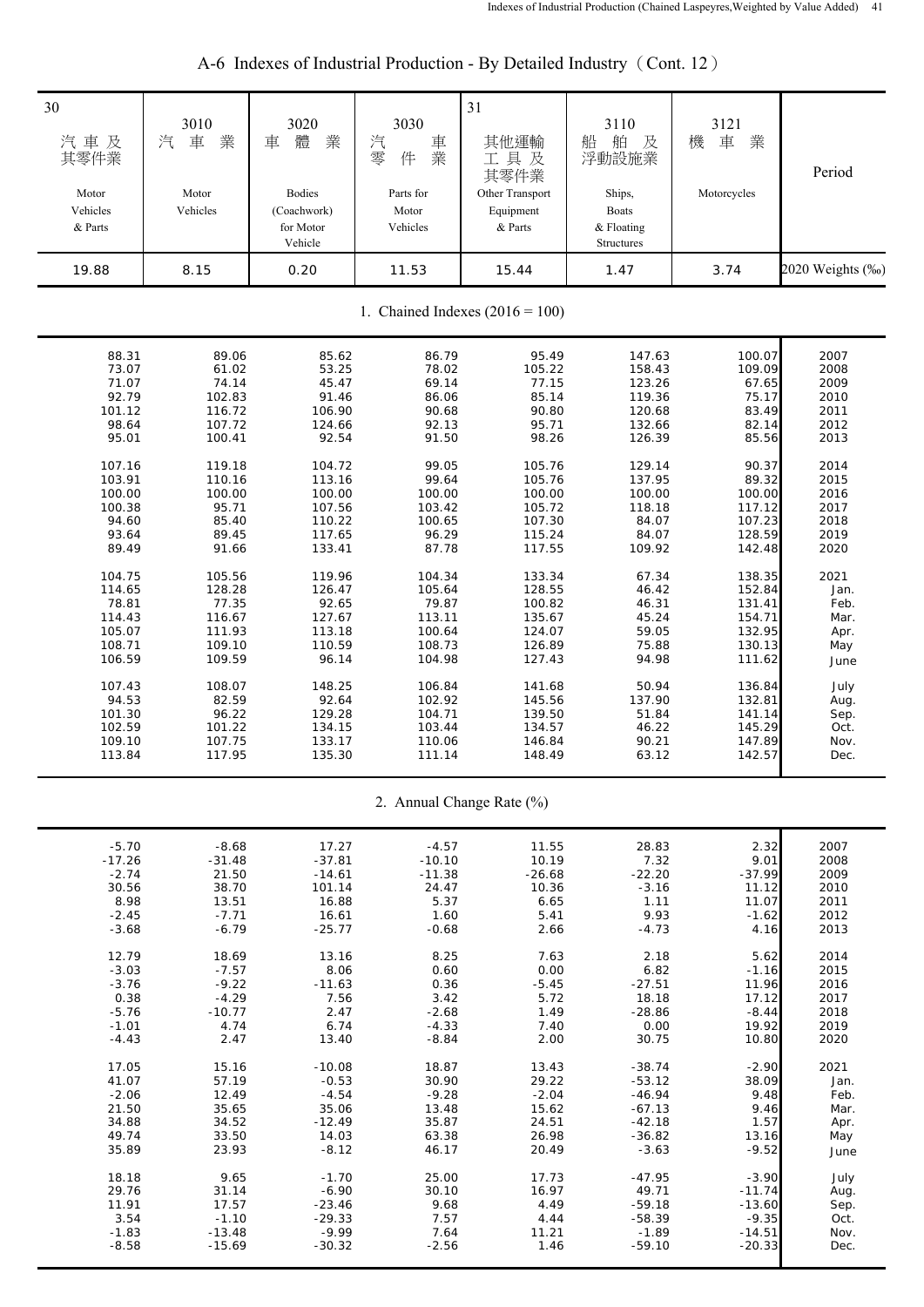A-6 工業生產指數-按細分類(續13)

| 年月別                       | 3122<br>機<br>車<br>零<br>業<br>件<br>Motorcycle<br>Parts | 3131<br>自行車業<br>Bicycles | 3132<br>行<br>車<br>自<br>業<br>零<br>件<br>Bicycle<br>Parts | 3190<br>未分類其他<br>運輸工具及<br>其零件業<br>Other Transport<br>Equipment & Parts<br>Not Elsewhere<br>Classified | 32<br>具<br>家<br>業<br>Furniture | 3211<br>製<br>木<br>業<br>家<br>具<br>Wood<br>Furniture | 3219<br>其他非金屬<br>家<br>具<br>業<br>Other<br>Non-metallic<br>Furniture |
|---------------------------|------------------------------------------------------|--------------------------|--------------------------------------------------------|-------------------------------------------------------------------------------------------------------|--------------------------------|----------------------------------------------------|--------------------------------------------------------------------|
| 109年權數 (‰)                | 2.79                                                 | 0.84                     | 4.26                                                   | 2.34                                                                                                  | 2.23                           | 0.62                                               | 0.22                                                               |
| 連鎖指數(民國105年=100)<br>$1$ . |                                                      |                          |                                                        |                                                                                                       |                                |                                                    |                                                                    |
| 96年                       | 97.05                                                | 107.85                   | 76.60                                                  | 82.31                                                                                                 | 100.65                         | 116.02                                             | 78.25                                                              |
| 97年                       | 97.92                                                | 129.28                   | 83.50                                                  | 86.30                                                                                                 | 93.78                          | 96.54                                              | 76.81                                                              |
| 98年                       | 67.76                                                | 100.86                   | 69.22                                                  | 60.11                                                                                                 | 75.95                          | 87.15                                              | 63.01                                                              |
| 99年                       | 80.05                                                | 106.92                   | 85.92                                                  | 66.24                                                                                                 | 90.81                          | 103.34                                             | 72.43                                                              |
| 100年                      | 90.38                                                | 111.33                   | 90.40                                                  | 70.60                                                                                                 | 90.45                          | 99.44                                              | 73.96                                                              |
| 101年                      | 92.98                                                | 116.81                   | 94.96                                                  | 78.67                                                                                                 | 96.14                          | 102.47                                             | 80.74                                                              |
| 102年                      | 99.30                                                | 113.57                   | 92.37                                                  | 93.45                                                                                                 | 93.79                          | 96.68                                              | 88.68                                                              |
| 103年                      | 100.87                                               | 110.55                   | 100.86                                                 | 118.46                                                                                                | 98.34                          | 97.53                                              | 100.51                                                             |
| 104年                      | 100.31                                               | 120.24                   | 105.12                                                 | 103.59                                                                                                | 100.28                         | 104.46                                             | 106.98                                                             |
| 105年                      | 100.00                                               | 100.00                   | 100.00                                                 | 100.00                                                                                                | 100.00                         | 100.00                                             | 100.00                                                             |
| 106年                      | 105.42                                               | 84.00                    | 106.80                                                 | 95.99                                                                                                 | 99.96                          | 96.00                                              | 103.72                                                             |
| 107年                      | 96.38                                                | 89.22                    | 122.74                                                 | 121.26                                                                                                | 100.24                         | 98.26                                              | 103.76                                                             |
| 108年                      | 90.16                                                | 91.74                    | 131.38                                                 | 136.90                                                                                                | 100.07                         | 96.61                                              | 102.17                                                             |
| 109年                      | 96.79                                                | 76.51                    | 140.09                                                 | 107.06                                                                                                | 103.24                         | 103.41                                             | 110.77                                                             |
| 110年                      | 107.12                                               | 85.01                    | 205.65                                                 | 123.91                                                                                                | 124.18                         | 110.92                                             | 141.71                                                             |
| 1月                        | 117.15                                               | 90.11                    | 183.58                                                 | 105.44                                                                                                | 126.01                         | 112.50                                             | 143.62                                                             |
| 2月                        | 88.08                                                | 67.12                    | 130.41                                                 | 88.44                                                                                                 | 90.73                          | 72.48                                              | 106.21                                                             |
| 3月                        | 122.18                                               | 94.94                    | 197.69                                                 | 118.01                                                                                                | 136.31                         | 116.38                                             | 142.03                                                             |
| 4月                        | 107.55                                               | 81.50                    | 186.59                                                 | 107.49                                                                                                | 114.63                         | 102.22                                             | 140.84                                                             |
| 5月                        | 101.82                                               | 89.27                    | 187.82                                                 | 119.41                                                                                                | 117.23                         | 105.61                                             | 128.32                                                             |
| 6月                        | 96.10                                                | 81.44                    | 199.67                                                 | 128.22                                                                                                | 129.09                         | 120.34                                             | 117.48                                                             |
| 7月                        | 109.94                                               | 84.65                    | 237.60                                                 | 137.94                                                                                                | 129.79                         | 110.18                                             | 149.90                                                             |
| 8月                        | 106.22                                               | 87.38                    | 229.48                                                 | 127.63                                                                                                | 128.54                         | 114.81                                             | 144.67                                                             |
| 9月                        | 115.63                                               | 81.98                    | 223.13                                                 | 133.05                                                                                                | 128.08                         | 110.20                                             | 158.41                                                             |
| 10月                       | 106.07                                               | 82.28                    | 222.88                                                 | 114.72                                                                                                | 127.59                         | 107.94                                             | 164.72                                                             |
| 11月                       | 110.68                                               | 85.03                    | 236.70                                                 | 131.71                                                                                                | 123.89                         | 117.06                                             | 135.66                                                             |
| 12月                       | 103.96                                               | 94.44                    | 232.28                                                 | 174.80                                                                                                | 138.28                         | 141.35                                             | 168.68                                                             |
|                           |                                                      | $2$ .                    |                                                        | 較上年同期(月)之增減率(%)                                                                                       |                                |                                                    |                                                                    |
| 96年                       | 8.62                                                 | 16.08                    | 12.91                                                  | 1.88                                                                                                  | 4.04                           | $-0.85$                                            | 7.75                                                               |
| 97年                       | 0.90                                                 | 19.87                    | 9.01                                                   | 4.85                                                                                                  | $-6.83$                        | $-16.79$                                           | $-1.84$                                                            |
| 98年                       | $-30.80$                                             | $-21.98$                 | $-17.10$                                               | $-30.35$                                                                                              | $-19.01$                       | $-9.73$                                            | $-17.97$                                                           |
| 99年                       | 18.14                                                | 6.01                     | 24.13                                                  | 10.20                                                                                                 | 19.57                          | 18.58                                              | 14.95                                                              |
| 100年                      | 12.90                                                | 4.12                     | 5.21                                                   | 6.58                                                                                                  | $-0.40$                        | $-3.77$                                            | 2.11                                                               |
| 101年                      | 2.88                                                 | 4.92                     | 5.04                                                   | 11.43                                                                                                 | 6.29                           | 3.05                                               | 9.17                                                               |
| 102年                      | 6.80                                                 | $-2.77$                  | $-2.73$                                                | 18.79                                                                                                 | $-2.44$                        | $-5.65$                                            | 9.83                                                               |
| 103年                      | 1.58                                                 | $-2.66$                  | 9.19                                                   | 26.76                                                                                                 | 4.85                           | 0.88                                               | 13.34                                                              |
| 104年                      | $-0.56$                                              | 8.77                     | 4.22                                                   | $-12.55$                                                                                              | 1.97                           | 7.11                                               | 6.44                                                               |
| 105年                      | $-0.31$                                              | $-16.83$                 | $-4.87$                                                | $-3.47$                                                                                               | $-0.28$                        | $-4.27$                                            | $-6.52$                                                            |
| 106年                      | 5.42                                                 | $-16.00$                 | 6.80                                                   | $-4.01$                                                                                               | $-0.04$                        | $-4.00$                                            | 3.72                                                               |
| 107年                      | $-8.58$                                              | 6.21                     | 14.93                                                  | 26.33                                                                                                 | 0.28                           | 2.35                                               | 0.04                                                               |
| 108年                      | $-6.45$                                              | 2.82                     | 7.04                                                   | 12.90                                                                                                 | $-0.17$                        | $-1.68$                                            | $-1.53$                                                            |
| 109年                      | 7.35                                                 | $-16.60$                 | 6.63                                                   | $-21.80$                                                                                              | 3.17                           | 7.04                                               | 8.42                                                               |
| 110年                      | 10.67                                                | 11.11                    | 46.80                                                  | 15.74                                                                                                 | 20.28                          | 7.26                                               | 27.93                                                              |
| 1月                        | 37.99                                                | 34.31                    | 66.20                                                  | 0.69                                                                                                  | 44.94                          | 40.94                                              | 33.60                                                              |
| 2月                        | $-10.00$                                             | 3.10                     | 21.40                                                  | $-19.05$                                                                                              | 6.39                           | $-5.72$                                            | 5.48                                                               |
| 3月                        | 10.39                                                | 63.83                    | 69.34                                                  | 2.96                                                                                                  | 35.26                          | 30.98                                              | 29.85                                                              |
| 4月                        | 25.63                                                | 62.84                    | 85.70                                                  | 6.11                                                                                                  | 37.76                          | 19.96                                              | 46.66                                                              |
| 5月                        | 24.66                                                | 42.70                    | 59.78                                                  | 37.11                                                                                                 | 37.89                          | 8.28                                               | 24.24                                                              |
| 6月                        | 20.85                                                | $-5.52$                  | 53.29                                                  | 32.12                                                                                                 | 41.75                          | 19.71                                              | 28.03                                                              |
| 7月                        | 18.80                                                | $-21.01$                 | 50.25                                                  | 44.23                                                                                                 | 14.64                          | 4.26                                               | 33.66                                                              |
| 8月                        | 2.25                                                 | $-5.01$                  | 45.18                                                  | 19.21                                                                                                 | 17.87                          | 0.80                                               | 36.01                                                              |
| 9月                        | 7.60                                                 | $-3.05$                  | 34.81                                                  | 16.42                                                                                                 | 5.03                           | $-1.33$                                            | 24.93                                                              |
| 10月                       | 6.55                                                 | 2.71                     | 37.28                                                  | $-1.42$                                                                                               | 19.50                          | $-3.67$                                            | 43.48                                                              |
| 11月                       | 4.50                                                 | 14.55                    | 35.76                                                  | 19.79                                                                                                 | 8.21                           | 0.06                                               | 15.50                                                              |
| 12月                       | $-7.11$                                              | 3.72                     | 29.25                                                  | 37.18                                                                                                 | $-1.98$                        | $-6.86$                                            | 17.93                                                              |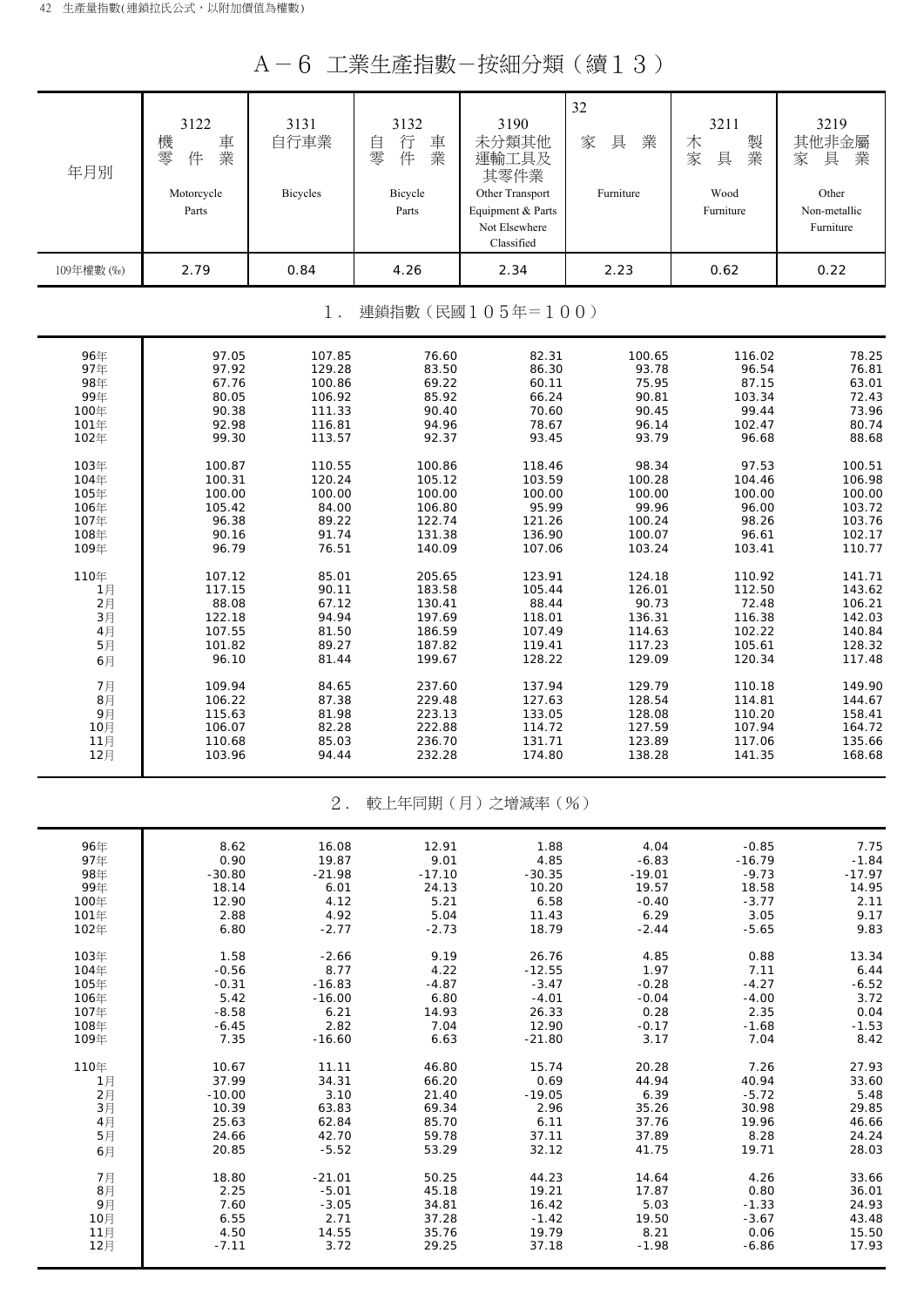| 3220<br>屬<br>金家<br>業<br>具<br>Metallic<br>Furniture | 33<br>其製<br>他<br>業<br>造<br>Other<br>Manufacturing | 3311<br>體<br>育<br>業<br>品<br>用<br>Sports<br>Goods | 3312<br>玩具及<br>遊戲機業<br>Toys<br>$\&$<br>Games | 3313<br>器<br>業<br>樂<br>Musical<br>Instruments | 3314<br>具<br>文<br>業<br>Stationery<br>Goods | 3321<br>鏡<br>業<br>眼<br>Eyeglasses | Period           |  |
|----------------------------------------------------|---------------------------------------------------|--------------------------------------------------|----------------------------------------------|-----------------------------------------------|--------------------------------------------|-----------------------------------|------------------|--|
| 1.39                                               | 13.20                                             | 3.64                                             | 0.46                                         | 0.20                                          | 0.39                                       | 4.99                              | 2020 Weights (%) |  |
| 1. Chained Indexes $(2016 = 100)$                  |                                                   |                                                  |                                              |                                               |                                            |                                   |                  |  |
| 99.40                                              | 71.73                                             | 97.63                                            | 117.16                                       | 171.16                                        | 144.87                                     | 28.76                             | 2007             |  |
| 95.38                                              | 70.52                                             | 86.28                                            | 110.92                                       | 167.80                                        | 122.79                                     | 31.67                             | 2008             |  |
| 73.10                                              | 63.38                                             | 74.82                                            | 97.19                                        | 117.80                                        | 99.05                                      | 30.32                             | 2009             |  |
| 88.30                                              | 74.42                                             | 94.17                                            | 112.41                                       | 119.93                                        | 111.66                                     | 38.08                             | 2010             |  |
| 89.21                                              | 74.79                                             | 95.20                                            | 112.87                                       | 128.17                                        | 101.86                                     | 41.77                             | 2011             |  |
| 95.98                                              | 78.41                                             | 98.68                                            | 122.41                                       | 121.58                                        | 92.13                                      | 46.74                             | 2012             |  |
| 93.34                                              | 82.87                                             | 97.96                                            | 105.81                                       | 108.21                                        | 89.53                                      | 60.23                             | 2013             |  |
| 98.43                                              | 91.06                                             | 102.22                                           | 108.83                                       | 116.87                                        | 94.83                                      | 73.52                             | 2014             |  |
| 96.99                                              | 94.56                                             | 99.86                                            | 97.21                                        | 112.20                                        | 95.31                                      | 84.62                             | 2015             |  |
| 100.00                                             | 100.00                                            | 100.00                                           | 100.00                                       | 100.00                                        | 100.00                                     | 100.00                            | 2016             |  |
| 101.22                                             | 112.04                                            | 104.92                                           | 106.62                                       | 109.35                                        | 92.11                                      | 128.03                            | 2017             |  |
| 100.62                                             | 126.64                                            | 112.71                                           | 128.05                                       | 113.95                                        | 89.77                                      | 165.24                            | 2018             |  |
| 101.35                                             | 130.46                                            | 125.18                                           | 122.63                                       | 111.42                                        | 89.71                                      | 163.90                            | 2019             |  |
| 102.04                                             | 128.49                                            | 139.66                                           | 152.35                                       | 83.51                                         | 86.68                                      | 155.01                            | 2020             |  |
| 127.40                                             | 156.66                                            | 200.70                                           | 182.80                                       | 85.81                                         | 93.98                                      | 175.43                            | 2021             |  |
| 129.34                                             | 150.97                                            | 205.05                                           | 190.77                                       | 60.68                                         | 104.15                                     | 161.80                            | Jan.             |  |
| 96.45                                              | 113.15                                            | 150.93                                           | 135.29                                       | 68.72                                         | 77.04                                      | 124.71                            | Feb.             |  |
| 144.22                                             | 164.17                                            | 218.20                                           | 217.06                                       | 75.04                                         | 95.99                                      | 174.38                            | Mar.             |  |
| 116.18                                             | 151.90                                            | 198.79                                           | 177.32                                       | 68.30                                         | 98.00                                      | 170.50                            | Apr.             |  |
| 120.68                                             | 154.77                                            | 197.43                                           | 174.92                                       | 106.50                                        | 93.80                                      | 171.09                            | May              |  |
| 134.66                                             | 156.29                                            | 191.64                                           | 207.27                                       | 108.26                                        | 95.72                                      | 177.05                            | June             |  |
| 135.42                                             | 157.62                                            | 190.95                                           | 217.90                                       | 84.58                                         | 86.14                                      | 184.60                            | July             |  |
| 132.17                                             | 163.54                                            | 197.97                                           | 179.95                                       | 99.18                                         | 98.38                                      | 191.08                            | Aug.             |  |
| 131.43                                             | 162.00                                            | 214.59                                           | 203.19                                       | 87.07                                         | 88.34                                      | 173.92                            | Sep.             |  |
| 130.72                                             | 175.79                                            | 229.97                                           | 166.76                                       | 83.87                                         | 89.20                                      | 208.29                            | Oct.             |  |
| 125.14                                             | 166.73                                            | 217.78                                           | 160.80                                       | 92.77                                         | 97.79                                      | 182.98                            | Nov.             |  |
| 132.41                                             | 162.98                                            | 195.04                                           | 162.32                                       | 94.78                                         | 103.26                                     | 184.81                            | Dec.             |  |
|                                                    |                                                   |                                                  |                                              | 2. Annual Change Rate (%)                     |                                            |                                   |                  |  |
| 6.17                                               | 3.28                                              | 1.12                                             | $-4.00$                                      | $-6.85$                                       | $-1.64$                                    | 9.31                              | 2007             |  |
| $-4.04$                                            | $-1.69$                                           | $-11.63$                                         | $-5.33$                                      | $-1.96$                                       | $-15.24$                                   | 10.12                             | 2008             |  |
| $-23.36$                                           | $-10.12$                                          | $-13.28$                                         | $-12.38$                                     | $-29.80$                                      | $-19.33$                                   | $-4.26$                           | 2009             |  |
| 20.79                                              | 17.42                                             | 25.86                                            | 15.66                                        | 1.81                                          | 12.73                                      | 25.59                             | 2010             |  |
| 1.03                                               | 0.50                                              | 1.09                                             | 0.41                                         | 6.87                                          | $-8.78$                                    | 9.69                              | 2011             |  |
| 7.59                                               | 4.84                                              | 3.66                                             | 8.45                                         | $-5.14$                                       | $-9.55$                                    | 11.90                             | 2012             |  |
| $-2.75$                                            | 5.69                                              | $-0.73$                                          | $-13.56$                                     | $-11.00$                                      | $-2.82$                                    | 28.86                             | 2013             |  |
| 5.45                                               | 9.88                                              | 4.35                                             | 2.85                                         | 8.00                                          | 5.92                                       | 22.07                             | 2014             |  |
| $-1.46$                                            | 3.84                                              | $-2.31$                                          | $-10.68$                                     | $-4.00$                                       | 0.51                                       | 15.10                             | 2015             |  |
| 3.10                                               | 5.75                                              | 0.14                                             | 2.87                                         | $-10.87$                                      | 4.92                                       | 18.18                             | 2016             |  |
| 1.22                                               | 12.04                                             | 4.92                                             | 6.62                                         | 9.35                                          | $-7.89$                                    | 28.03                             | 2017             |  |
| $-0.59$                                            | 13.03                                             | 7.42                                             | 20.10                                        | 4.21                                          | $-2.54$                                    | 29.06                             | 2018             |  |
| 0.73                                               | 3.02                                              | 11.06                                            | $-4.23$                                      | $-2.22$                                       | $-0.07$                                    | $-0.81$                           | 2019             |  |
| 0.68                                               | $-1.51$                                           | 11.57                                            | 24.24                                        | $-25.05$                                      | $-3.38$                                    | $-5.42$                           | 2020             |  |
| 24.85                                              | 21.92                                             | 43.71                                            | 19.99                                        | 2.75                                          | 8.42                                       | 13.17                             | 2021             |  |
| 48.82                                              | 38.04                                             | 98.69                                            | 68.55                                        | $-30.35$                                      | 21.03                                      | 15.77                             | Jan.             |  |
| 11.32                                              | $-2.74$                                           | 44.56                                            | 43.36                                        | $-41.77$                                      | $-5.12$                                    | $-15.23$                          | Feb.             |  |
| 37.63                                              | 23.99                                             | 88.87                                            | 64.94                                        | $-29.09$                                      | 2.86                                       | $-0.23$                           | Mar.             |  |
| 44.57                                              | 33.41                                             | 122.91                                           | 43.39                                        | 6.50                                          | 23.12                                      | 9.64                              | Apr.             |  |
| 57.48                                              | 38.42                                             | 92.26                                            | 25.44                                        | 46.15                                         | 11.32                                      | 19.73                             | May              |  |
| 55.12                                              | 37.69                                             | 62.93                                            | 53.34                                        | 32.56                                         | 25.04                                      | 28.90                             | June             |  |
| 15.93                                              | 22.22                                             | 35.23                                            | 17.98                                        | $-5.19$                                       | $-5.60$                                    | 23.64                             | July             |  |
| 23.06                                              | 26.53                                             | 32.52                                            | 13.79                                        | 25.43                                         | 12.74                                      | 22.19                             | Aug.             |  |
| 4.46                                               | 8.01                                              | 17.33                                            | 4.73                                         | 27.33                                         | $-4.87$                                    | 0.81                              | Sep.             |  |
| 26.64                                              | 27.87                                             | 37.08                                            | $-3.55$                                      | 6.22                                          | 13.57                                      | 21.89                             | Oct.             |  |
| 10.76                                              | 14.61                                             | 14.87                                            | $-9.94$                                      | 23.04                                         | 5.99                                       | 10.76                             | Nov.             |  |
| $-2.72$                                            | 6.26                                              | $-8.21$                                          | $-19.83$                                     | 16.27                                         | 6.41                                       | 24.52                             | Dec.             |  |

# A-6 Indexes of Industrial Production - By Detailed Industry (Cont. 13)